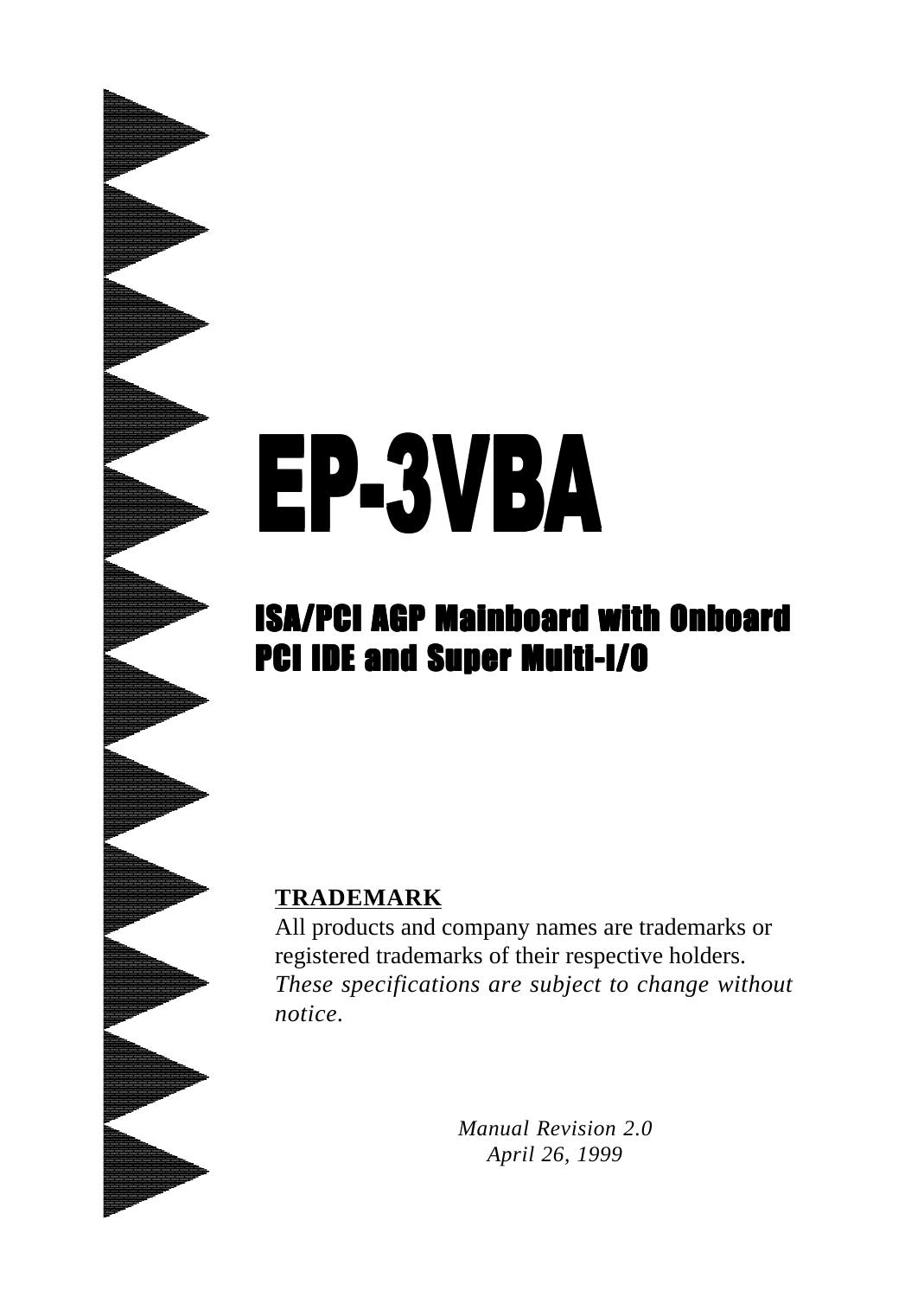# Technical Support Services

If you need additional information, help during installation or normal use of this product, please contact your retailer. If your retailer can not help, you may E-Mail us with any questions at the following address tech@epox.com

Record your serial number before installing your EP-3VBA mainboard. (the serial number is located near the ISA slots at the edge of the board)

*EPoX EP-3VBA serial number:*

\_\_\_\_\_\_\_\_\_\_\_\_\_\_\_\_\_\_\_\_\_\_\_\_\_\_

BIOS Upgrades

Please use either our Web Site or BBS for current BIOS Upgrades.

#### **Internet Access**

http://www.epox.com http://www.epox.com.tw sales@epox.com tech@epox.com

#### **Modem Access**

886-2-2247-2742 (Taiwan) 31-182-618451 (The Netherlands)

You can access this number via a Hayes-compatible modem with a 2,400 to 28,800 baud rate. The following setup format is required:

8 Data Bits, No Parity, 1 Stop Bit.

If your modem is unable to connect at higher baud rates, try connecting at 2,400 baud before contacting Technical Support.

# *Thank you for using EPoX mainboards!*

© Copyright 1998 EPoX Computer Company. All rights reserved.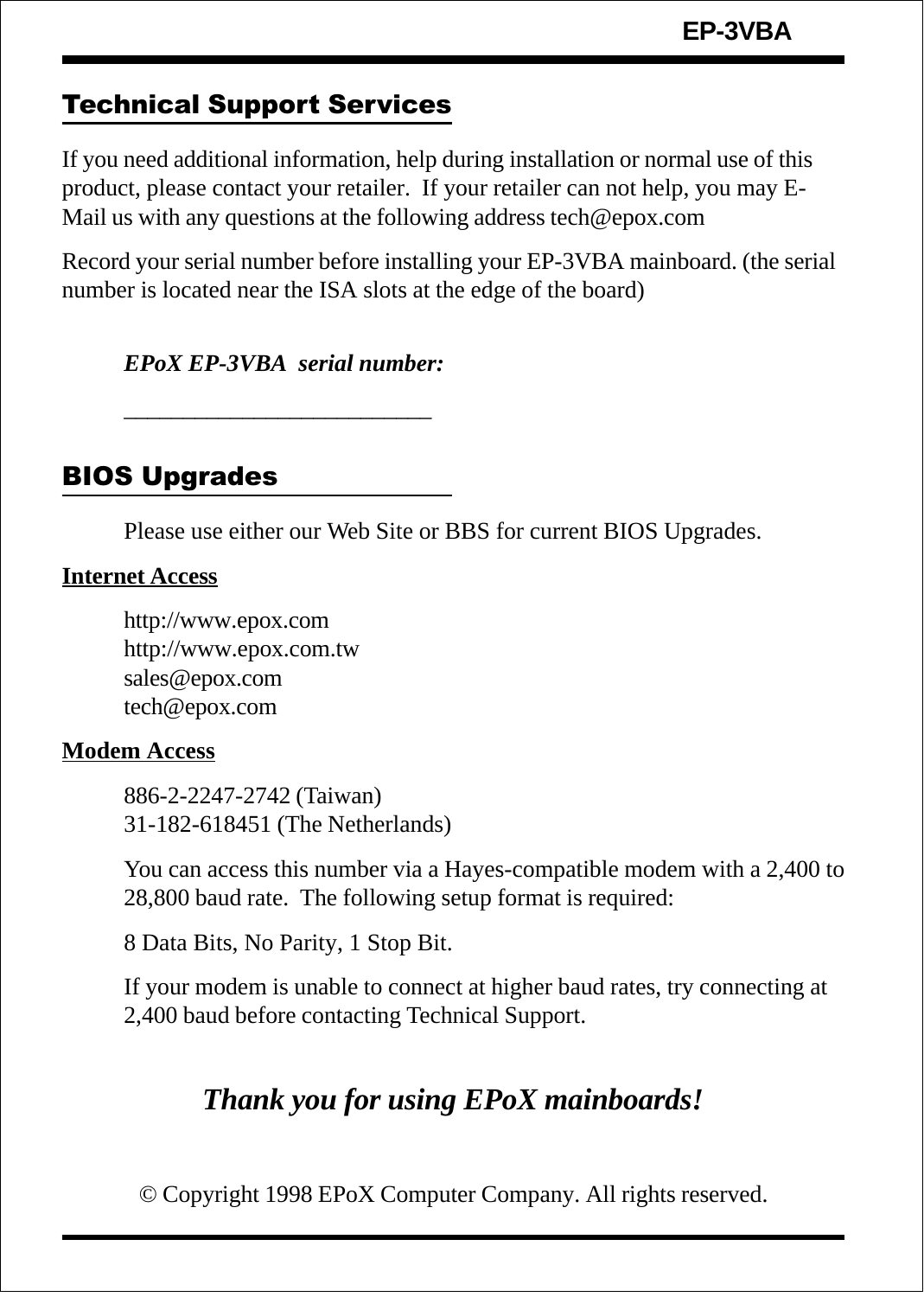# User Notice

No part of this product, including the product and software may be reproduced, transmitted, transcribed, stored in a retrieval system, or translated into any language in any form by any means without the express written permission of EPoX Computer Company (here in after referred to as EPoX) except documentation kept by the purchaser for backup purposes.

EPoX provides this manual "as is" without warranty of any kind, either express or implied, including but not limited to the implied warranties or conditions of merchantability or fitness for a particular purpose. In no event shall EPoX be liable for any loss or profits, loss of business, loss of use or data, interruption of business or for indirect, special incidental, or consequential damages of any kind, even if EPoX has been advised of the possibility of such damages arising from any defect or error in the manual or product. EPoX may review this manual from time to time without notice. For updated BIOS, drivers, or product release information you may visit EPoX's home page at: http://www.epox.com

Products mentioned in this manual are mentioned for identification purposes only. Product names appearing in this manual may or may not be registered trademarks or copyrights of their respective companies.

#### **The product name and revision number are both printed on the mainboard itself.**

#### **Handling Procedures**

**Static electricity can severely damage your equipment**. Handle the EP-3VBA and any other device in your system with care and avoid unneccessary contact with system components on the mainboard.

Always work on an antistatic surface to avoid possible damage to the motherboard from static discharge.

We assume no responsibility for any damage to the EP-3VBA mainboard that results from failure to follow installation instructions or failure to observe safety precautions.





**The EP-3VBA mainboard is subject to damage by static electricity. Always observe the handling procedures.**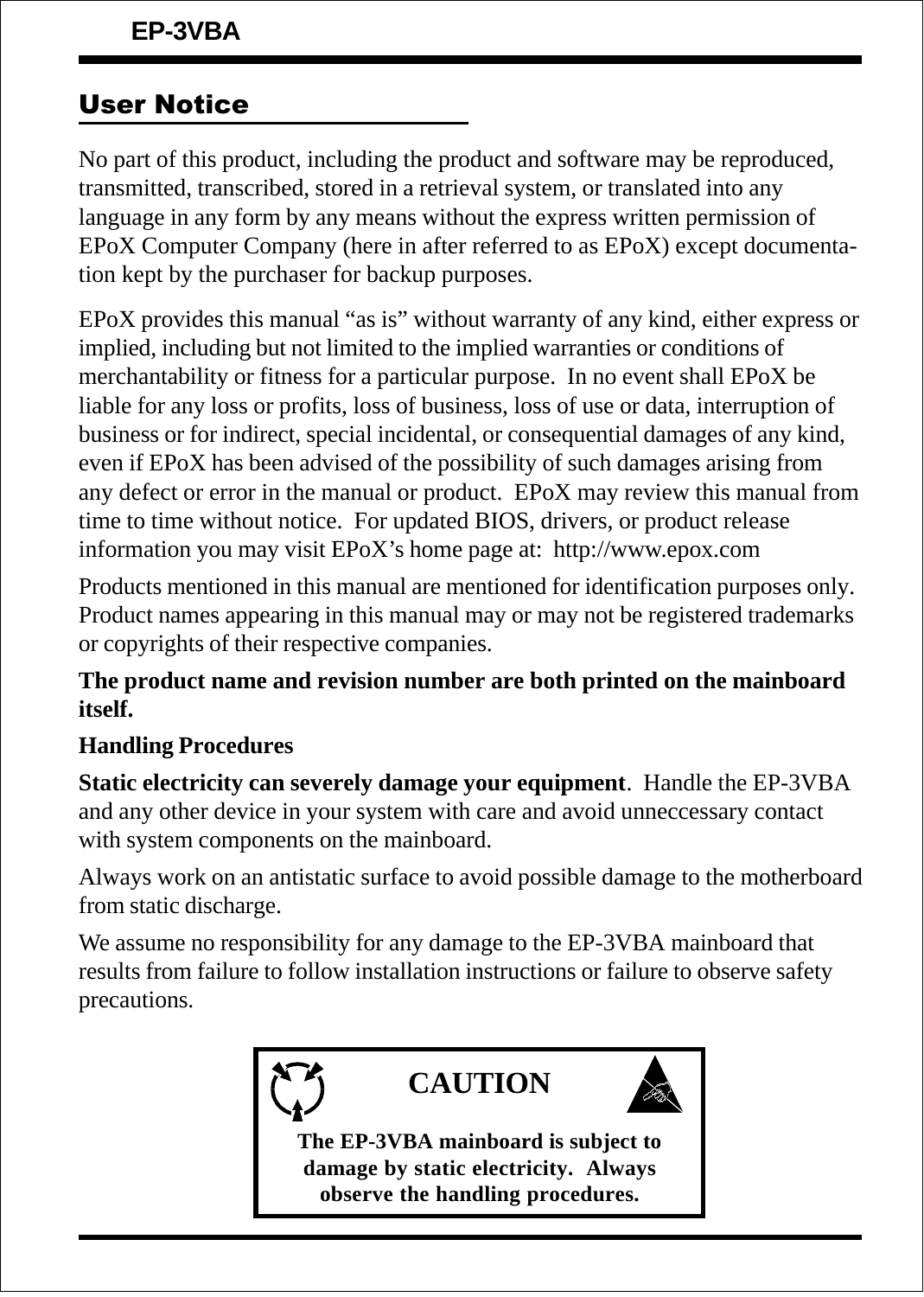# Table of Contents

| <b>Section 1</b> | <i>Introduction</i>                                                           |  |  |  |  |
|------------------|-------------------------------------------------------------------------------|--|--|--|--|
|                  |                                                                               |  |  |  |  |
|                  | <i><b>Overview</b></i>                                                        |  |  |  |  |
|                  |                                                                               |  |  |  |  |
| <b>Section 2</b> | <b>Features</b>                                                               |  |  |  |  |
|                  |                                                                               |  |  |  |  |
| <b>Section 3</b> | <i><b>Installation</b></i>                                                    |  |  |  |  |
|                  |                                                                               |  |  |  |  |
|                  | <b>Easy Installation Procedure</b>                                            |  |  |  |  |
|                  | External Modem Ring-in Power On and<br>Keyboard Power On Function (KBPO)  3-9 |  |  |  |  |
| <b>Section 4</b> | <b>Award BIOS Setup</b>                                                       |  |  |  |  |
|                  |                                                                               |  |  |  |  |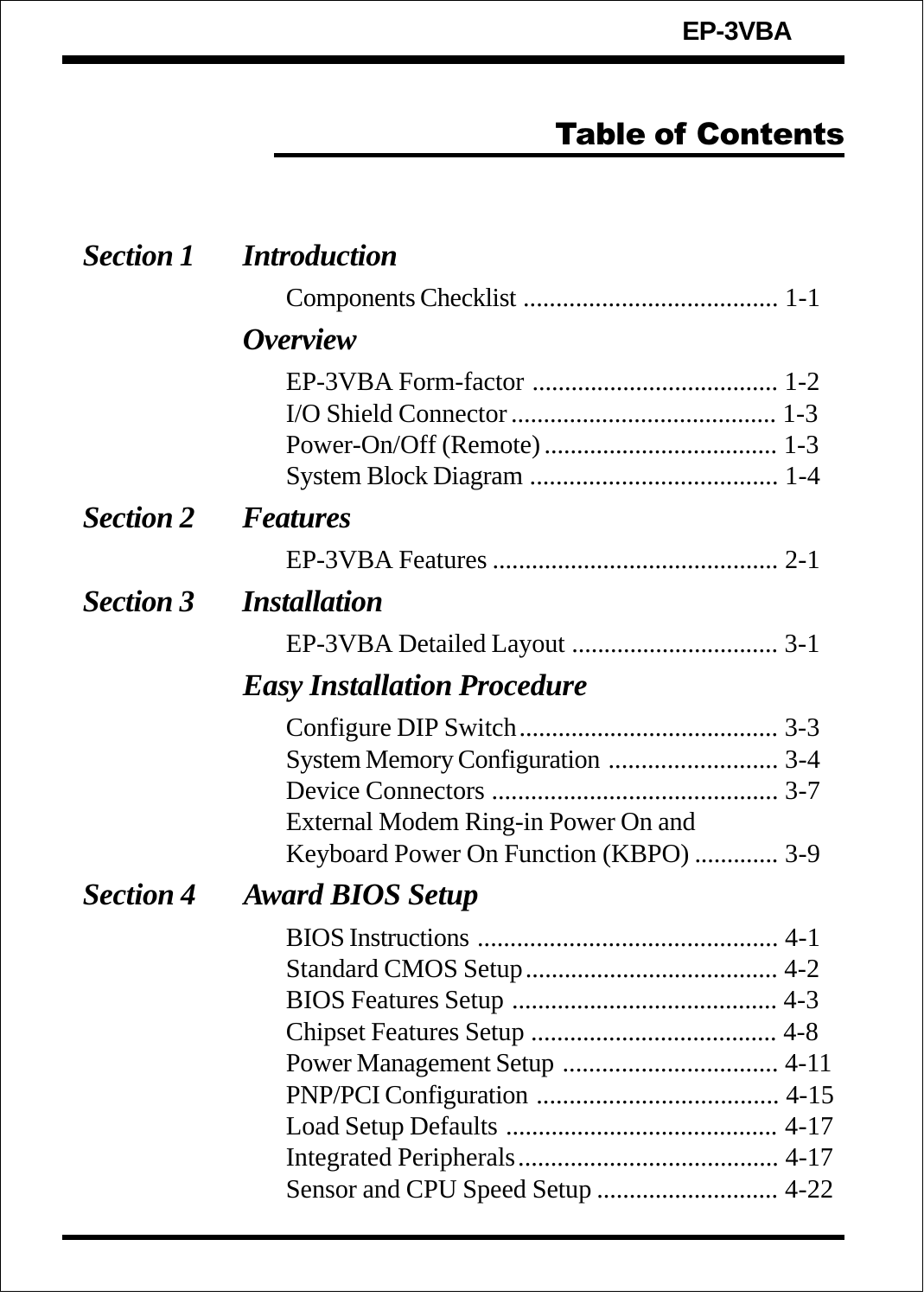| Change Supervisor or User Password  4-24 |  |
|------------------------------------------|--|
|                                          |  |
|                                          |  |
|                                          |  |
|                                          |  |

# *Section 5 Appendix*

# *Appendix A*

# *Appendix B*

# *Appendix C*

|--|--|--|

# *Appendix D*

| Sound Driver Quick Installation Guide  A-11 |  |
|---------------------------------------------|--|
| AGP Driver Quick Installation Guide  A-13   |  |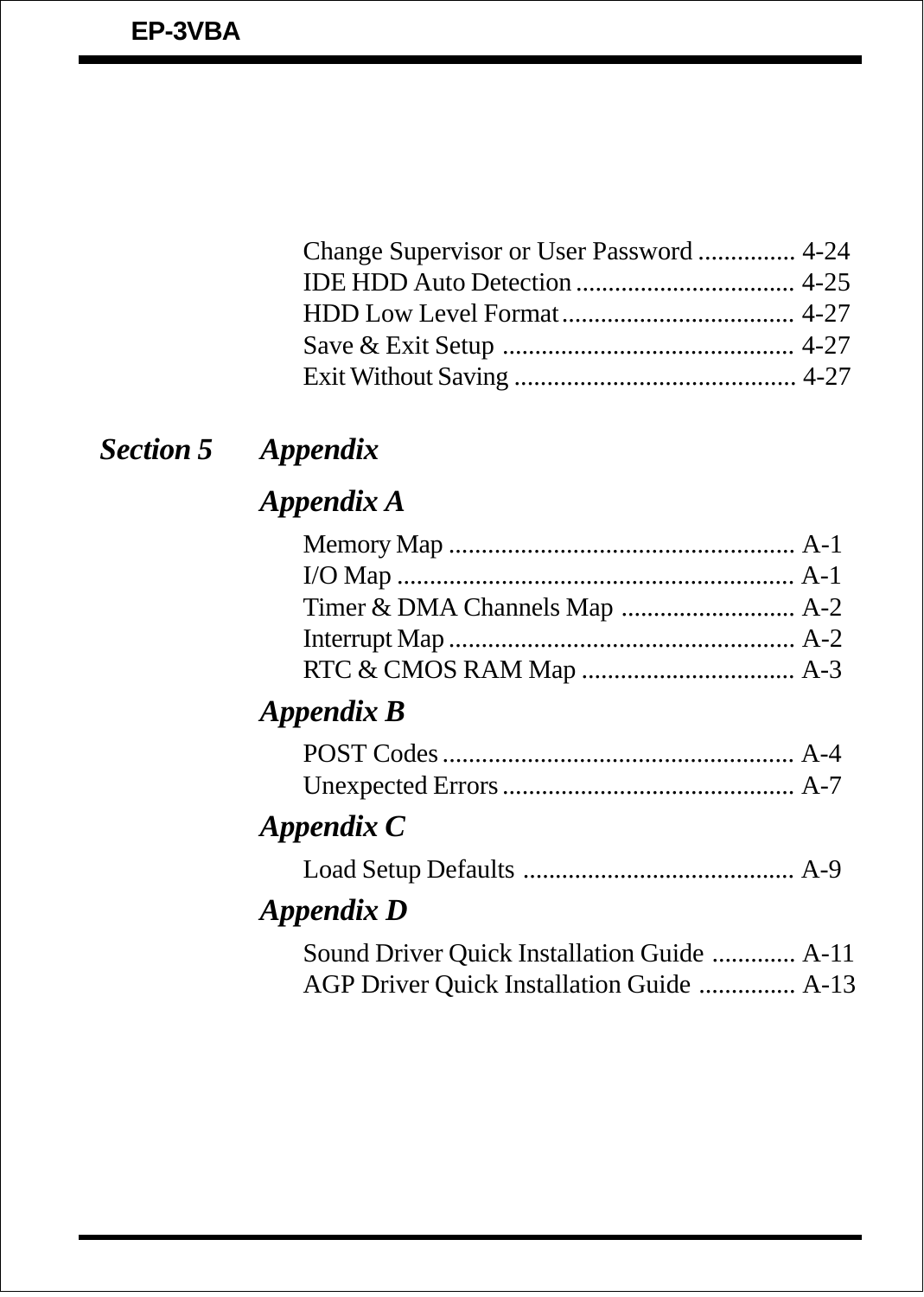# Page Left Blank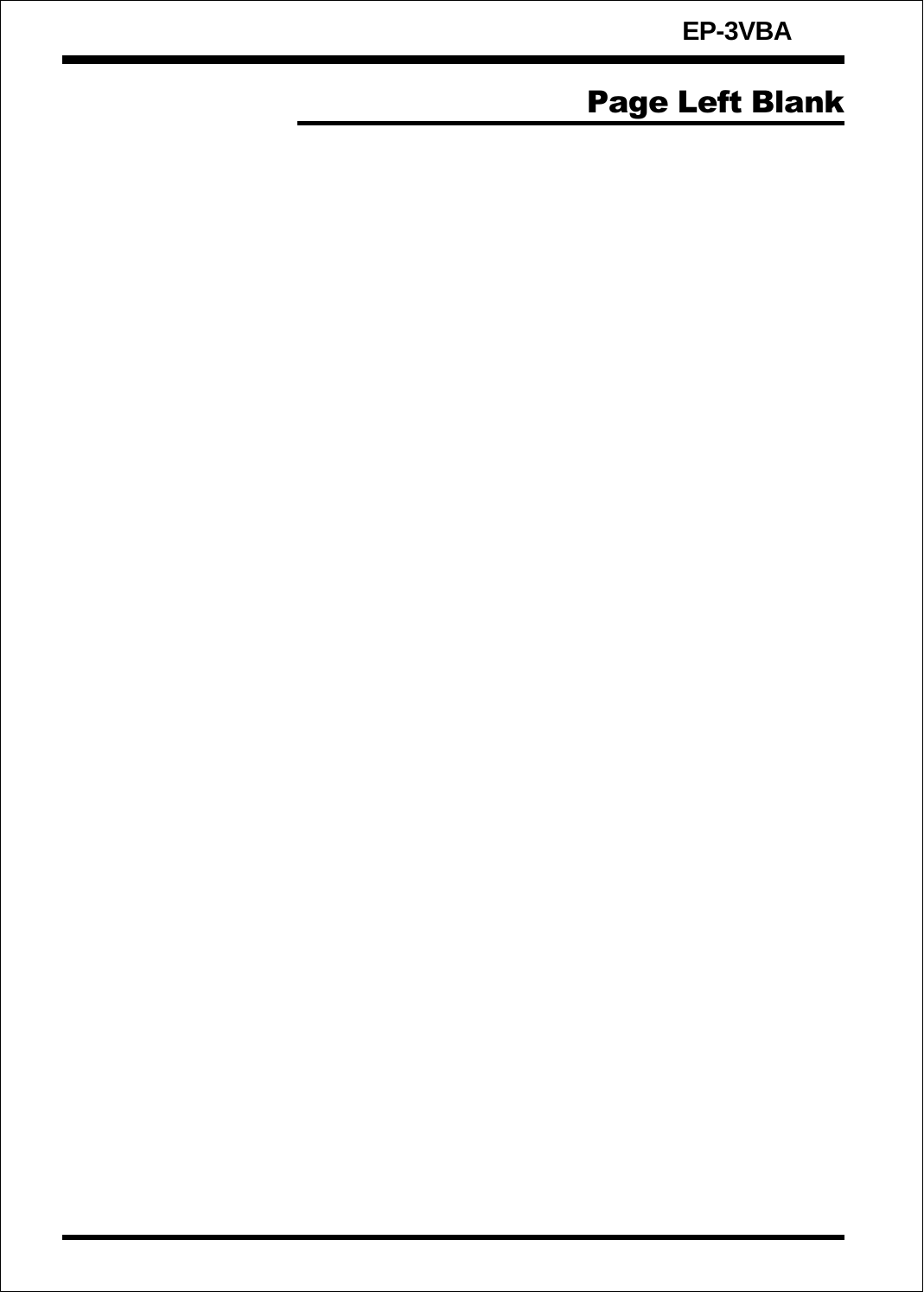# Section 1 INTRODUCTION

#### Components Checklist

ü A. (1) EP-3VBA mainboard B. (1) EP-3VBA user's manual C. (1) Floppy ribbon cable D. (1) Hard drive ribbon cables E.  $(1)$  Driver and utility

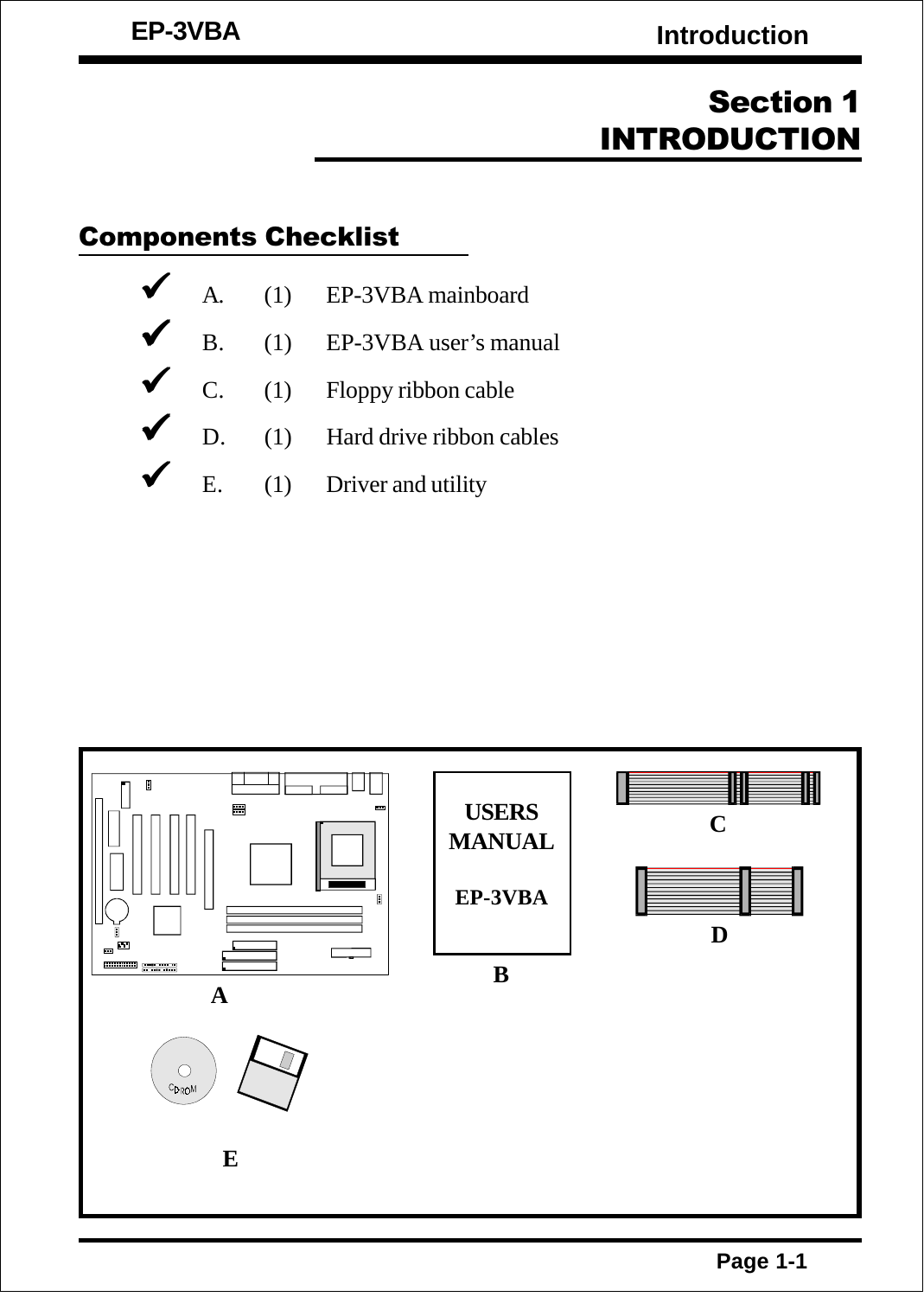# EP-3VBA Form-Factor

The EP-3VBA is designed with ATX form factor - the new industry standard of chassis. MicroATX form factor is essentially a Baby-AT baseboard rotated 90 degrees within the chassis enclosure and a new mounting configuration for the power supply. With these changes the processor is relocated away from the expansion slots, allowing them all to hold full length add-in cards. ATX defines a double height aperture to the rear of the chassis which can be used to host a wide range of onboard I/O. Only the size and position of this aperture is defined, allowing PC manufacturers to add new I/O features (e.g.; TV input, TV output, joystick, modem, LAN, etc.) to systems. This will help systems integrators differentiate their products in the marketplace, and better meet your needs.

- By integrating more I/O down onto the board and better positioning the hard drive and floppy connectors material cost of cables and add-in cards is reduced.
- By reducing the number of cables and components in the system, manufacturing time and inventory holding costs are reduced and reliability will increase.
- By using an optimized power supply, it's possible to reduce cooling costs and lower acoustical noise. An ATX power supply, which has a side-mounted fan, allows direct cooling of the processor and add-in cards making a secondary fan or active heatsink unnecessary in most system applications.

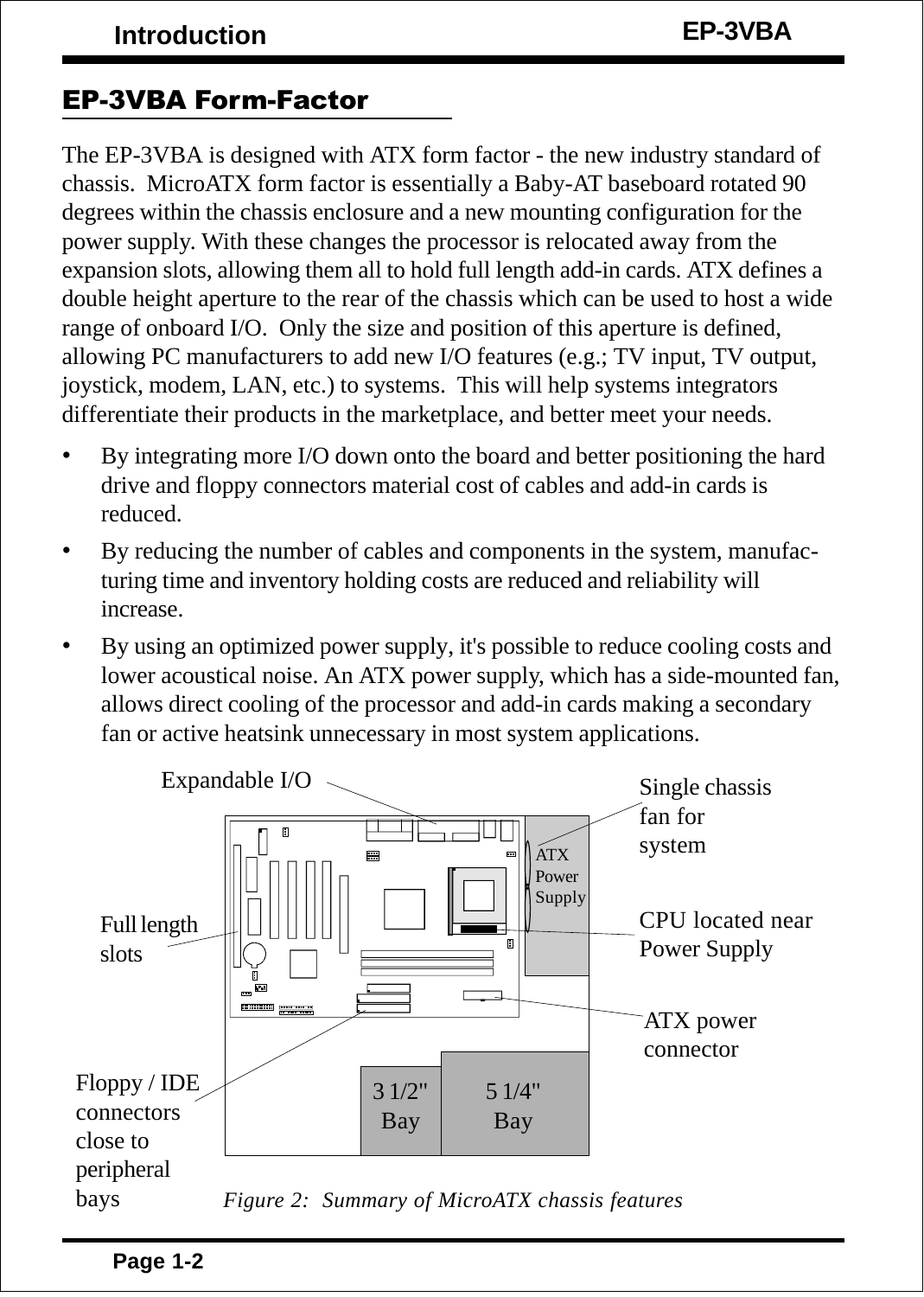# I/O Shield Connector

**The EP-3VBA** is equipped with an I/O back panel. Please use the appropriate I/ O shield (figure 3). *Joystick/Midi port*



**The EP-3VBA** has a single 20-pin connector for ATX power supplies. For ATX power supplies that support the **Remote On/Off** feature, this should be connected to the systems front panel for system Power On/Off button. The systems power On/Off button should be a momentary button that is normally open.

**The EP-3VBA** has been designed with "Soft Off" functions. You can turn Off the system from one of two sources: The first is the front panel Power On/Off button, and the other is the "Soft Off" function (coming from the EP-3VBA's onboard circuit controller) that can be controlled by the operating system. Windows 95 will control this when the user clicks that they are ready to Shutdown the system.



*Figure 4: Simple ATX Power ON/OFF Controller*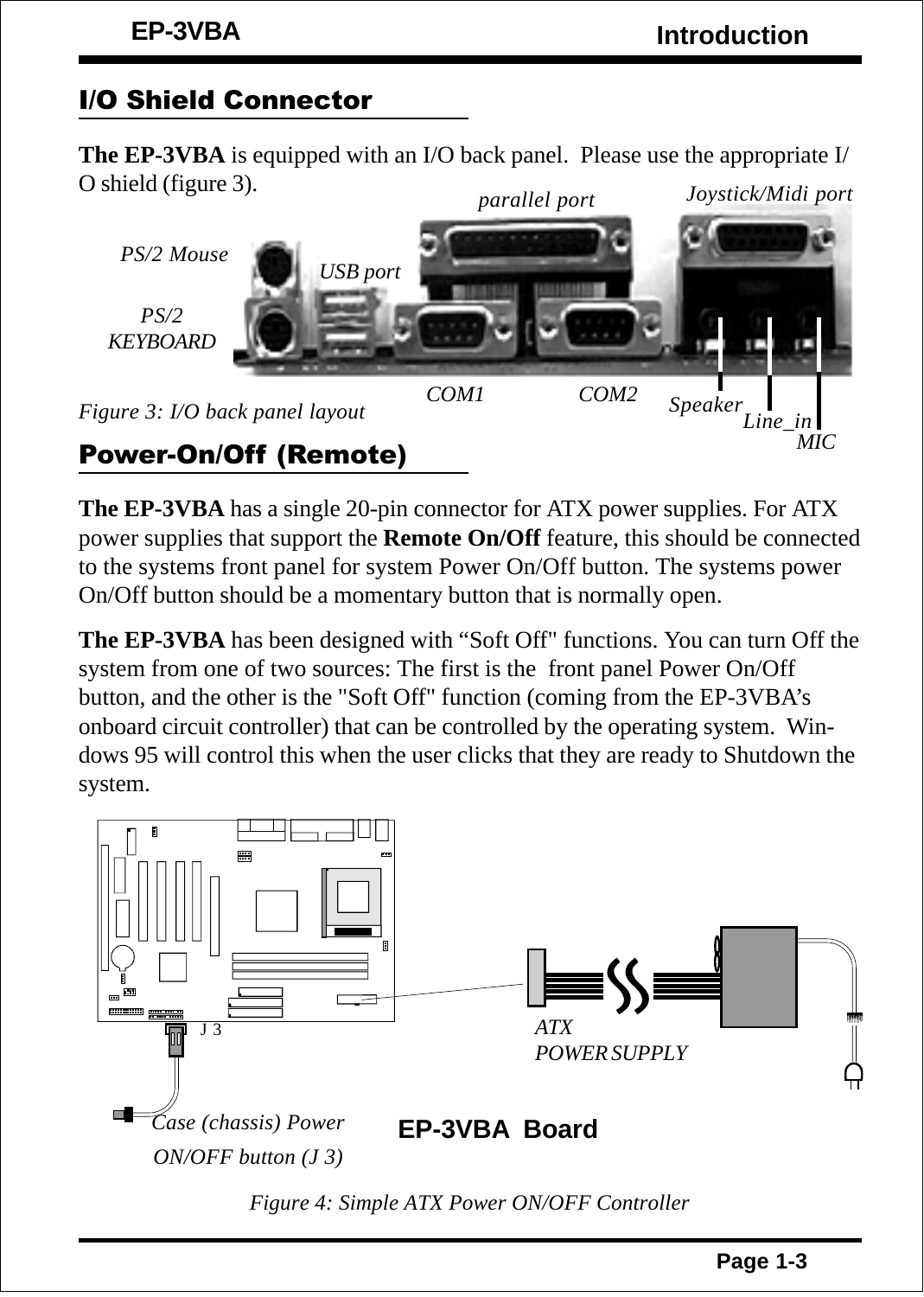#### System Block Diagram



*Figure 5: System Block Diagram*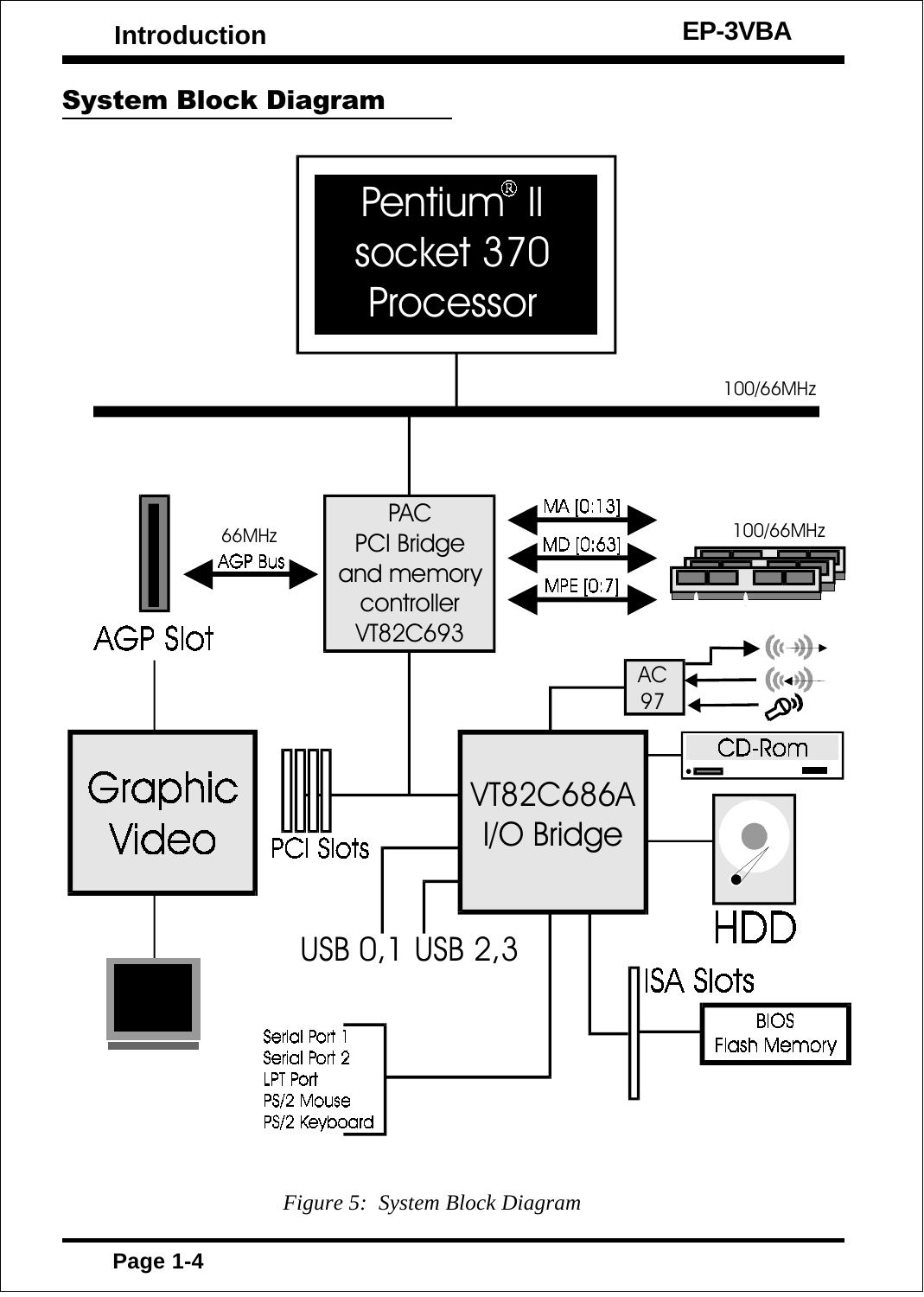# Section 2 FEATURES

### EP-3VBA Features:

- EP-3VBA is based on the Mendocino Processor operating at 300  $\sim$ 466MHz on PGA370. The board is configured by an ESSJ (Easy-Setting-Single-Jumper) to match your CPU clock speed.
- Designed with VIA Apollo Pro+ PCIset.
- Supports up to 768MB of DRAM (minimum of 8 MB) on board (please see Section 3-2).
- EP-3VBA will support Error Checking and Correcting (ECC) when using parity SDRAM memory modules. This will detect multiple bit errors and correct 1-bit memory errors.
- Supports (1) 16 bit ISA slots, (4) 32 bit PCI slots, (1) AGP slot, (1) AMR slot and provides (2) independent high performance PCI IDE interfaces capable of supporting PIO Mode 3/4 and Ultra DMA 33/66 devices. The EP-3VBA supports (4) PCI Bus Master slots and a jumperless PCI INT# control scheme which reduces configuration confusion when plugging in PCI card(s).
- Supports ATAPI (e.g. CD-ROM) devices on both Primary and Secondary IDE interfaces.
- Designed with on chip Multi I/O: (1) floppy port, (1) parallel port (EPP, ECP), and (2) serial ports (16550 Fast UART). Note: Japanese "Floppy 3 mode" is also supported
- Features Award Plug & Play BIOS. With Flash Memory you can always upgrade to the current BIOS as they are released. (http://www.epox.com/ please visit our Technical Support section for the latest updates)
- EP-3VBA utilizes a Lithium battery which provides environmental protec tion and longer battery life.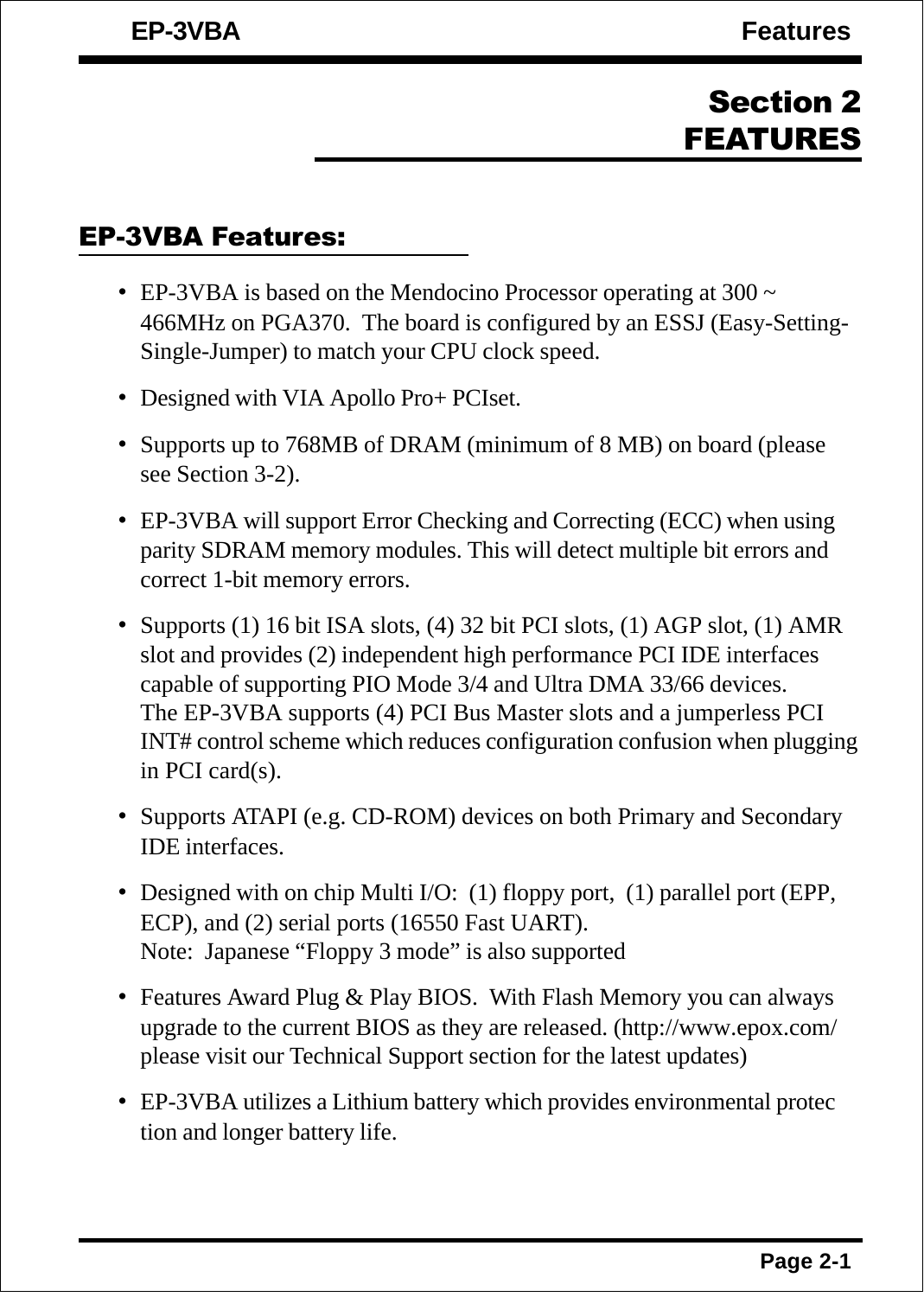- Supports the (4) Universal Serial Bus (USB) Ports. The onboard VT82C686A chip provides the means for connecting PC peripherals such as; keyboards, joysticks, telephones, and modems.
- Built-in ATX 20-pin power supply connector.
- Software power-down when using Windows<sup>®</sup> 95/98.
- Supports ring-in feature (remote power-on through external modem, allows system to be turned on remotely.
- Resume by Alarm Allows your system to turn on at a preselected time.
- Power Loss Recovery In the event of a power outtage your system will automatically turn itself back on without user intervention.
- Supports CPU Hardware sleep and SMM (System Management Mode).
- Supports Keyboard power ON function (KBPO).
- Built-in WOL (Wake-up On Lan) Connector.
- Built-in AC97 PCI Audio.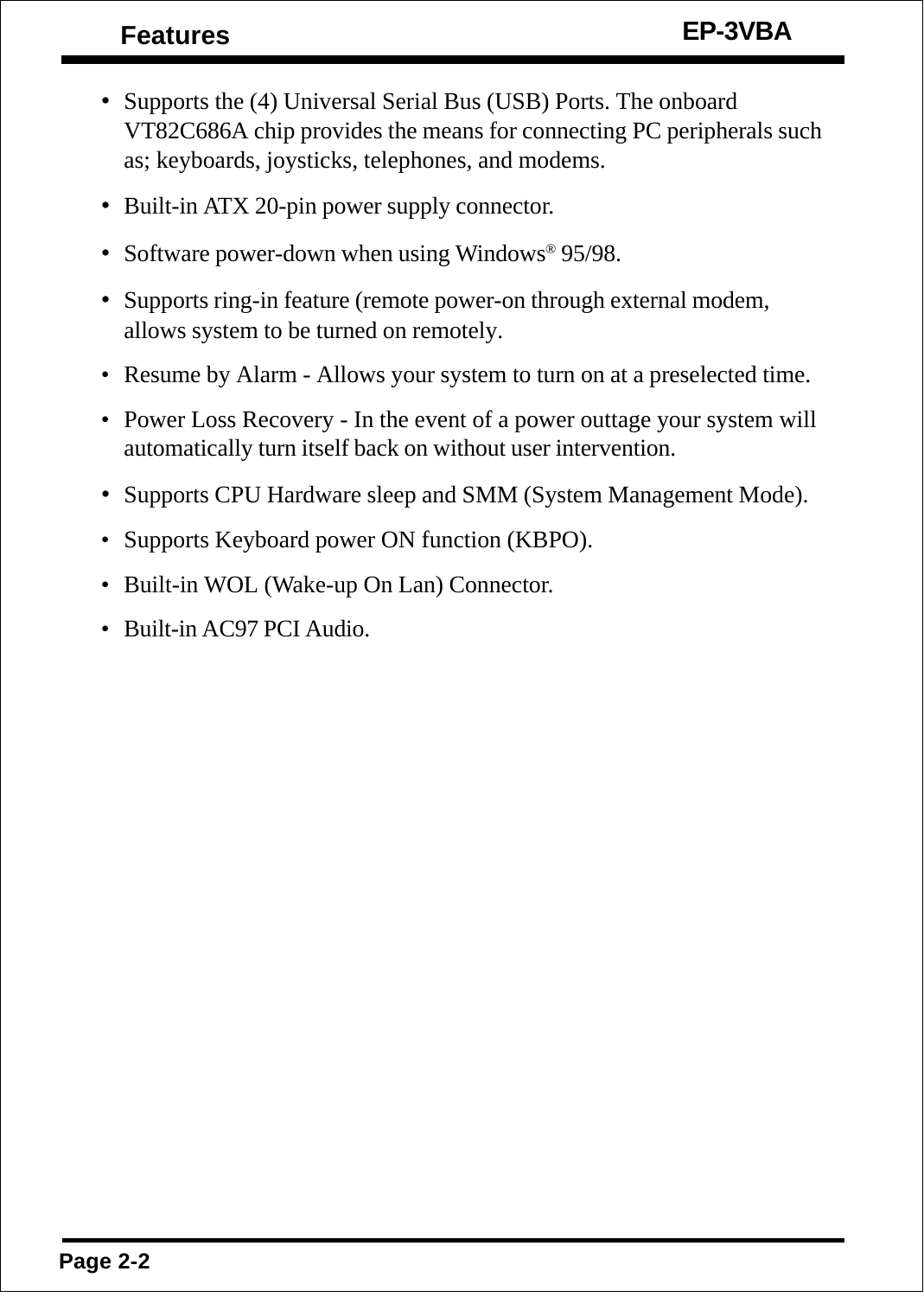# Section 3 INSTALLATION

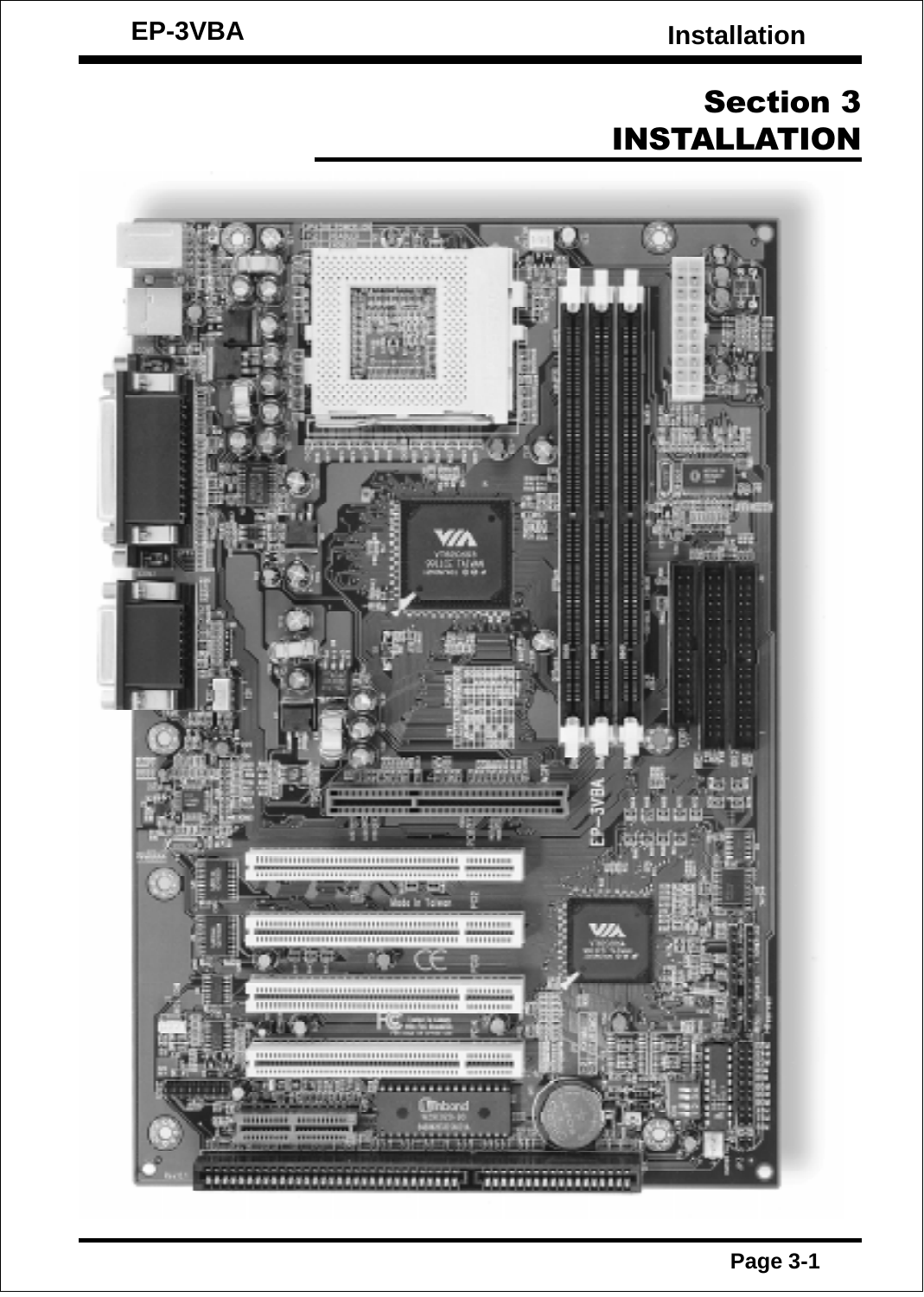# **EP-3VBA Detailed Layout**



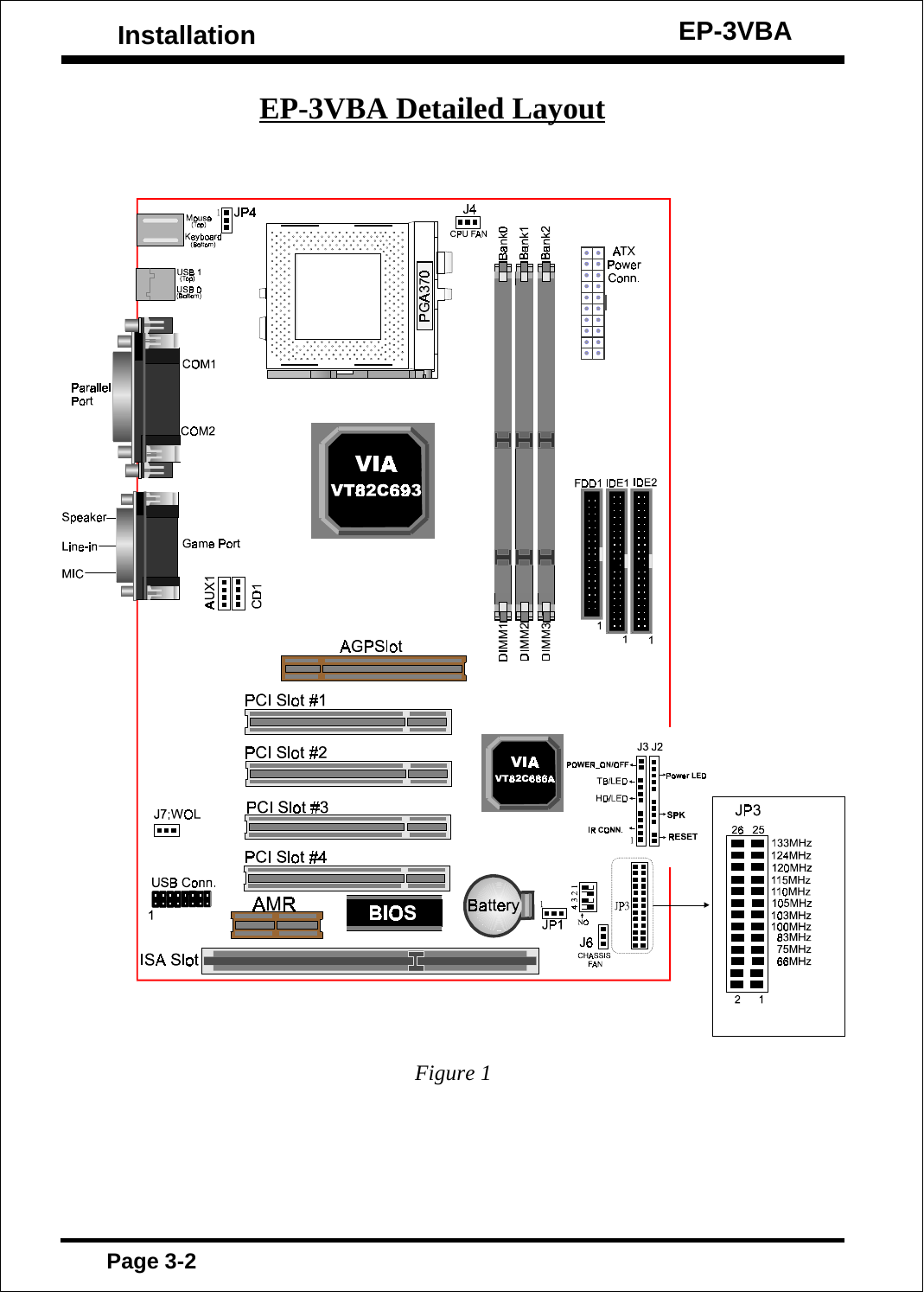# Easy Installation Procedure

#### Easy Installation Procedure

The following must be completed before powering on your new system:

- **3-1. Configure DIP Switch and Jumper to match your hardware**
- **3-2. System memory Configuration**
- **3-3. Device Connectors**
- **3-4 External Modem Ring-in Power ON and Keyboard Power ON Functions (KBPO)**

# Section 3-1 Configure DIP Switch

We design this motherboard with a DIP Switch to make your install fast and easy.

The following will describe all of the DIP Switch that you are required to set before moving on to step 3-2.

#### *Note: The DIP Switch as depicted as shown (Figure 1) in their correct physical orientation.*

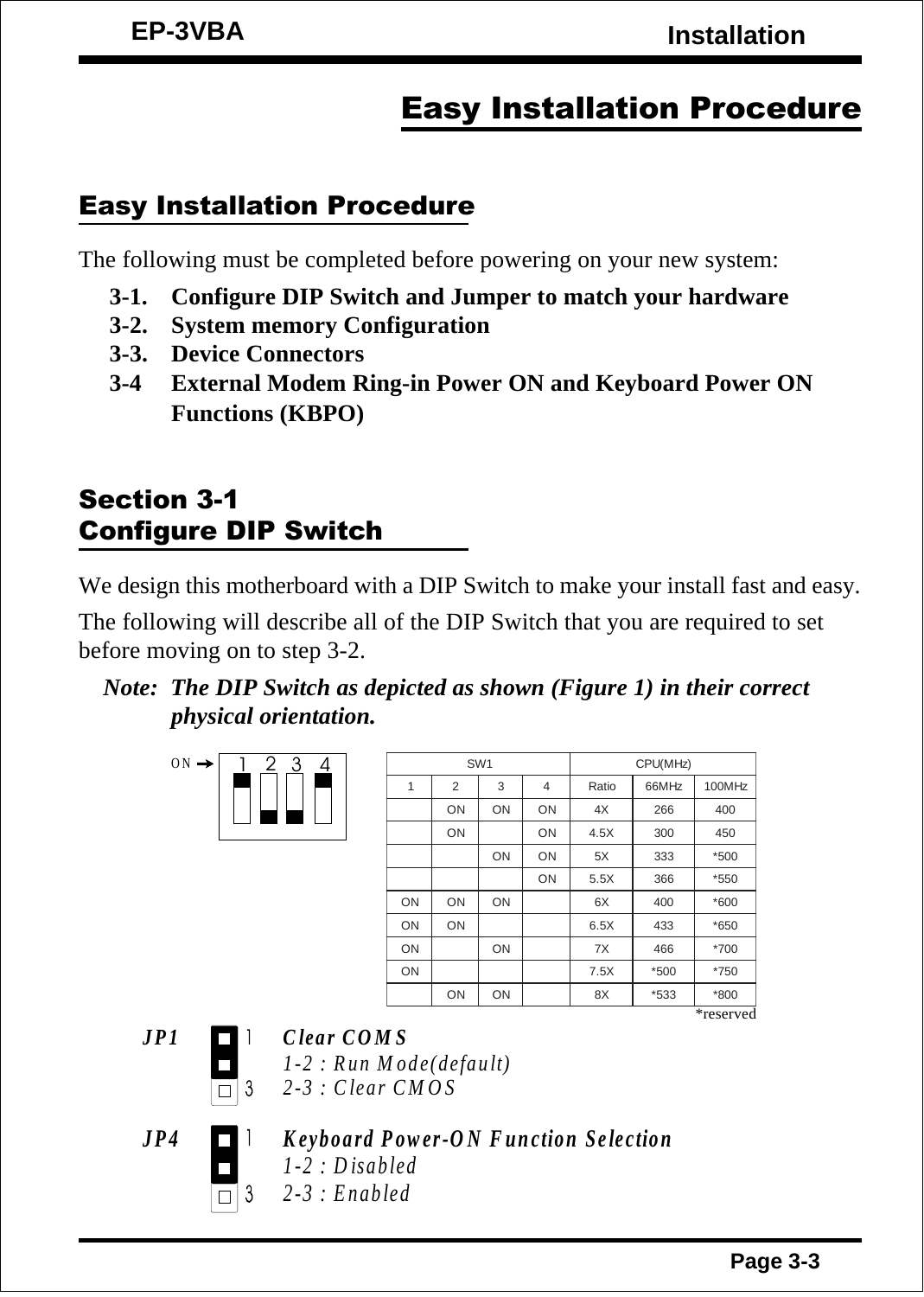# Section 3-2 System Memory Configuration

#### Memory Layout

The EP-3VBA supports (3) 168-pin DIMMs (Dual In-line Memory Module). The DIMMs can be either EDO (Enhanced Data Out) or SDRAM (Synchronized DRAM).

- DIMM SDRAM may be 83MHz (12ns), 100MHz (10ns) or 125MHz (8ns) bus speed.
- If you use both 50ns and 60ns memory you must configure your BIOS to read 60ns.
- When using Synchronous DRAM we recommend using the 4 clock variety over the 2 clock.

Figure 2 and Table 1 show several possible memory configurations using both SIMM and DIMM.



| <b>Total Memory</b>  | DIMM <sub>1</sub><br>(Bank 0)                            | DIMM <sub>2</sub><br>(Bank 1)                            | DIMM <sub>3</sub><br>(Bank 2)                            |
|----------------------|----------------------------------------------------------|----------------------------------------------------------|----------------------------------------------------------|
| $= 256MB$<br>Maximum | EDO/SDRAM*<br>8MB, 16MB, 32MB, 64MB,<br>128MB, 256MB X 1 | None                                                     | None                                                     |
| $= 512MB$<br>Maximum | EDO/SDRAM*<br>8MB, 16MB, 32MB, 64MB,<br>128MB, 256MB X 1 | EDO/SDRAM*<br>8MB, 16MB, 32MB, 64MB.<br>128MB, 256MB X 1 | None                                                     |
| $= 768MB$<br>Maximum | EDO/SDRAM*<br>8MB, 16MB, 32MB, 64MB,<br>128MB, 256MB X 1 | EDO/SDRAM*<br>8MB, 16MB, 32MB, 64MB,<br>128MB, 256MB X 1 | EDO/SDRAM*<br>8MB, 16MB, 32MB, 64MB,<br>128MB, 256MB X 1 |

 *\* SDRAM only supports 8, 16, 32, 64, 128, 256MB DIMM modules.*

*Table 1*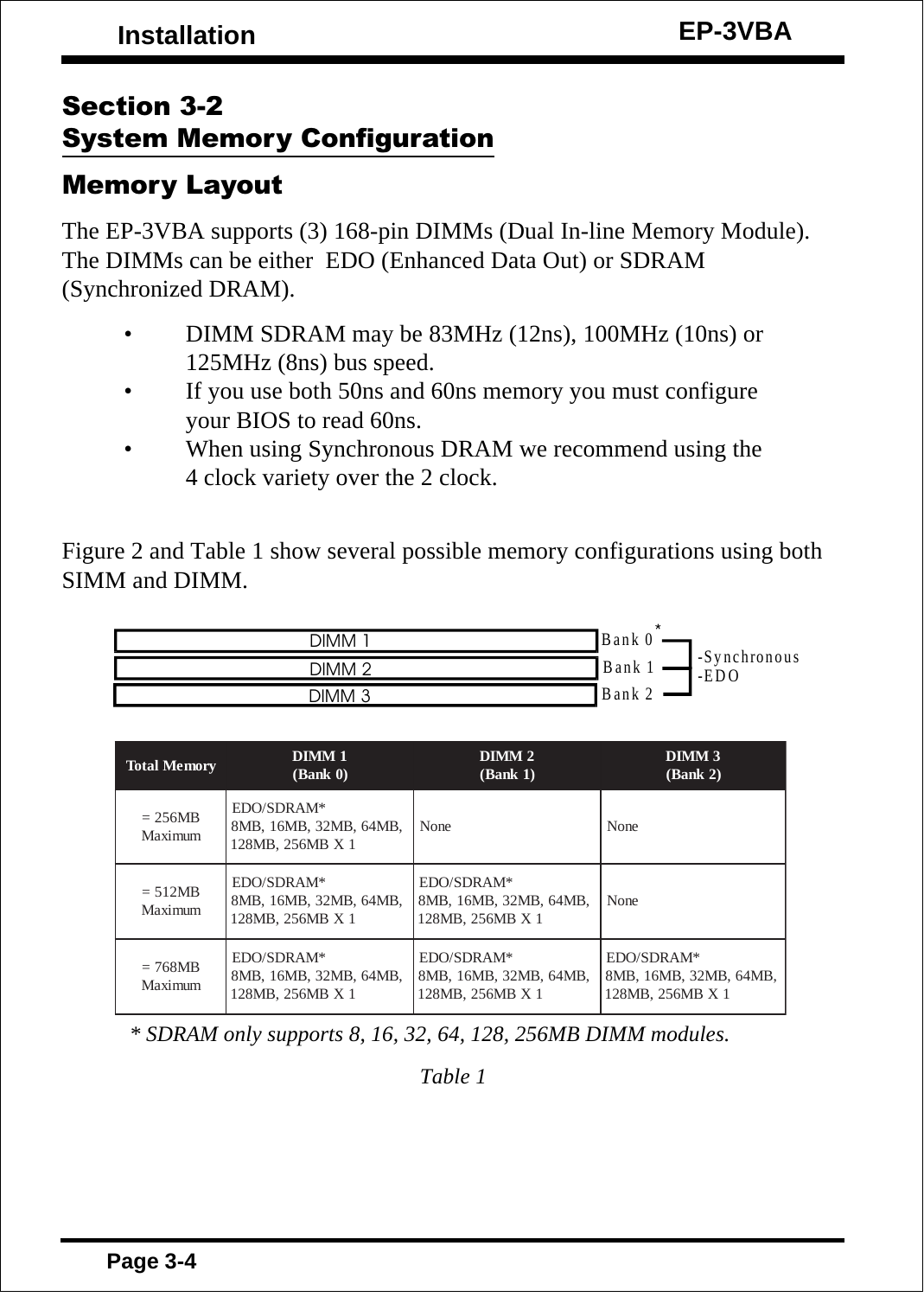# DIMM Module Installation

Figure 3 displays the notch marks and what they should look like on your DIMM memory module.

DIMMs have 168-pins and two notches that will match with the onboard DIMM socket. DIMM modules are installed by placing the chip firmly into the socket at a 90 degree angle and pressing straight down (figure 4) until it fits tightly into the DIMM socket (figure 5).

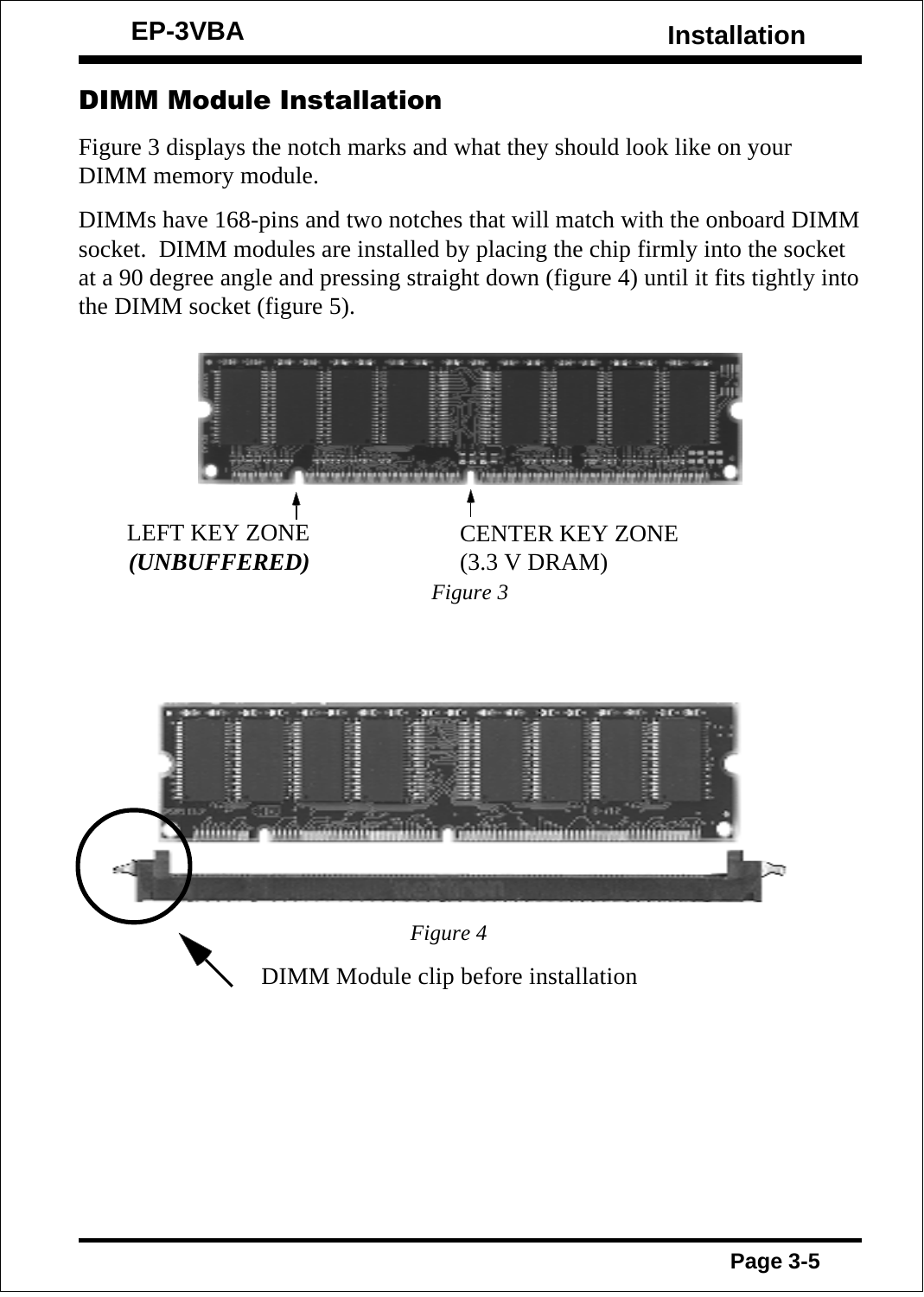

To remove the DIMM module simply press down both of the white clips on either side and the module will be released from the socket.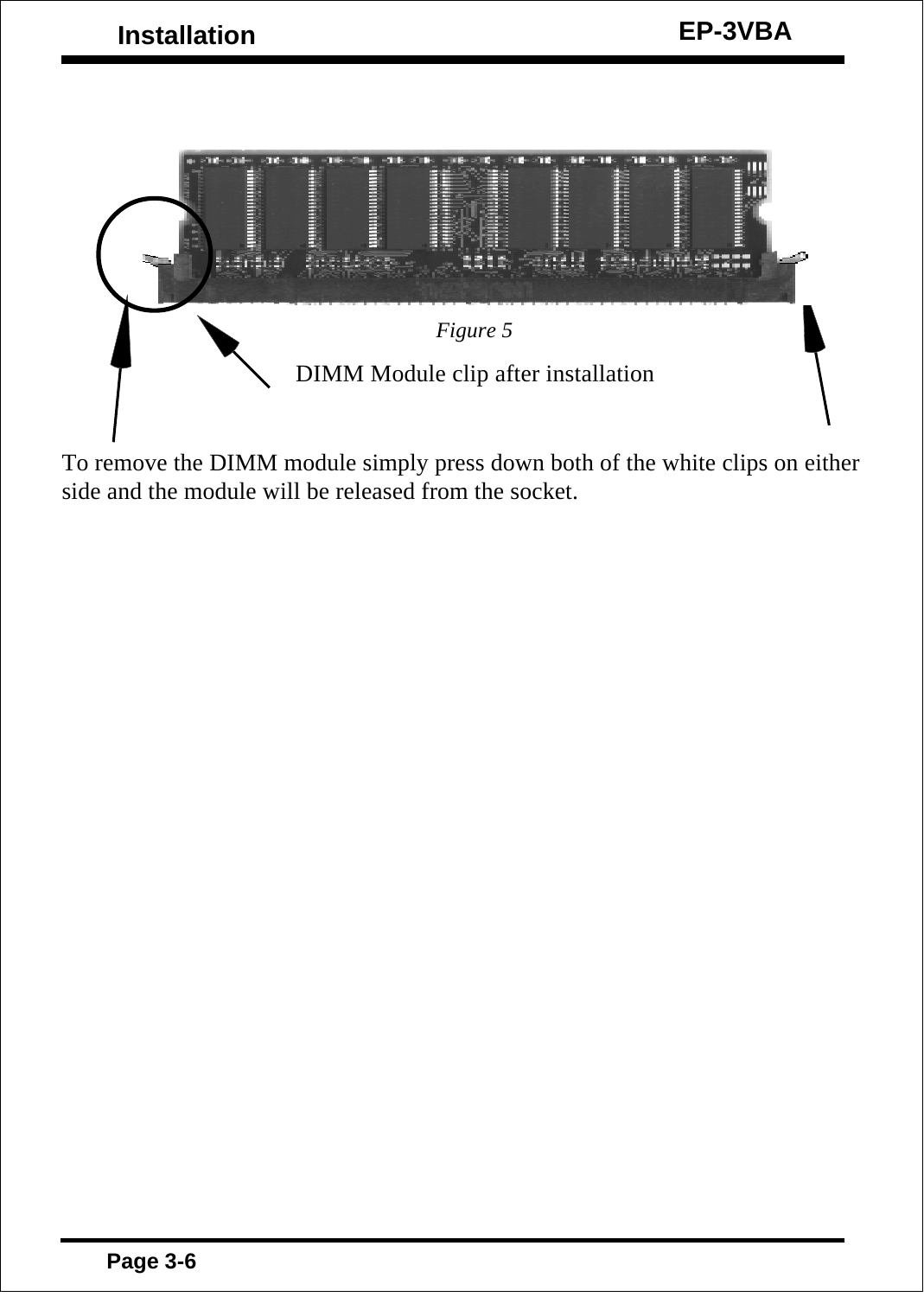### Section 3-3 Device Connectors

#### **Please install the motherboard into the chassis.**

Now that your motherboard is installed you are ready to connect all your connections (figure 6).



*Figure 6*

- **J2:** Chassis Panel Connector
	- Power LED, Speaker, Reset
- **J3:** Turbo LED, HDD LED, IR Conn., Sleep/Power\_ON
- **J4:** CPU Fan Power
	- A plug-in for the CPU Fan Power
- **J6:** Chassis Fan Power
	- A plug-in for the chassis Fan Power
- **J7:** WOL Connector
- **IDE1:** Primary IDE
- **IDE2:** Secondary IDE
- **FDD1:** Floppy Controller Connector
- **PW1:** ATX Power Connector • 20-pin power connector
- **CD1:** CD Audio Connector
- **AUX1:**AUX Audio Connector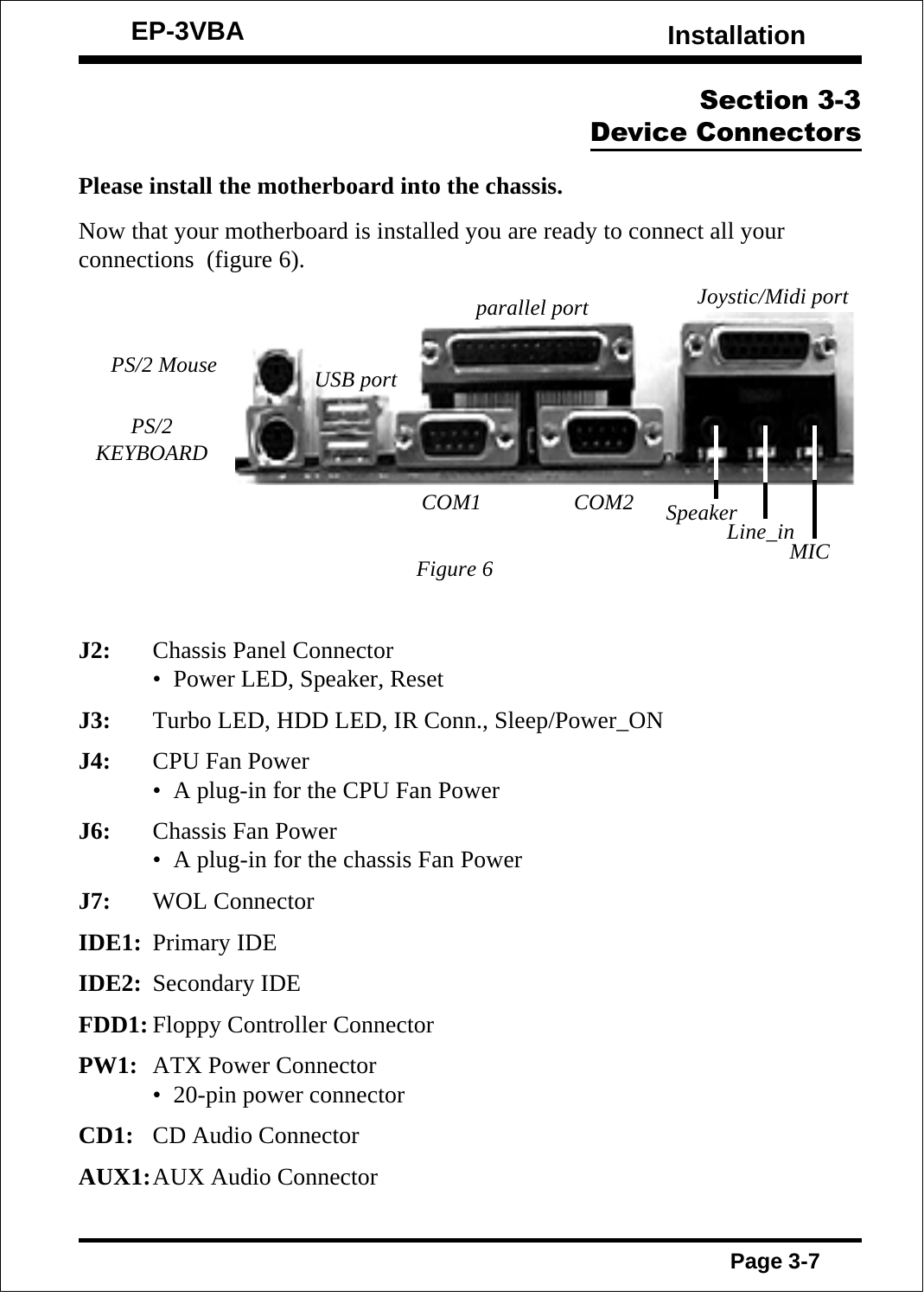#### Device Connectors (continued)

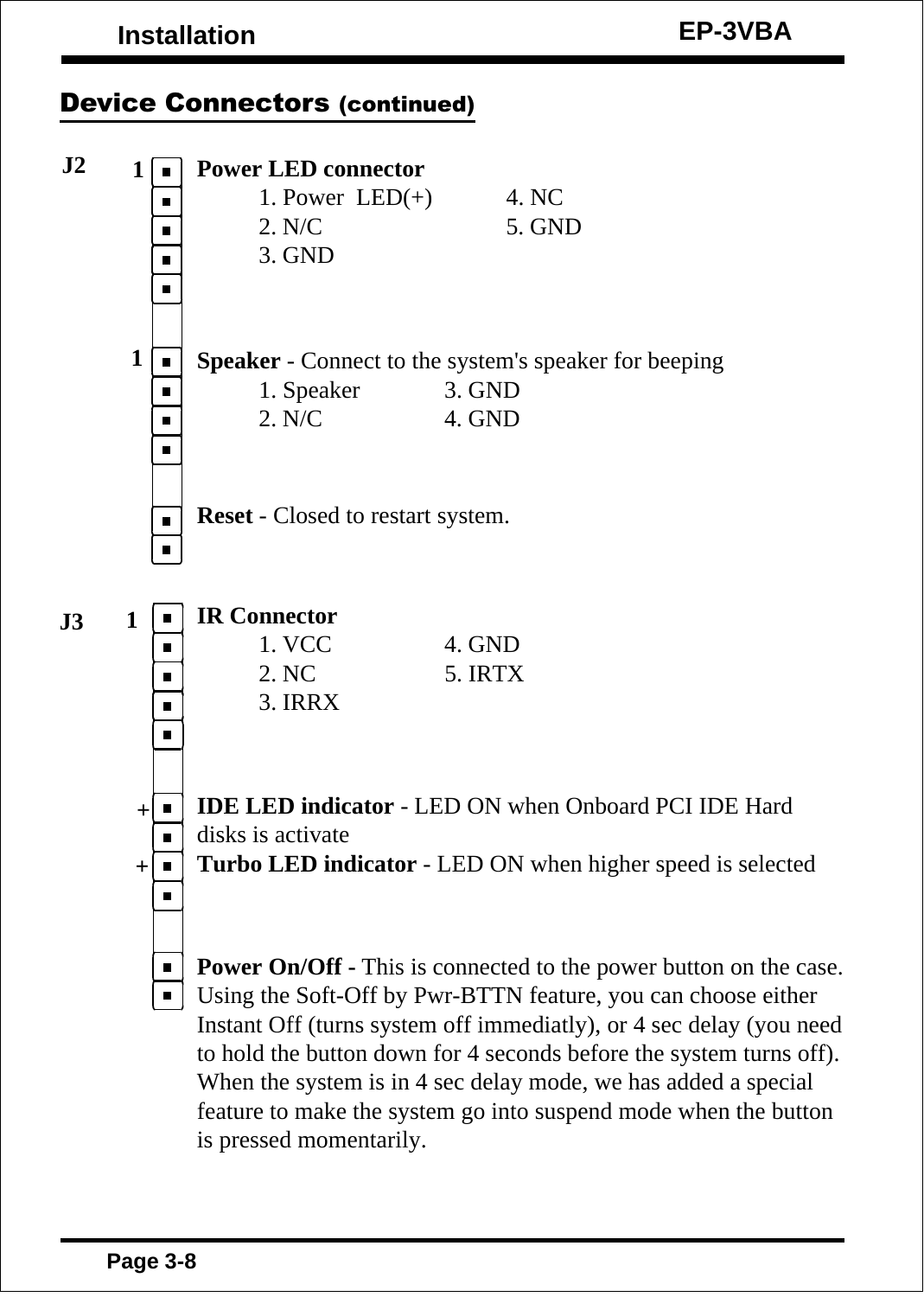#### Section 3-4 External Modem Ring-in Power ON and Keyboard Power ON Functions (KBPO)

On the basis of bounded functions in I/O chipset, the two serial ports are able to support the External Modem Ring-in Power ON function. Once users connect the external modem to COM1 or COM2, the EP-3VBA mainboard allows users to turn on their system through the remote and host's dial-up control.

#### **Exclusive Keyboard Power ON Function**

To innovate a unique feature to benefit users, we devoted the easiest and most convenient way to turn on your system based on the the ATX power supply.

How to work with it

**Step 1:** Please check JP4 at the position 2-3 after you finished the system installation.



*JP4 K eyboard P ower-O N F unction Selection 1-2 : D isabled (Default)2-3 : Enabled* 

- **Step 2:** You can enjoy the Keyboard Power ON function (KBPO) by *pressing any 2 key and BUTTON only to turn on your system.* Your system will be turned on automatically, after releasing the keys. To power off you system, you can use the Soft-OFF function under Windows 95.
	- *Notes:* Intel ATX version 2.0 specification has recommended you use the power supply with 0.72A(720mA) in 5.0VSB. With our EP-3VBA mainboard, *the 5.0VSB standby power only has to be > = 0.2A (200mA)* then you can enjoy this unique benefit. However, the ATX power supply which is  $< 0.2$  (200mA) is still applicable to your system by placed JP4 at the position 1-2 to disable this feature.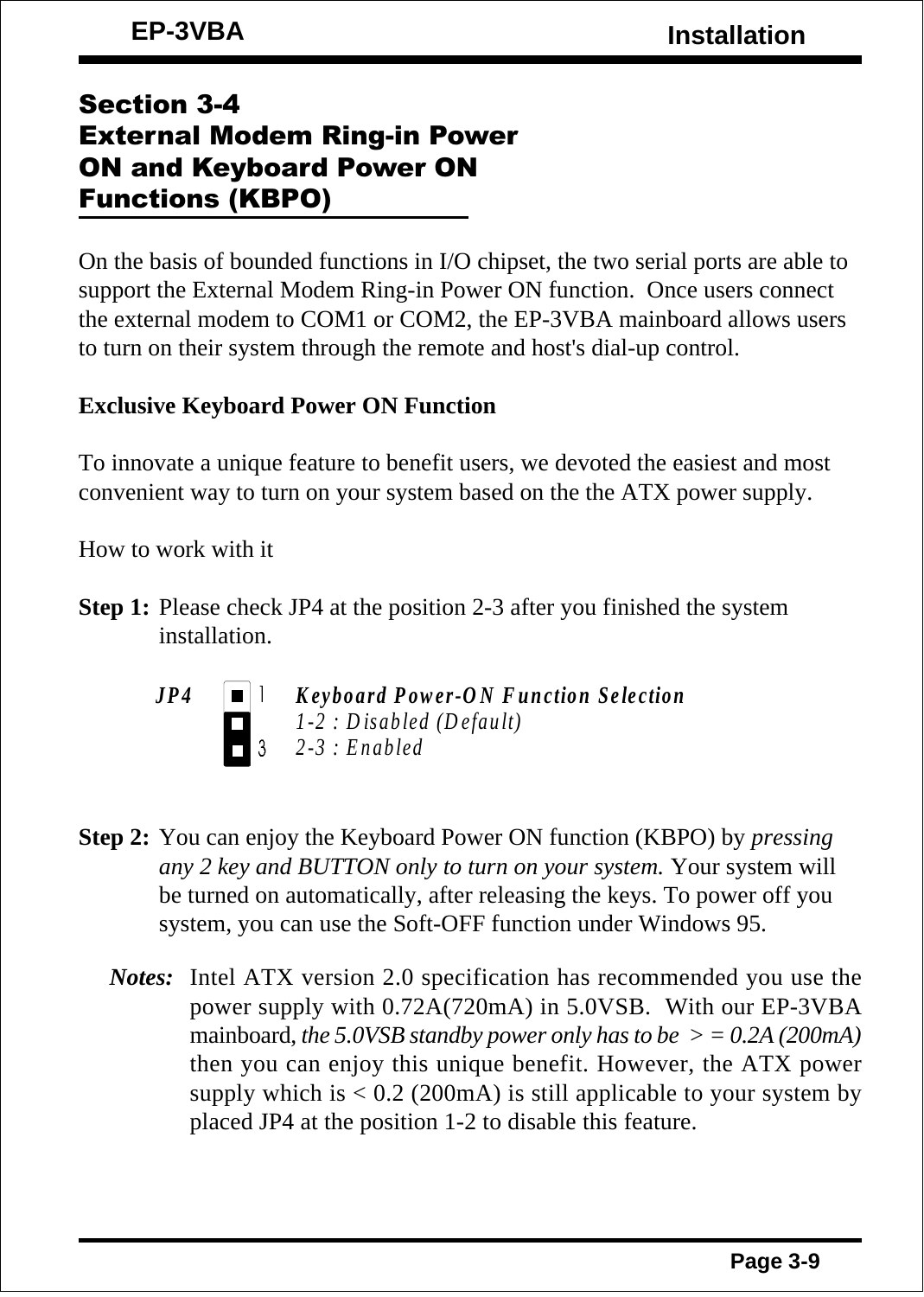# Page Left Blank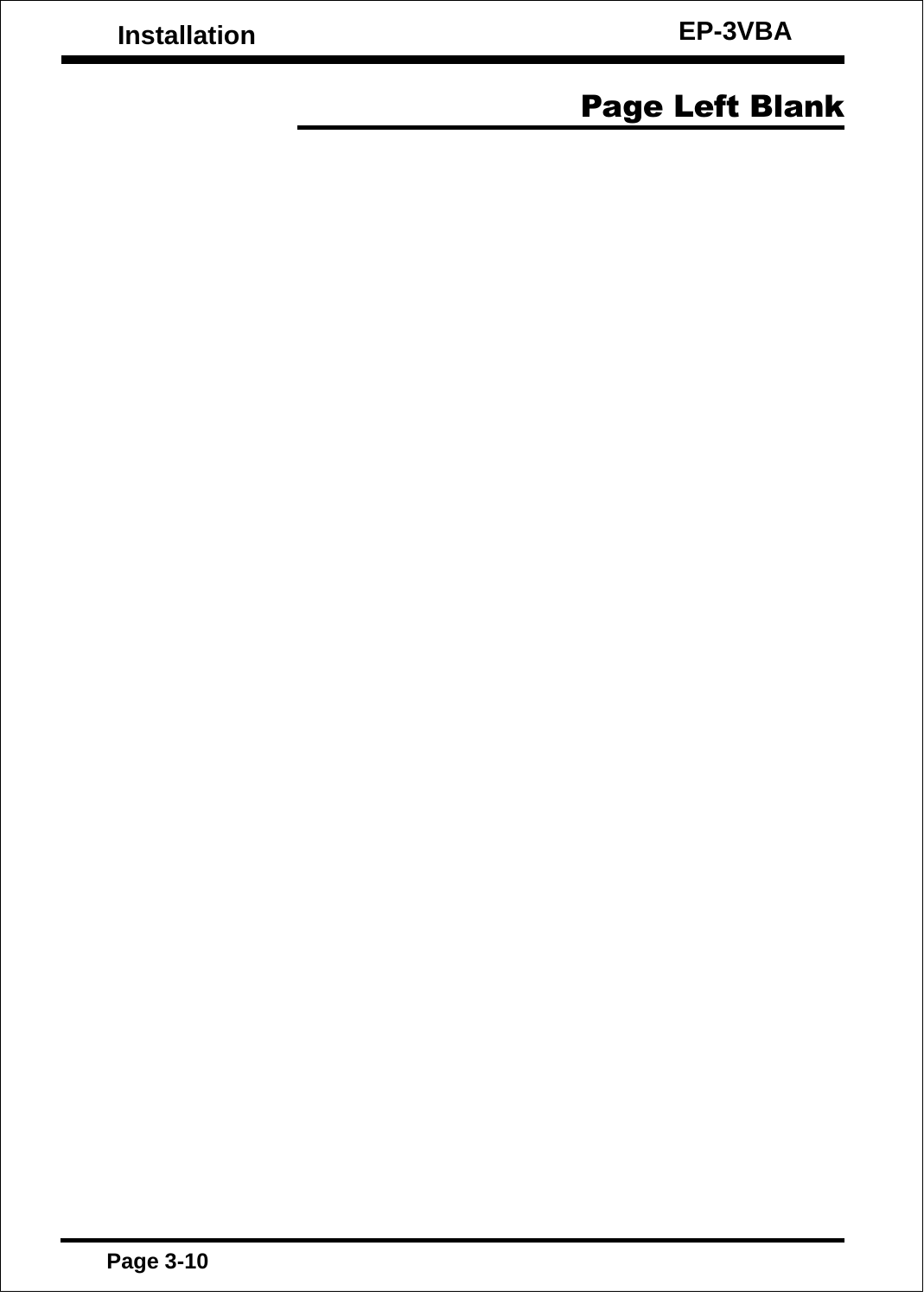# Section 4 AWARD BIOS SETUP

# BIOS Instructions

Award's ROM BIOS provides a built-in Setup program which allows user to modify the basic system configuration and hardware parameters. The modified data will be stored in a battery-backed CMOS, so that data will be retained even when the power is turned off. In general, the information saved in the CMOS RAM will stay unchanged unless there is a configuration change in the system, such as hard drive replacement or a device is added.

It is possible for the CMOS battery to fail, this will cause data loss in the CMOS only. If this does happen you will need to reconfigure your BIOS settings.

#### **To enter the Setup Program :**

Power on the computer and press the <Del> key immediately, this will bring you into the BIOS CMOS SETUP UTILITY.

| CMOS SETUP UTILITY<br>AWARD SOFTWARE, INC.                               |                                   |  |  |  |
|--------------------------------------------------------------------------|-----------------------------------|--|--|--|
| STANDARD CMOS SETUP                                                      | <b>SENSOR AND CPU SPEED SETUP</b> |  |  |  |
| <b>BIOS FEATURES SETUP</b>                                               | SUPERVISOR PASSWORD               |  |  |  |
| <b>CHIPSET FEATURES SETUP</b>                                            | USER PASSWORD                     |  |  |  |
| POWER MANAGEMENT SETUP                                                   | <b>IDE HDD AUTO DETECTION</b>     |  |  |  |
| PNP/PCI CONFIGURATION                                                    | <b>SAVE &amp; EXIT SETUP</b>      |  |  |  |
| INTEGRATED PERIPHERALS                                                   | EXIT WITHOUT SAVING               |  |  |  |
| LOAD SETUP DEFAULTS                                                      |                                   |  |  |  |
| $\uparrow \downarrow \rightarrow \leftarrow$ : SELECT ITEM<br>ESC : QUIT |                                   |  |  |  |
| F10 : Save & Exit Setup<br>$(Shift)F2$ : Change Color                    |                                   |  |  |  |
| Time, Date, Hard Disk Type                                               |                                   |  |  |  |

# ROM PCI / ISA BIOS (2A6LGPAA) CMOS SETUP UTILITY

*Figure 1: CMOS Setup Utility*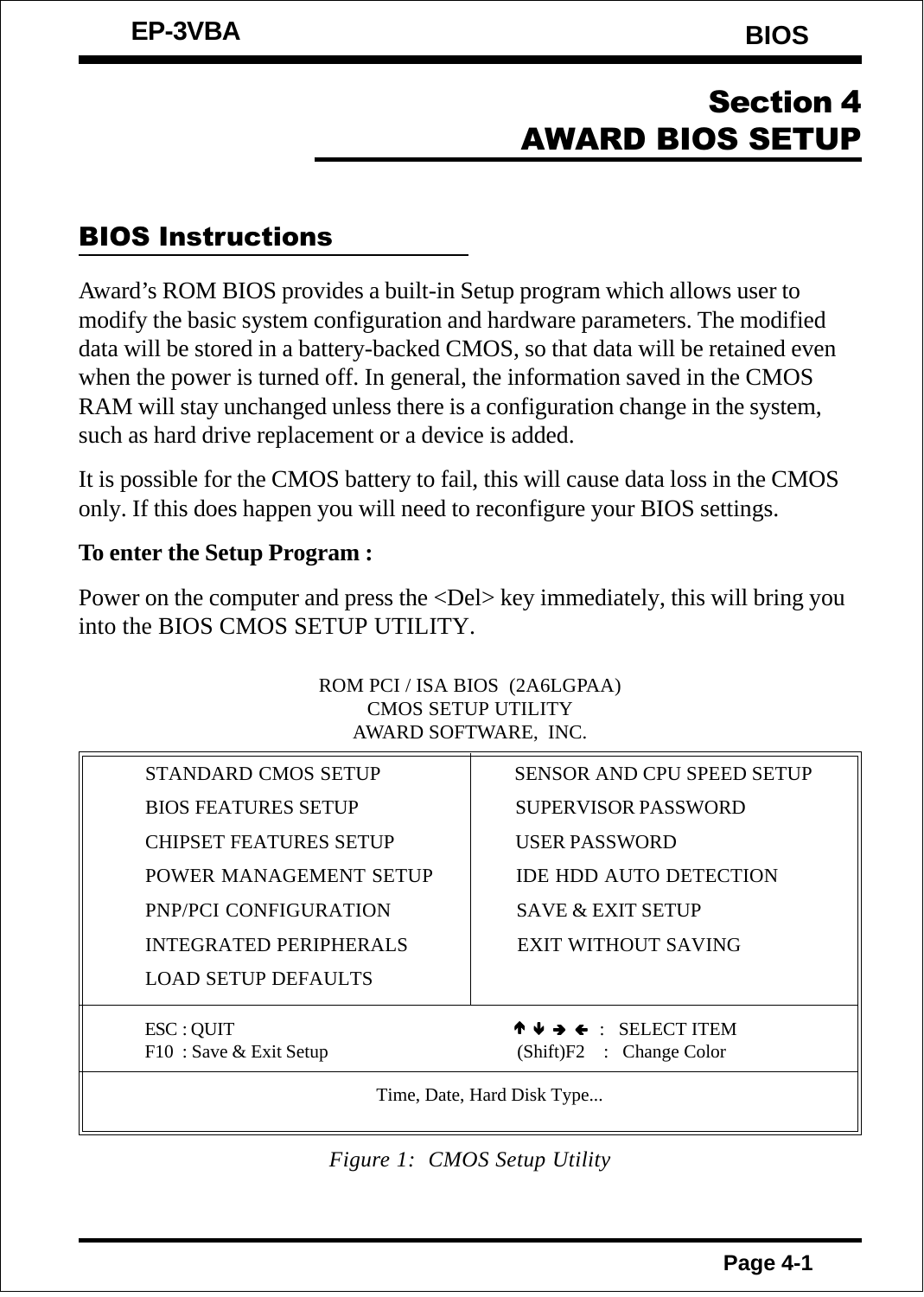The menu displays all the major selection items. Select the item you need to reconfigure. The selection is made by moving the cursor (press any direction key ) to the item and pressing the 'Enter' key. An on-line help message is displayed at the bottom of the screen as the cursor is moved to various items which provides a better understanding of each function. When a selection is made, the menu of the selected item will appear so that the user can modify associated configuration parameters.

# 4-1 Standard CMOS Setup

Choose "Standard CMOS Setup" in the CMOS SETUP UTILITY Menu (Figure 2). The Standard CMOS Setup allows the user to configure system settings such as the current date and time, type of hard disk drive installed, floppy drive type, and display type. Memory size is auto-detected by the BIOS and displayed for your reference. When a field is highlighted (use direction keys to move the cursor and the <Enter> key to select), the entries in the field can be changed by pressing the  $\langle PgDn \rangle$  or the  $\langle PgUp \rangle$  key.

| ROM PCI/ISA BIOS(2A6LGPAA) |
|----------------------------|
| STANDARD CMOS SETUP        |
| AWARD SOFTWARE, INC.       |

| Date (mm:dd:yy) : Wed, Apr 17 1996<br>Time (hh:mm:ss) : $14 : 30 : 50$              |             |              |                                    |                                                                          |                                                       |                                                         |                         |             |
|-------------------------------------------------------------------------------------|-------------|--------------|------------------------------------|--------------------------------------------------------------------------|-------------------------------------------------------|---------------------------------------------------------|-------------------------|-------------|
| HARD DISKS                                                                          | <b>TYPE</b> | <b>SIZE</b>  | <b>CYLS</b>                        | <b>HEAD</b>                                                              | <b>PRECOMP</b>                                        | LANDZONE                                                | <b>SECTORS</b>          | <b>MODE</b> |
| Primary Master                                                                      | $:$ Auto    | $\Omega$     | $\Omega$                           | $\Omega$                                                                 | $\Omega$                                              | $\Omega$                                                | $\Omega$                | Auto        |
| Primary Slave                                                                       | : Auto      | $\mathbf{0}$ | $\Omega$                           | $\mathbf{0}$                                                             | $\Omega$                                              | $\Omega$                                                | $\Omega$                | Auto        |
| Secondary Master: <b>Auto</b>                                                       |             | $\mathbf{0}$ | $\Omega$                           | $\Omega$                                                                 | $\Omega$                                              | $\Omega$                                                | $\Omega$                | Auto        |
| Secondary Slave : <b>Auto</b>                                                       |             | $\mathbf{0}$ | $\theta$                           | $\Omega$                                                                 | $\Omega$                                              | $\mathbf{0}$                                            | $\Omega$                | Auto        |
| Drive $A : 1.44M, 3.5$ in.<br>Drive B: None<br>Video<br>Halt On : All, But Keyboard | EGA/VGA     |              |                                    |                                                                          | Base Memory<br><b>Extended Memory</b><br>Other Memory | $\ddot{\phantom{a}}$<br>diam'r.<br>$\ddot{\phantom{a}}$ | 640K<br>392192K<br>384K |             |
|                                                                                     |             |              |                                    |                                                                          | <b>Total Memory</b>                                   | $\ddot{\phantom{a}}$                                    | 393216K                 |             |
| ESC : Quit<br>: Help<br>F1                                                          |             |              | (Shift) F2<br>$\ddot{\phantom{0}}$ | $\uparrow \uparrow \rightarrow \leftarrow$ : Select Item<br>Change Color |                                                       |                                                         | $PU/PD/+/-$ : Modify    |             |

*Figure 2: Standard CMOS Setup*

*Note: If the hard disk Primary Master/Slave and Secondary Master/ Slave are set to Auto, then the hard disk size and model will be auto-detected.*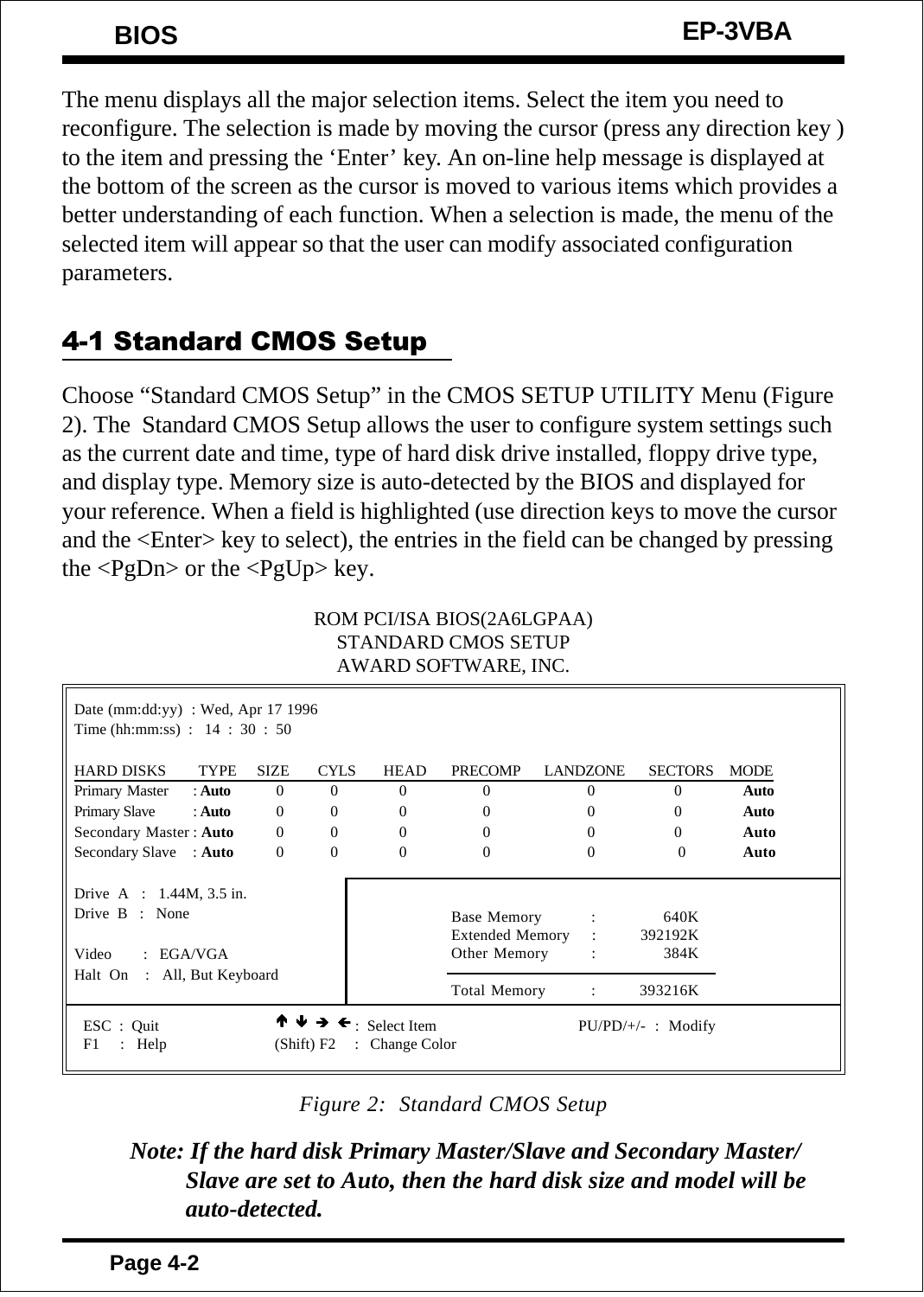*Note: The "Halt On:" field is used to determine when to halt the system by the BIOS if an error occurs.*

*Note: Floppy 3 Mode support is a mode used to support a special 3.5" drive used in Japan. This is a 3.5" disk that stores only 1.2 MB, the default setting for this is disabled.*

# 4-2 BIOS Features Setup

Selecting the "BIOS FEATURES SETUP" option in the CMOS SETUP UTIL-ITY menu allows users to change system related parameters in the displayed menu. This menu shows all of the manufacturer's default values for the EP-3VBA.

Pressing the [F1] key will display a help message for the selected item.

| AWAND SUPTWANE, INC.                                                                                                                                               |                                                                                               |                                                                                                                                                       |                                                                                                        |  |  |
|--------------------------------------------------------------------------------------------------------------------------------------------------------------------|-----------------------------------------------------------------------------------------------|-------------------------------------------------------------------------------------------------------------------------------------------------------|--------------------------------------------------------------------------------------------------------|--|--|
| Virus Warning<br>CPU Internal Cache<br>External Cache<br>CPU L2 Cache ECC Checking<br><b>Ouick Power On Self Test</b><br><b>Boot Sequence</b><br>Swap Floppy Drive | : Disabled<br>: Enabled<br>: Enabled<br>: Disabled<br>: Enabled<br>: A, C, SCSI<br>: Disabled | Video BIOS Shadow<br>C8000-CBFFF Shadow<br>CC000-CFFFF Shadow<br>D0000-D3FFF Shadow<br>D4000-D7FFF Shadow<br>D8000-DBFFF Shadow<br>DC000-DFFFF Shadow | : Enabled<br>: Disabled<br>: Disabled<br>: Disabled<br>: Disabled<br>: Disabled<br>: Disabled          |  |  |
| Boot Up Floppy Seek<br><b>Boot Up NumLock Status</b><br><b>IDE HDD Block Mode</b><br>Gate A20 option<br>Memory Parity/ECC Check<br><b>Typematic Rate Setting</b>   | : Enabled<br>: On<br>: Enabled<br>$:$ Fast<br>: Disabled<br>: Disabled                        |                                                                                                                                                       |                                                                                                        |  |  |
| Typematic Rate (Chars/Sec)<br>Type matic Delay (Msec)<br>Security Option<br>PCI/VGA Palette Snoop<br>OS Select For $DRAM > 64MB$                                   | :6<br>: 250<br>: Setup<br>: Disabled<br>: Non- $OS2$                                          | Esc: Ouit<br>$F1$ : Help<br>: Old Values<br>F5.<br>F7<br>: Load Setup Defaults                                                                        | $\uparrow \uparrow \rightarrow \leftarrow$ : Select Item<br>$PU/PD/+/-$ : Modify<br>(Shift) F2 : Color |  |  |

ROM PCI/ISA BIOS(2A6LGPAA) BIOS FEATURES SETUP AWARD SOFTWARE, INC.

*Figure 3: BIOS Features Setup*

#### **Virus Warning**:

During and after the system boots up, any attempt to write to the boot sector or partition table of the hard disk drive will halt the system and an error message will appear.

You should then run an anti-virus program to locate the virus. Keep in mind that this feature protects only the boot sector, not the entire hard drive. The default value is Disabled.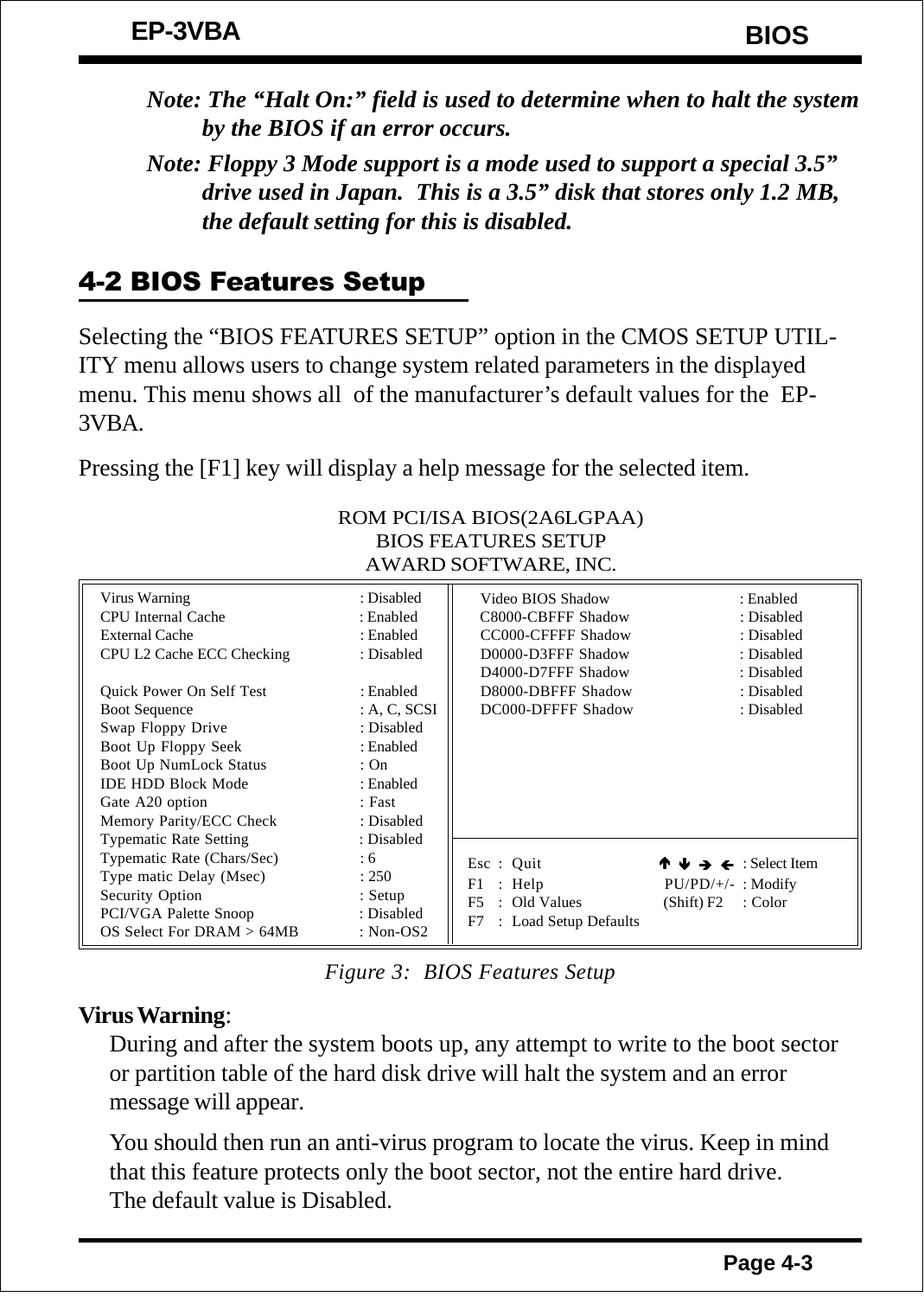- *Enabled: Activates automatically when the system boots up causing a warning message to appear when anything attempts to access the boot sector.*
- *Disabled: No warning message will appear when anything attempts to access the boot sector.*
	- *Note: Many disk diagnostic programs that access the boot sector table can trigger the virus warning message. If you plan to run such a program, we recommend that you first disable the virus warning.*

#### **CPU Internal Cache**:

This controls the status of the processor's internal cache area. The default is Enabled.

*Enabled: This activates the processor's internal cache thereby increasing performance.*

*Disabled: This deactivates the processor's internal cache thereby lowering performance.*

#### **External (L2) Cache**:

This controls the status of the external (L2) cache area. The default is Enanbled.

*Enabled: This activates the motherboard's L2 cache thereby increasing performance.*

*Disabled: This deactivates the motherboard's L2 cache thereby lowering performance.*

#### **CPU L2 Cache ECC Checking:**

This controls the CPU's L2 cache to supports Error Checking and Correcting (ECC). The default is Disabled

*Enabled: Enabled the CPU's L2 cache to Support ECC function. When enabled this item the performance should be impact 2% ~4%. Disabled: Disabled the CPU's L2 cache to support ECC function.*

#### **Quick Power On Self Test**:

This category speeds up the Power On Self Test (POST). The default is Enabled.

*Enabled: This setting will shorten or skip of the items checked during POST. Disabled: Normal POST.*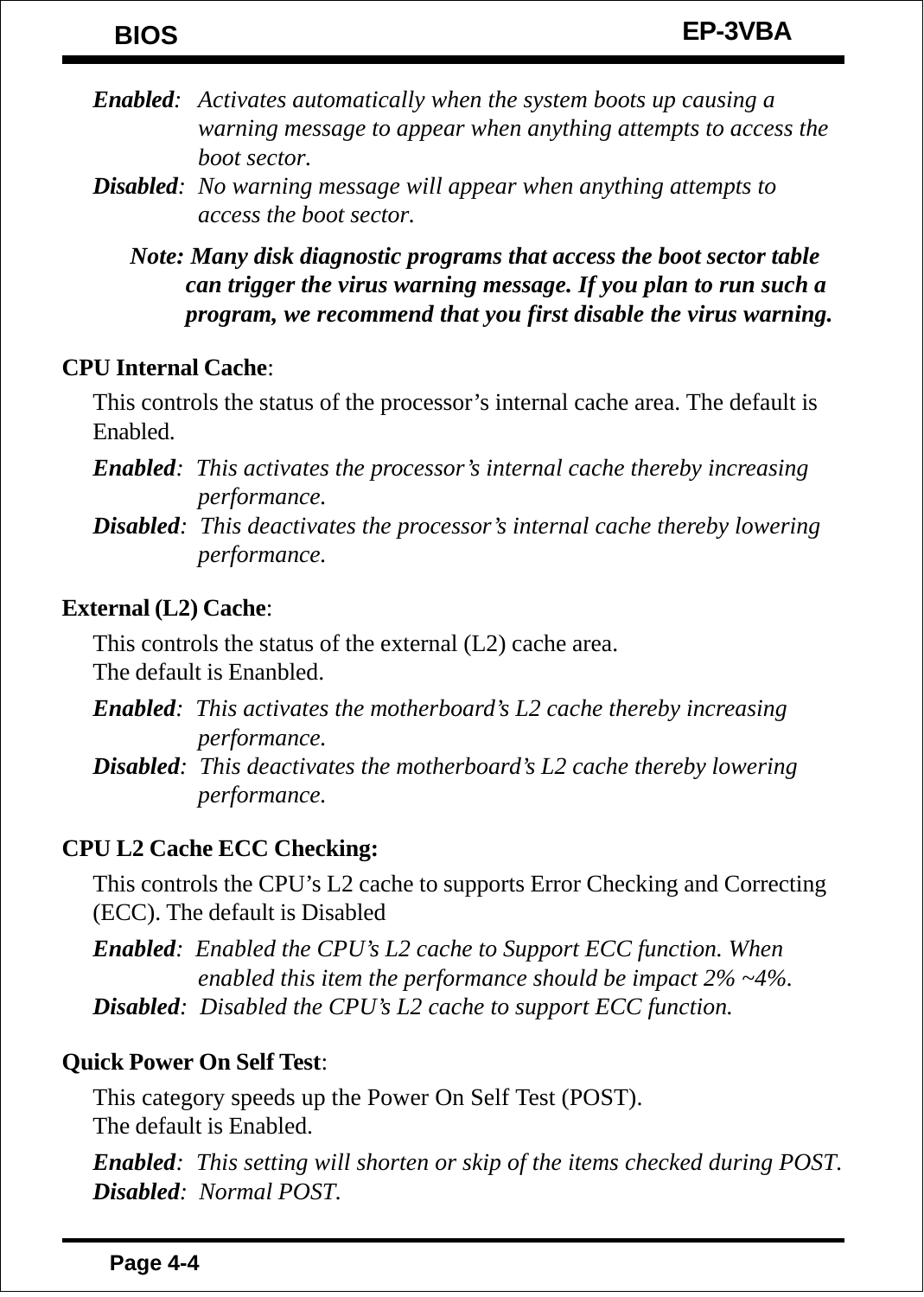#### **Boot Sequence**:

This category determines which drive is searched first by the O/S (Operating System).

The default is A,C,SCSI.

*The following is your list of options: [A, C, SCSI] - [C, A, SCSI] - [C, CD-ROM, A] - [CD-ROM, C, A] [D, A,CD-ROM],[E, A, CD-ROM] - [F, A, CD-ROM] - [SCSI, A, C] [SCSI C, A] - [C Only]*

#### **Swap Floppy Drive**:

This will swap your physical drive letters  $A \& B$  if you are using two floppy disks.

The default is Disabled.

*Enabled: Floppy A & B will be swapped under the O/S. Disabled: Floppy A & B will be not swapped.*

#### **Boot Up Floppy Seek**:

 During Power-On-Self-Test (POST), BIOS will determine if the floppy disk drive installed is 40 or 80 tracks. Only 360K type is 40 tracks while 760K, 1. 2MB and 1.44MB are all 80 tracks.

The default is Enabled.

*Enabled: The BIOS will search the floppy disk drive to determine if it is 40 or 80 tracks.*

*Disabled: The BIOS will not search for the type of floppy disk drive by track number.*

*Note: BIOS can not tell the difference between 720K, 1.2MB and 1. 44MB drive types as they are all 80 tracks.*

#### **Boot Up NumLock Status**:

This controls the state of the NumLock key when the system boots. The default is On.

*On: The keypad acts as a 10-key pad.*

*Off: The keypad acts like the cursor keys.*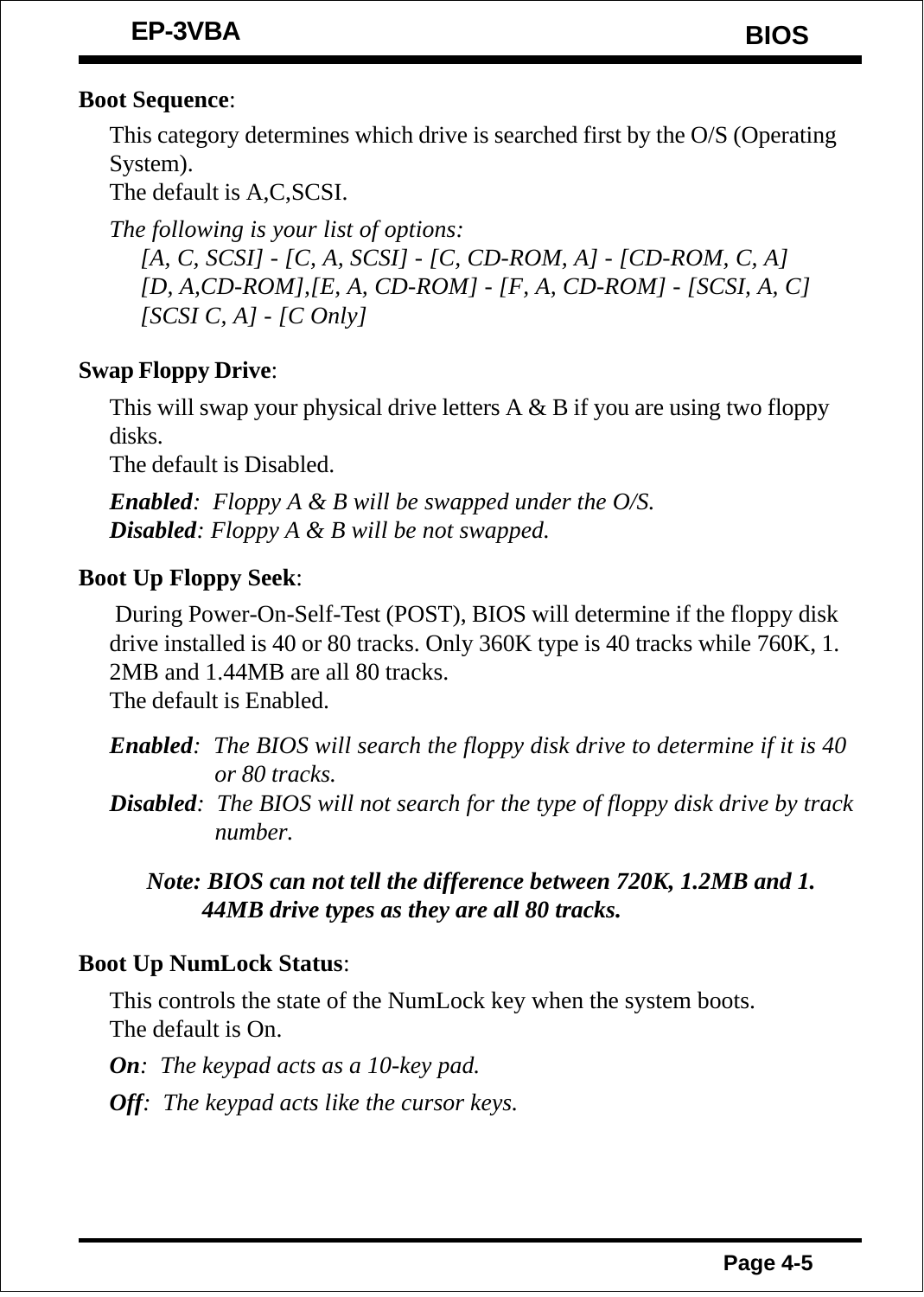#### **IDE HDD Block Mode**:

IDE Block Mode allows the controller to access blocks of sectors rather than a single sector at a time.

The default is Enabled.

*Enabled: Enabled IDE HDD Block Mode. Provides higher HDD transfer rates. Disabled: Disable IDE HDD Block Mode.*

#### **Gate A20 Option**:

This refers to the way the system addresses memory above 1MB (extended memory).

The default is Fast.

*Normal: The A20 signal is controlled by the keyboard controller or chipset hardware.*

*Fast: The A20 signal is controlled by Port 92 or chipset specific method.*

#### **Memory Parity/ECC Check:**

If the DRAM chip in your system support parity/ECC check, select Enabled.

#### **Typematic Rate Setting**:

This determines the keystrokes repeat rate. The default is Disabled.

*Enabled: Allows typematic rate and typematic delay programming. Disabled: The typematic rate and typematic delay will be controlled by the keyboard controller in your system.*

#### **Typematic Rate (Chars/Sec)**:

This is the number of characters that will be repeated by a keyboard press. The default is 6.

*: 6 characters per second. 8: 8 characters per second. : 10 characters per second. 12: 12 characters per second. : 15 characters per second. 20: 20 characters per second. : 24 characters per second. 30: 30 characters per second.*

#### **Typematic Delay (msec)**:

This setting controls the time between the first and the second character displayed by typematic auto-repeat.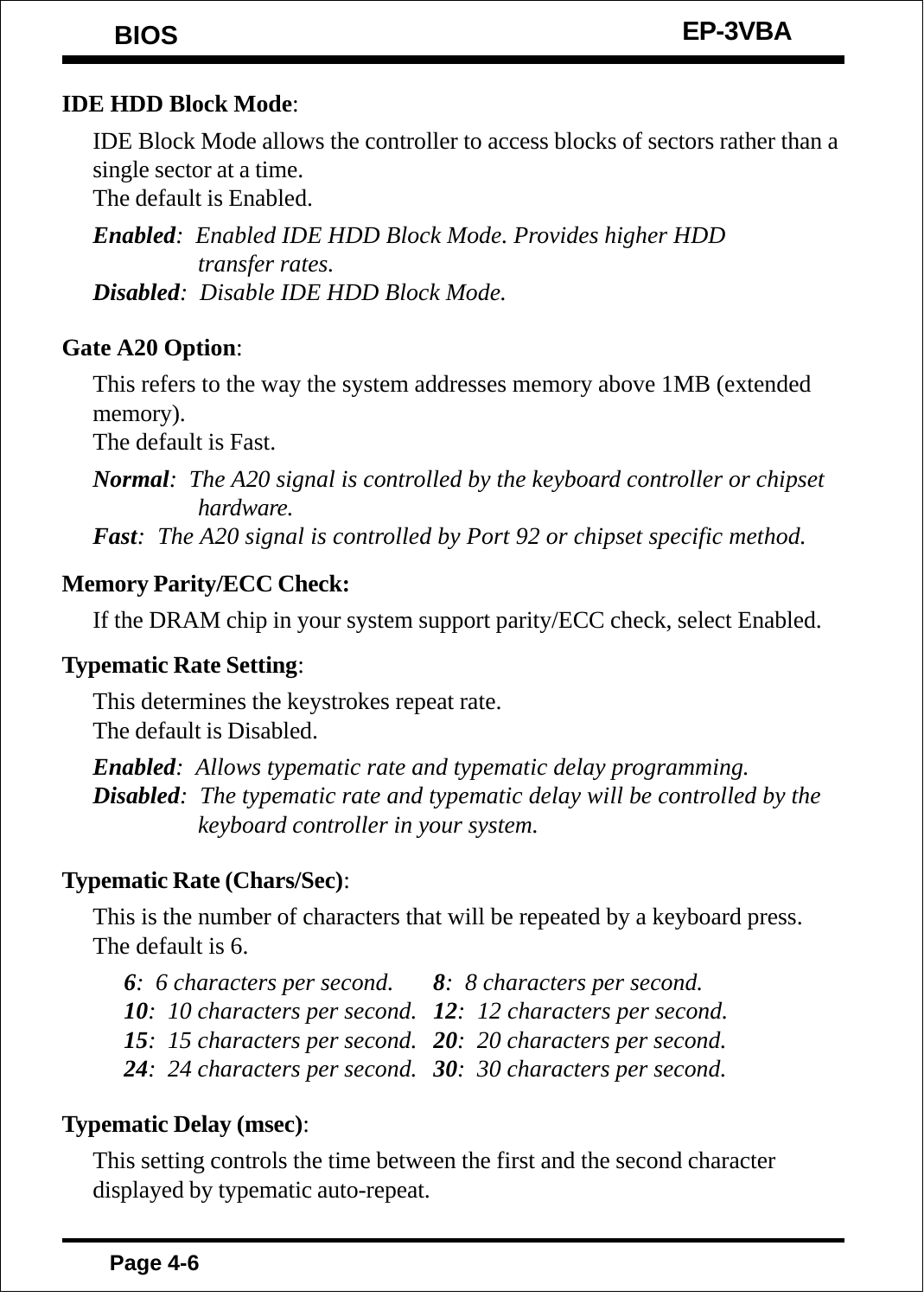The default is 250.

*: 250 msec. : 500 msec. : 750 msec. : 1000 msec.*

#### **Security Option**:

This category allows you to limit access to the System and Setup, or just to Setup.

The default is Setup.

- *System: The system will not boot and the access to Setup will be denied if the correct password is not entered at the prompt.*
- *Setup: The system will boot; but the access to Setup will be denied if the incorrect password is not entered at the prompt.*

#### **PCI/VGA Palette Snoop**:

This field controls the ability of a primary PCI VGA controller to share a common palette (When a snoop write cycles) with an ISA video card. The default is Disabled.

*Enabled: If an ISA card is connected to a PCI VGA card via the VESA connector, and that ISA card connects to a VGA monitor, then that ISA card uses the RAMDAC of the PCI card. Disabled: Disables the VGA card Palette Snoop function.*

#### **OS Select For DRAM > 64MB**:

Some operating systems require special handling. Use this option only if your system has greater than 64MB of memory.

The default is Non-OS2.

*OS2: Select this if you are running the OS/2 operating system with greater than 64MB of RAM.*

*Non-OS2: Select this for all other operating systems and configurations.*

#### **Video BIOS Shadow**:

This option allows video BIOS to be copied into RAM. Video Shadowing will increase the video performance of your system.

The default is Enabled.

*Enabled: Video shadow is enabled. Disabled: Video shadow is disabled.*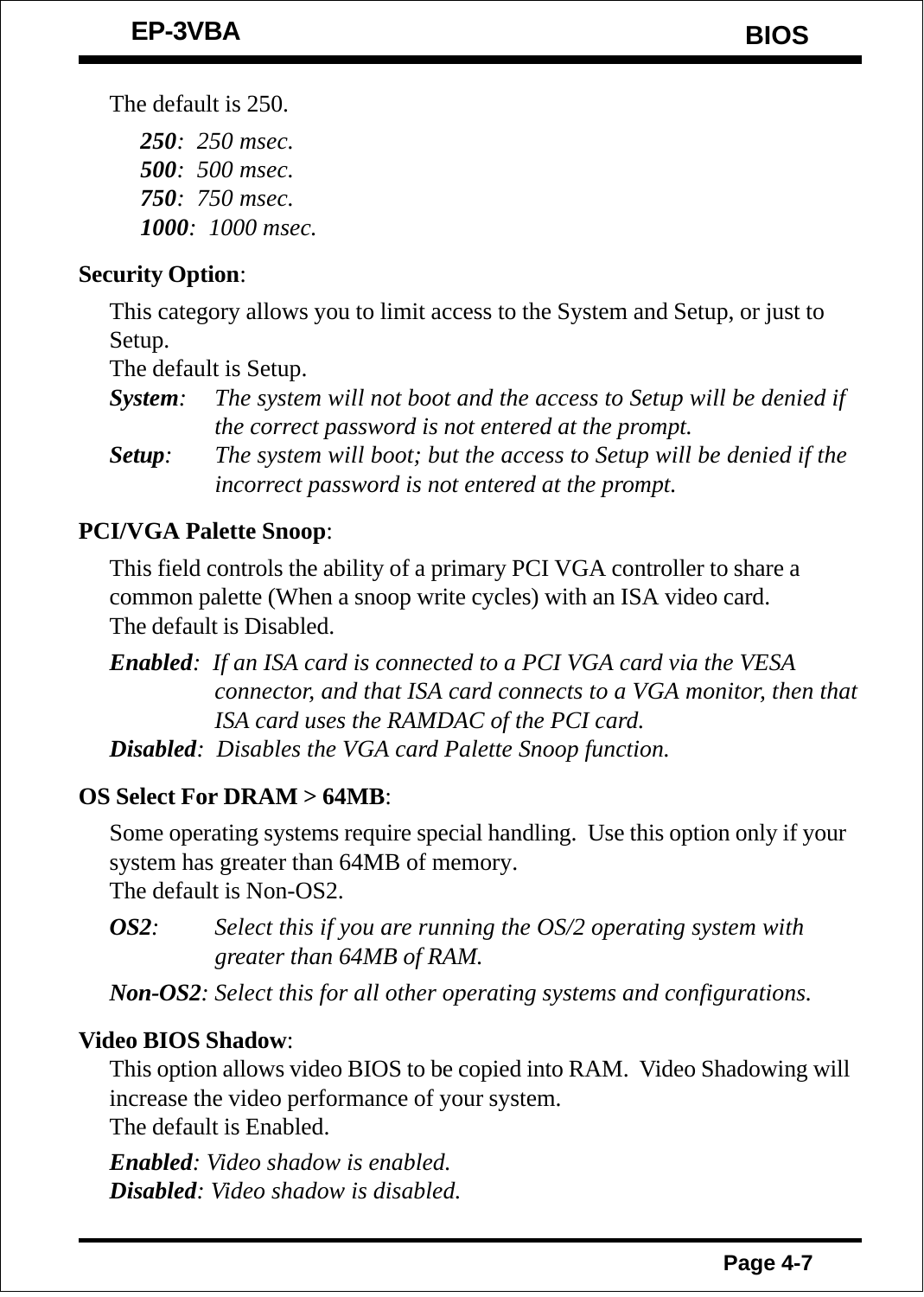**C8000 - CBFFF Shadow**: **CC000 - CFFFF Shadow**: **D0000 - D3FFF Shadow**: **D4000 - D7FFF Shadow**: **D8000 - DBFFF Shadow**: **DC000 - DFFFF Shadow**:

> These categories determine whether ROMs from option cards will be copied into RAM. This will be in 16K byte or 32K byte units, and the size will depend on chipset of the option card.

*Enabled: Optional shadow is enabled. Disabled: Optional shadow is disabled.*

# 4-3 Chipset Features Setup

Choose the "CHIPSET FEATURES SETUP" in the CMOS SETUP UTILITY menu to display following menu.

| Bank 0/1 DRAM Timing         | : SDRAM Fast | OnChip USB                  | : Enabled                               |
|------------------------------|--------------|-----------------------------|-----------------------------------------|
| Bank 2/3 DRAM Timing         | : SDRAM Fast | <b>USB Keyboard Support</b> | : Disabled                              |
| Bank 4/5 DRAM Timing         | : SDRAM Fast | OnChip Sound                | : Enabled                               |
| SDRAM Cycle length           | : Auto       | OnChip Modem                | : Disabled                              |
| <b>SDRAM Bank Interleave</b> | : Disabled   |                             |                                         |
| DRAM Page-Mode               | : Enabled    |                             |                                         |
| <b>DRAM</b> Fast Decoding    | : Auto       |                             |                                         |
| DRAM Read Option             | : Fast       |                             |                                         |
| Memory Hole                  | : Disabled   |                             |                                         |
| Read Around write            | : Disabled   |                             |                                         |
| Concurrent PCI/Host          | : Enabled    |                             |                                         |
| System BIOS Cacheabe         | : Disabled   |                             |                                         |
| Video BIOS Cacheable         | : Enabled    |                             |                                         |
| Video RAM Cacheable          | : Disabled   |                             |                                         |
| AGP Aperture Size            | :64M         | Esc : Out                   | $\bullet \bullet \bullet$ : Select Item |
| $AGP - 2X$ Mode              | : Enabled    | F1<br>: Help                | $PU/PD/+/-$ : Modify                    |
|                              |              | : Old Values<br>F5          | (Shift) F2<br>: Color                   |
|                              |              | F7<br>: Load Setup Defaults |                                         |

#### ROM PCI/ISA BIOS(2A6LGPAA) CHIPSET FEATURES SETUP AWARD SOFTWARE, INC.

*Figure 4: Chipset Features Setup*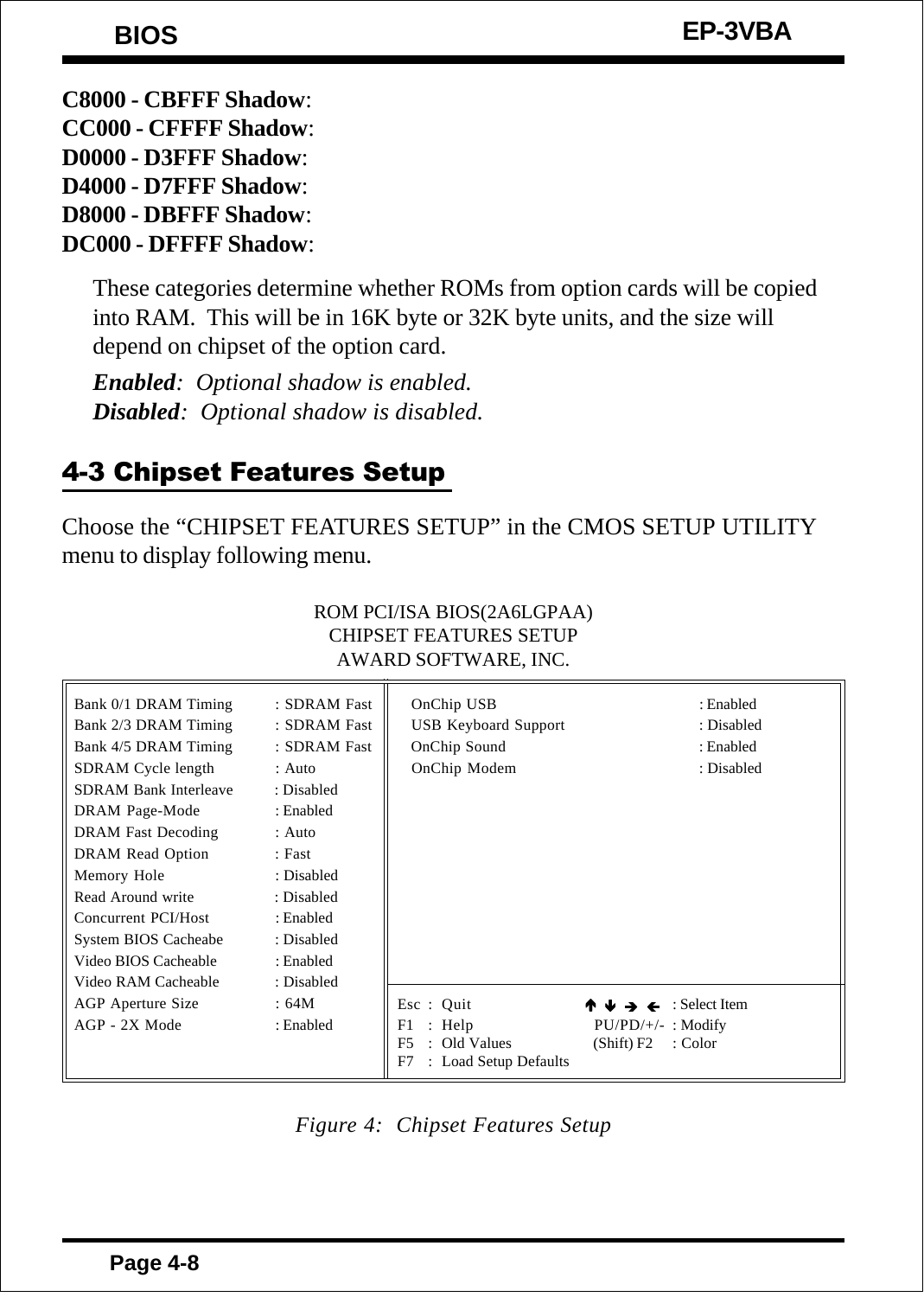#### **Bank 0/1, 2/3, 4/5 DRAM Timing**:

This value in this field is set by the system board manufacturer, depending on whether the board has paged DRAMs or EDO (extended data output) DRAMs.

The Choice: Bank 0/1, 2/3, 4/5.

#### **SDRAM Cycle length**:

This setting defines the CAS timing parameter of the SDRAM in terms of clocks.

The default is 3.

*2: Provides faster memory performance.*

*3: Provides better memory compatibility.*

#### **SDRAM Bank Interleave:**

The item allows you to set how many banks of SDRAM support in your mainboard.

The Choice: 2 Bank, 4 Bank, Disabled.

#### **DRAM Page-Mode:**

The item will active or inactive chipset page registers.

*Enabled: Page-Mode Enabled. Disabled: No page registers update and non Page-Mode operation.*

#### **DRAM Fast Decoding:**

The item will effective DRAM operation sequential.

#### **DRAM Read Option:**

The item will effective DRAM reading CMD sequential.

#### **Memory Hole**:

You can reserve this memory area for the use of ISA adaptor ROMs. The default is Disabled.

*Enabled: This field enables the main memory (15~16MB) to remap to ISA BUS.*

*Disabled: Normal Setting.*

*Note: If this feature is enabled you will not be able to cache this memory segment.*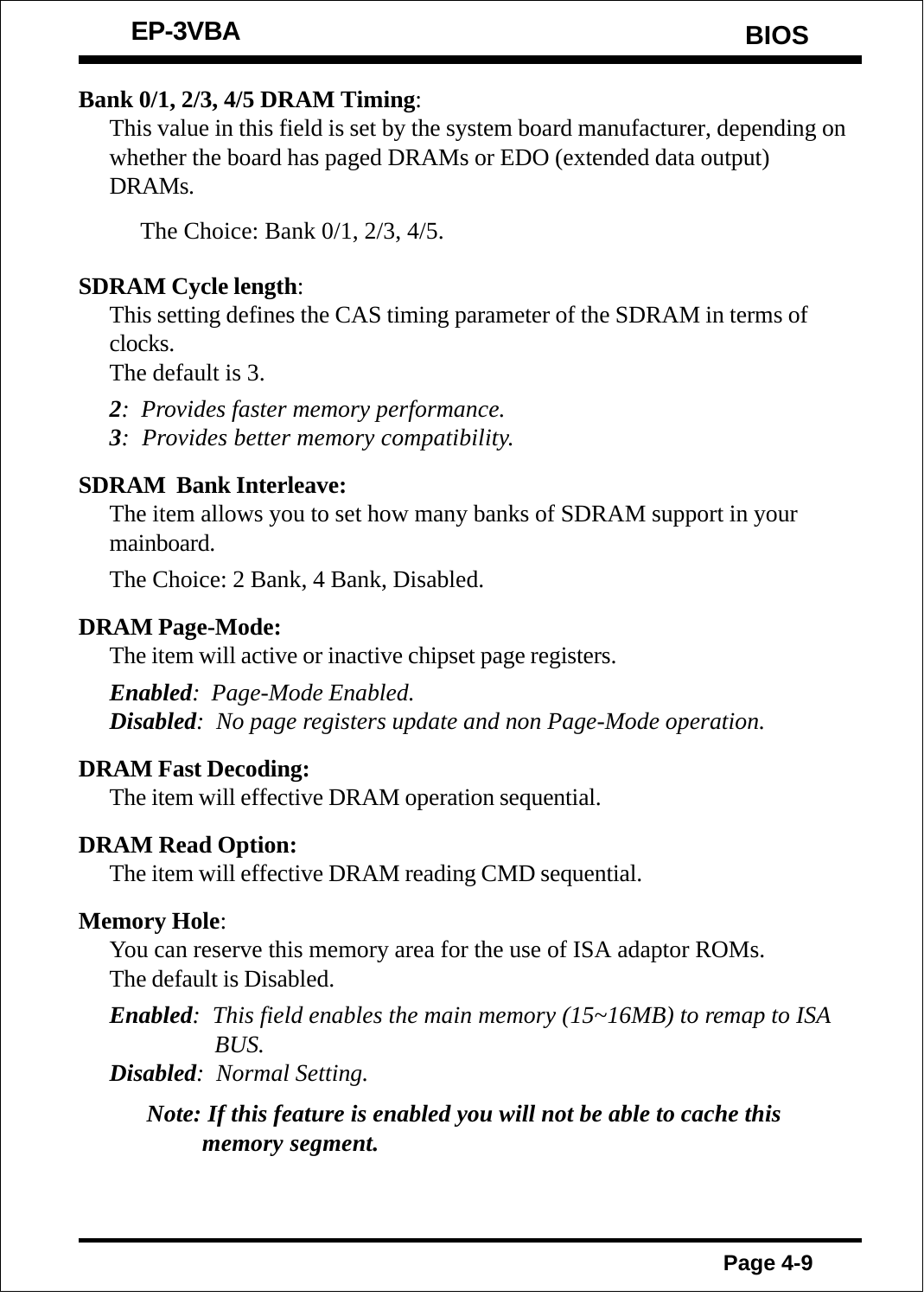#### **Read Around write:**

DRAM optimization feature: If a memory read is addressed to a location whose latest write is being held in a buffer contents, and the read is not sent to the DRAM.

The Choice: Enabled, Disabled

#### **Concurrent PCI/Host:**

When disabled, CPU bus will be occupied during the entire PCI operation period.

The Choice: Enabled, Disabled

#### **System BIOS Cacheable**:

As with caching the Video BIOS above, enabling this selection allows accesses to the system BIOS ROM addressed at F0000H-FFFFFH to be cached, provided that the cache controller is enabled.

The Choice: Enabled, Disabled.

#### **Video BIOS Cacheable**:

When enabled. The Video BIOS cache will cause access to video BIOS addressed at C0000H to C7FFFH to be cached, if the cache controller is also enabled

The Choice: Enabled, Disabled.

#### **Video RAM Cacheable:**

Select enabled allows caching of the video RAM, resulting in better system performance. However, if any program writes to this memory area, a system error may result.

The Choice: Enabled, Disabled.

#### **AGP Aperture Size**:

The amount of system memory that the AGP card is allowed to share. The default is 64.

- *4: 4MB of systems memory accessable by the AGP card.*
- *8: 8MB of systems memory accessable by the AGP card.*
- *16: 16MB of systems memory accessable by the AGP card.*
- *32: 32MB of systems memory accessable by the AGP card.*
- *64: 64MB of systems memory accessable by the AGP card.*
- *128: 128MB of systems memory accessable by the AGP card.*
- *256: 256MB of systems memory accessable by the AGP card.*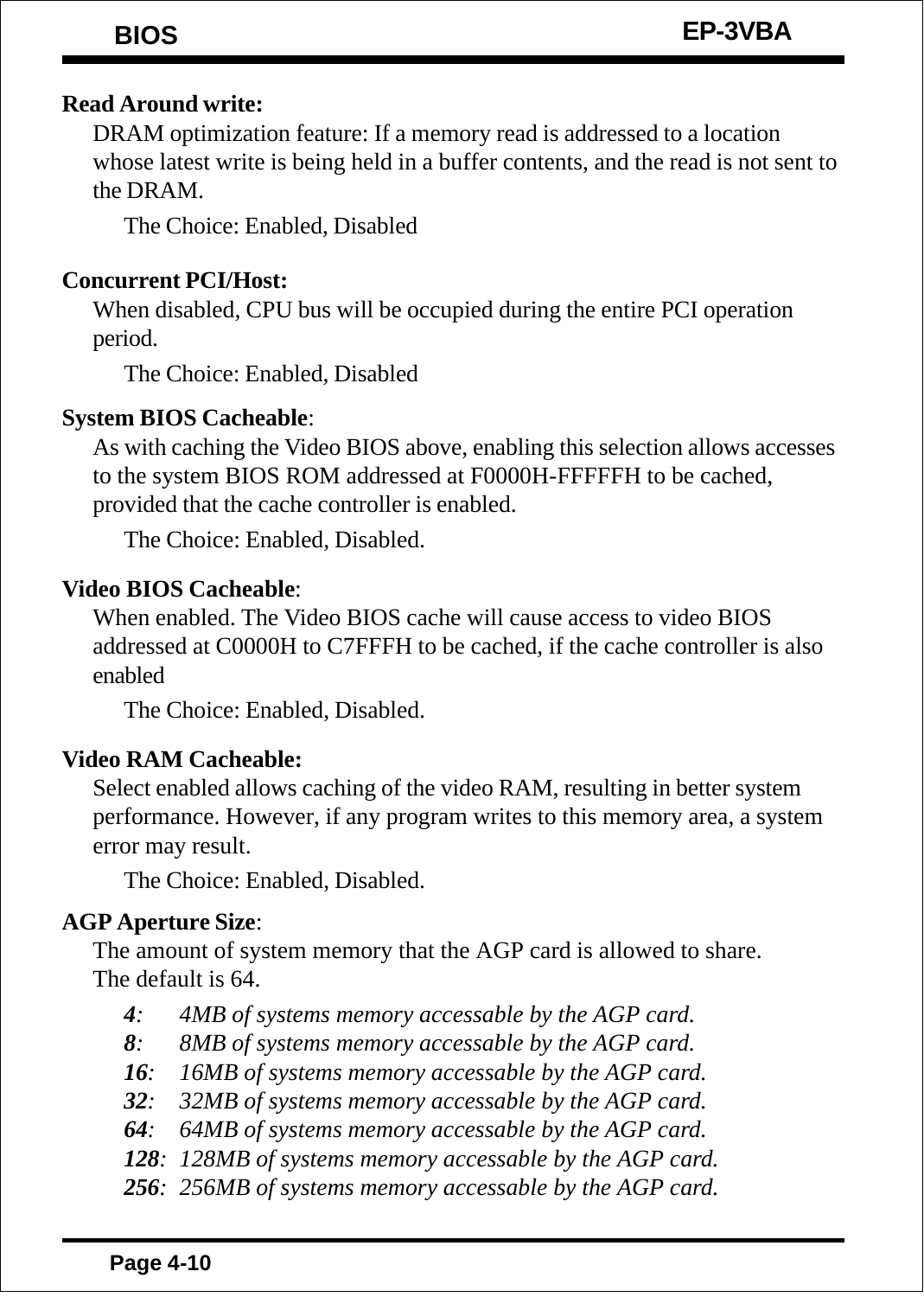#### **OnChip USB**:

Select Enabled if your system contains a Universal Serial Bus(USB) controller and you have a USB peripheral.

#### **USB Keyboard Support**:

This controls the activation status of an optional USB keyboard that may be attached.

The default is disabled.

*Enabled: Enable USB keyboard support. Disabled: Disable USB keyboard support.*

#### **OnChip Sound:**

Turn on/off onchip sound device.

#### **OnChip Modem:**

Turn on/off onchip software modem device.

# 4-4 Power Management Setup

Choose the "POWER MANAGEMENT SETUP" in the CMOS SETUP UTIL-ITY to display the following screen. This menu allows the user to modify the power management parameters and IRQ signals. In general, these parameters should not be changed unless it's absolutely necessary.

#### ROM PCI/ISA BIOS (2A6LGPAA) POWER MANAGEMENT SETUP AWARD SOFTWARE, INC.

| <b>ACPI</b> function<br>Power Management<br>PM Control by APM<br>Video off After<br>Video off Method<br>MODEM Use IRO<br>Soft-off by PWRBTN<br><b>PWRON After PW-Fail</b><br>HDD Power Down<br>Doze Mode<br>Suspend Mode<br>** PM Events **<br>VGA | : Enabled<br>: User Define<br>: Yes<br>: Suspend<br>: V/H SYNC+Blank<br>:3<br>: Delay 4 Sec<br>: Former-Status<br>: Disable<br>: Disable<br>: Disable<br>$:$ OFF | Primary INTR<br>(COM 2)<br>IRO3<br>IRO4<br>(COM 1)<br>$IRO5$ (LPT 2)<br>$IRO6$ (Floppy Disk)<br>IRO7<br>$(LPT \t1)$<br>(RTC Alarm)<br>IRO8<br>(IRO2 Redir)<br>IRO9<br>IRO10<br>(Reserved)<br>IRO11 (Reserved)<br>$(PS/2 \text{ Mouse})$<br>IRO12<br>IRQ13 (Coprocessor)<br>(Hard Disk)<br>IRO14<br>IRO15<br>(Reserved) | : ON<br>: Primary<br>: Primary<br>: Primary<br>: Primary<br>: Primary<br>: Disabled<br>: Secondary<br>: Secondary<br>: Secondary<br>: Primary<br>: Primary<br>: Primary<br>: Disabled |
|----------------------------------------------------------------------------------------------------------------------------------------------------------------------------------------------------------------------------------------------------|------------------------------------------------------------------------------------------------------------------------------------------------------------------|------------------------------------------------------------------------------------------------------------------------------------------------------------------------------------------------------------------------------------------------------------------------------------------------------------------------|---------------------------------------------------------------------------------------------------------------------------------------------------------------------------------------|
| LPT & COM<br>HDD & FDD                                                                                                                                                                                                                             | : LPT/COM<br>: NO                                                                                                                                                |                                                                                                                                                                                                                                                                                                                        | $\uparrow \uparrow \rightarrow \leftarrow$ : Select Item                                                                                                                              |
| DMA/master                                                                                                                                                                                                                                         | $:$ OFF                                                                                                                                                          | Esc: Ouit<br>F1<br>$\therefore$ Help                                                                                                                                                                                                                                                                                   | $PU/PD/+/-$ : Modify                                                                                                                                                                  |
| Modem Ring Resume                                                                                                                                                                                                                                  | : Disabled                                                                                                                                                       | F5<br>: Old Values                                                                                                                                                                                                                                                                                                     | (Shift) F2<br>: Color                                                                                                                                                                 |
| RTC Alarm Resume                                                                                                                                                                                                                                   | : Disabled                                                                                                                                                       | F7<br>: Load Setup Defaults                                                                                                                                                                                                                                                                                            |                                                                                                                                                                                       |

*Figure 5: Power Management Setup*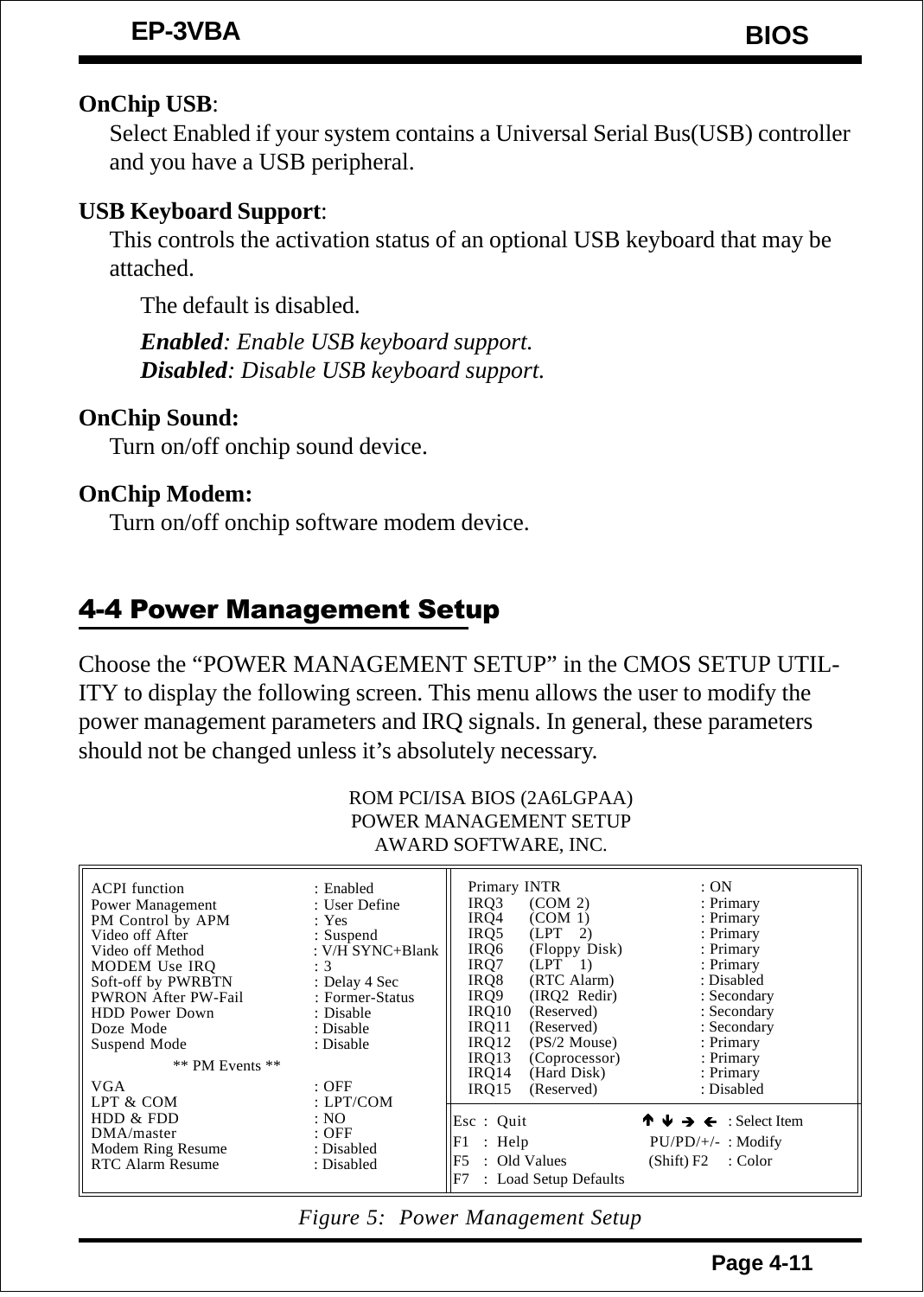You can only change the content of Doze Mode, Standby Mode, and Suspend Mode when the Power Management is set to 'User Define'.

#### **Power Management**:

Use this to select your Power Management selection. The default is User define.

| Disabled: | The system operates in NORMAL conditions (Non-GREEN),                                           |
|-----------|-------------------------------------------------------------------------------------------------|
|           | and the Power Management function is disabled.                                                  |
|           | Max. saving: Maximum power savings. Inactivity period is 1 minute in<br>each mode.              |
|           | <b>Min. saving:</b> Minimum power savings. Inactivity period is 1 hour in<br>each mode.         |
|           | <b>User define:</b> Allows user to define PM Timers parameters to control<br>power saving mode. |

#### **PM controlled APM**:

This option shows weather or not you want the Power Management to be controlled the Advanced Power Management (APM).

The default is Yes.

*Yes: APM controls your PM No: APM does not control your PM*

#### **Video Off Method**:

This option allows you to select how the video will be disabled by the power management.

The default is V/H Sync + Blank

|                      | $V/H$ Sync + Blank: System turns off vertical and horizontal synchronization<br>ports and writes blanks to the video buffer.                                                                                                                                      |
|----------------------|-------------------------------------------------------------------------------------------------------------------------------------------------------------------------------------------------------------------------------------------------------------------|
| <b>DPMS:</b>         | Select this option if your monitor supports the Display<br>Power Management Signaling (DPMS) standard of the<br>Video Electronics Standards Association (VESA). Use<br>the software supplied for your video subsystem to select<br>video power management values. |
| <b>Blank Screen:</b> | System only writes blanks to the video buffer.                                                                                                                                                                                                                    |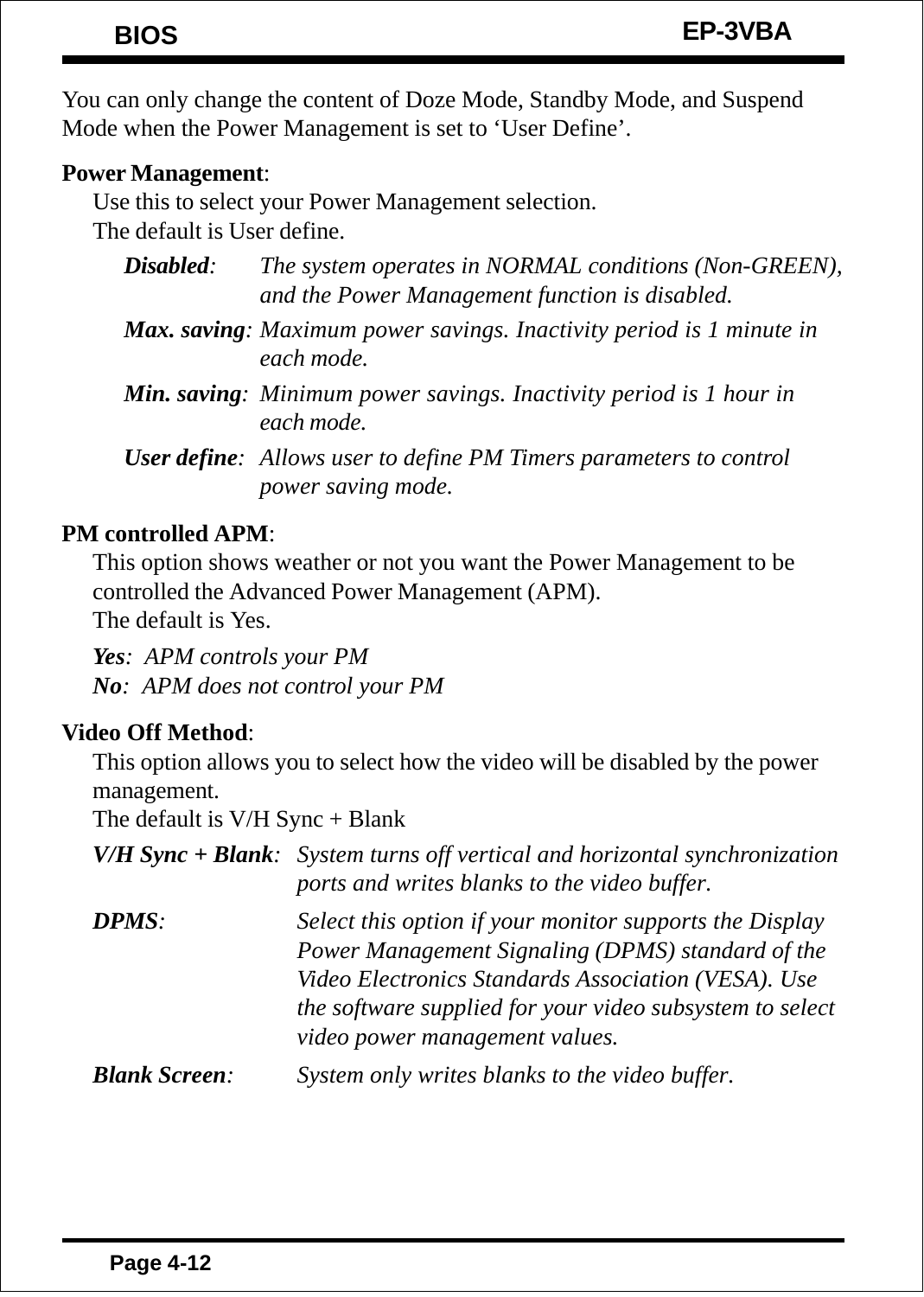#### **MODEM Use IRQ**:

Name the interrupt request (IRQ) line assigned to the modem (if any) on your system. Activity of the selected IRQ always awakens the system. Default is IRQ 3.

| N/A: No IRQ is used. | 3: IRO3   |
|----------------------|-----------|
| 4: IRQ 4             | 5: $IRO5$ |
| 7: IRO 7             | 9: IRO9   |
| 10: IRQ 10           | 11: IRQ11 |

The EP-3VBA supports HDD Power Down, Doze and Standby power saving functions when using the Intel Pentium II Processor. The default is Disabled

#### **Soft-Off by PWR-BTTN**:

Use this to select your soft-off function. The default is Delay 4 sec.

*Instant Off: Turns off instantly.*

*Delay 4 Second : Turns off after a 4 second delay. If momentary press of button, the system will go into Suspend Mode. Press again to take system out of Suspend Mode.*

#### **PWRON After PW-Fail**:

The system will stay of or power on after a power interrupte.

The default is Fomer-Status.

*Fomer-Status*: Stay off or power on depend on system safe shut-down or power fail.

*ON: System always power on after a power interrupte.*

*OFF: System always stay off after a power interrupte.*

#### **HDD Power Down**:

HDD Standby timer can be set from 1 to 15 minute(s).

#### **Doze Mode:**

The "Doze" mode timer starts to count when no "PM events" have occurred.

#### **Suspend Mode:**

This function works only when the Pentium II Processor is installed. The timer starts to count when "System Standby" mode timer is timed out and no "PM Events" are occurring. Valid range is from 1 minute up to 1 hour.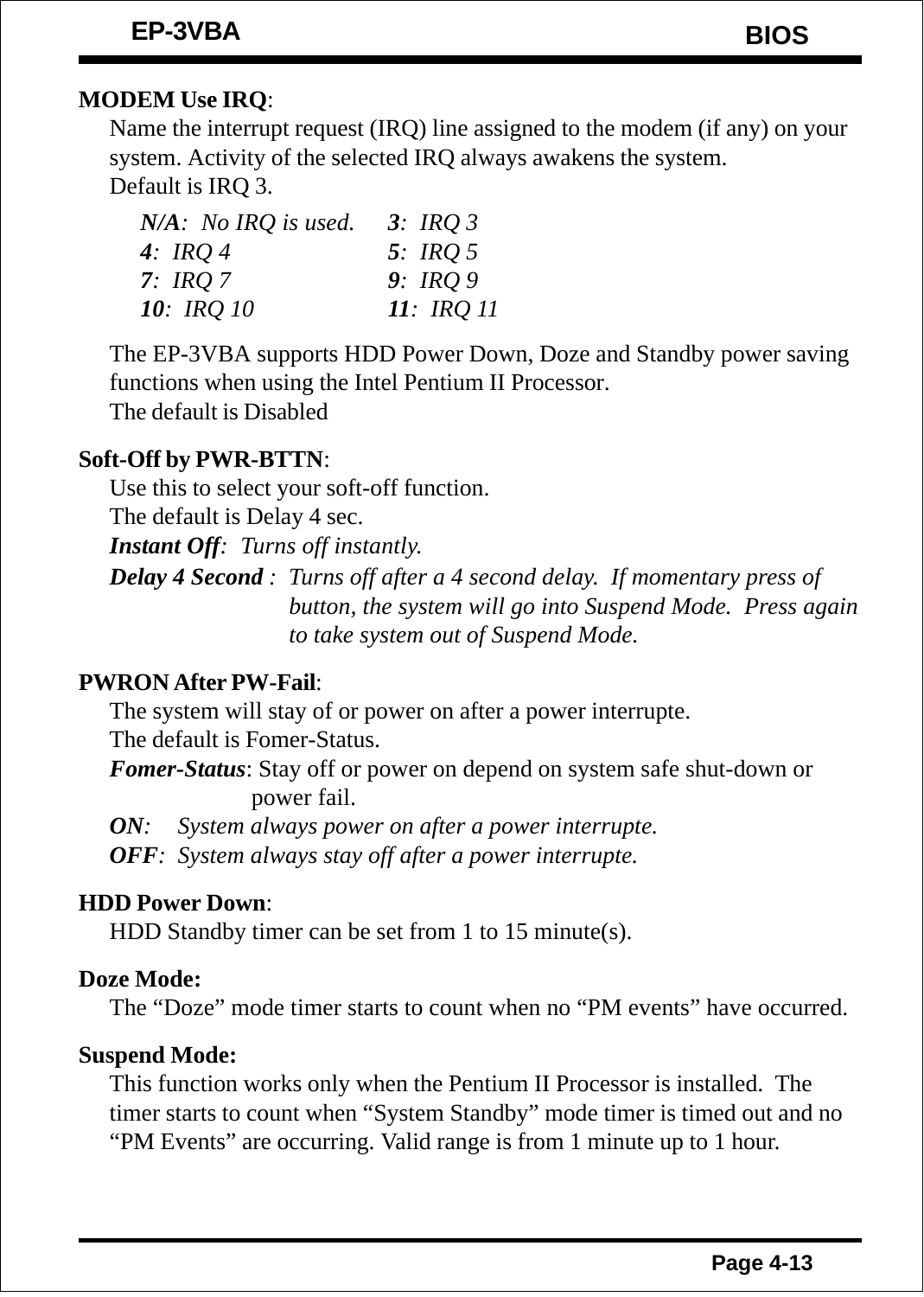#### **VGA:**

When set to On (default), any event occurring at a VGA port will awaken a system which has been powered down.

#### **LPT & COM:**

When set to *On* (default), any event occurring at a COM(serial)/LPT (printer) port will awaken a system which has been powered down.

#### **HDD & FDD**:

When set to *On* (default), any event occurring at a hard or floppy drive port will awaken a system which has been powered down.

#### **DMA/master**:

When set to *On* (default), any event occurring to the DMA controller will awaken a system which has been powered down.

#### **RTA Alarm Resume**:

When set to *Enable rta alarm resume,* you could set the date (of month) and timer (hh:mm:ss), any event occurring at will awaken a system which has been powered down.

#### **Modem Ring Resume**:

When set to *Enabled*, any event occurring to the Modem Ring will awaken a system which has been powered down.

#### **Primary INTR**:

When set to *On* (default), any event occurring at will awaken a system which has been powered down.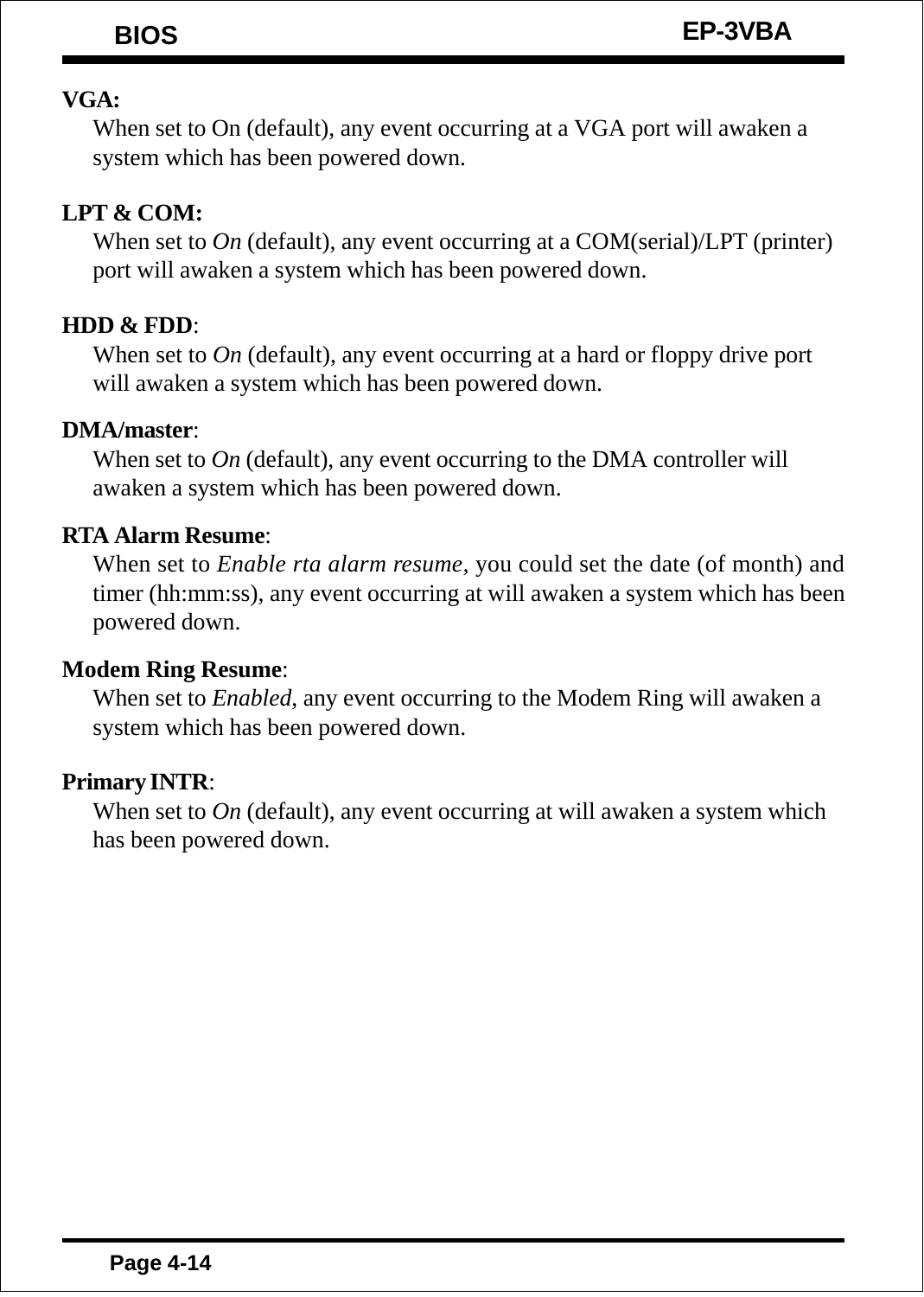# 4-5 PNP/PCI Configuration

The PNP/PCI configuration program is for the user to modify the PCI/ISA IRQ signals when various PCI/ISA cards are inserted in the PCI or ISA slots.

ROM PCI/ISA BIOS(2A6LGPAA)

#### *WARNING: Conflicting IRQ's may cause the system to not find certain devices.*

| PNP/PCI CONFIGURATION<br>AWARD SOFTWARE, INC.                                                                                                                                                                                                                                                                                                                                                                                                                                                                                                                   |                                                                                                                                                                                                      |                                                                                                                                                                                                                                                                                                         |                                                                                                                                                |  |  |
|-----------------------------------------------------------------------------------------------------------------------------------------------------------------------------------------------------------------------------------------------------------------------------------------------------------------------------------------------------------------------------------------------------------------------------------------------------------------------------------------------------------------------------------------------------------------|------------------------------------------------------------------------------------------------------------------------------------------------------------------------------------------------------|---------------------------------------------------------------------------------------------------------------------------------------------------------------------------------------------------------------------------------------------------------------------------------------------------------|------------------------------------------------------------------------------------------------------------------------------------------------|--|--|
| <b>PNP OS Installed</b><br>Resources Controlled By<br><b>Reset Configuration Data</b><br>$IRO-3$<br>Assigned to<br>$IRQ-4$<br>Assigned to<br>$\mathbb{R}^{\mathbb{Z}}$<br>$IRO-5$<br>Assigned to :<br>$IRO-7$<br>Assigned to<br>$\mathbb{R}^{\mathbb{Z}}$<br>Assigned to<br>$IRO-9$<br>$\mathcal{L}$<br>IRQ-10 Assigned to<br>$\mathcal{L}$<br>IRQ-11 Assigned to<br>$\mathbb{R}^{\mathbb{Z}}$<br>IRO-12 Assigned to<br>$\mathbb{R}^{\mathbb{Z}}$<br>IRO-14 Assigned to<br>$\mathbf{r}$<br>IRQ-15 Assigned to<br>$\mathbb{R}^{\mathbb{Z}}$<br>DMA-0 Assigned to | : No.<br>: Manual<br>: Disabled<br>PCI/ISA PnP<br>PCI/ISA PnP<br>PCI/ISA PnP<br>PCI/ISA PnP<br>PCI/ISA PnP<br>PCI/ISA PnP<br>PCI/ISA PnP<br>PCI/ISA PnP<br>PCI/ISA PnP<br>PCI/ISA PnP<br>PCI/ISA PnP | CPU to PCI Write Buffer<br><b>PCI Dynamic Bursting</b><br>PCI Master 0 WS Write<br><b>PCI Delay Transaction</b><br>PCI#2 Access #1 Retry<br>AGP Master 1 WS Write<br>AGP Master 1 WS Read<br>Solt 1 Use IRO No.<br>Solt 2 Use IRQ No.<br>Solt 3 Use IRO No.<br>Solt 4 Use IRO No.<br>Solt 5 Use IRO No. | : Enabled<br>: Enabled<br>: Enabled<br>: Disabled<br>: Disabled<br>: Enabled<br>: Disabled<br>: Auto<br>$:$ Auto<br>: Auto<br>: Auto<br>: Auto |  |  |
| DMA-1 Assigned to<br>$\mathcal{L}$<br>DMA-3 Assigned to<br>$\mathbb{R}^{\mathbb{Z}}$<br>DMA-5 Assigned to<br>$\mathbf{r}$<br>DMA-6 Assigned to<br>$\mathbb{R}^{\mathbb{Z}}$<br>DMA-7 Assigned to                                                                                                                                                                                                                                                                                                                                                                | PCI/ISA PnP<br>PCI/ISA PnP<br>PCI/ISA PnP<br>PCI/ISA PnP<br>PCI/ISA PnP                                                                                                                              | Esc : Quit<br>$\therefore$ Help<br>F1<br>F <sub>5</sub><br>: Old Values<br>F7<br>: Load Setup Defaults                                                                                                                                                                                                  | $\uparrow \uparrow \rightarrow \leftarrow$ : Select Item<br>$PU/PD/+/-$ : Modify<br>(Shift) F2<br>: Color                                      |  |  |

*Figure 6: PCI Configuration Setup*

#### **PNP OS Installed**:

Do you have a PNP OS installed on your system. The default is No.

*Yes: Select if you are using a PNP OS*

*No: Select if your OS does not support PNP.*

#### **Resources Controlled By**:

Who controlled the system PNP/PCI resources. The default is Manual.

- *Manual: PNP Card's resources will be controlled manually. You can set which IRQ-X and DMA-X are assigned to PCI/ISA PNP or Legacy ISA Cards.*
- *Auto: If your ISA card and PCI card are all PNP cards, BIOS will assign the interrupt resource automatically.*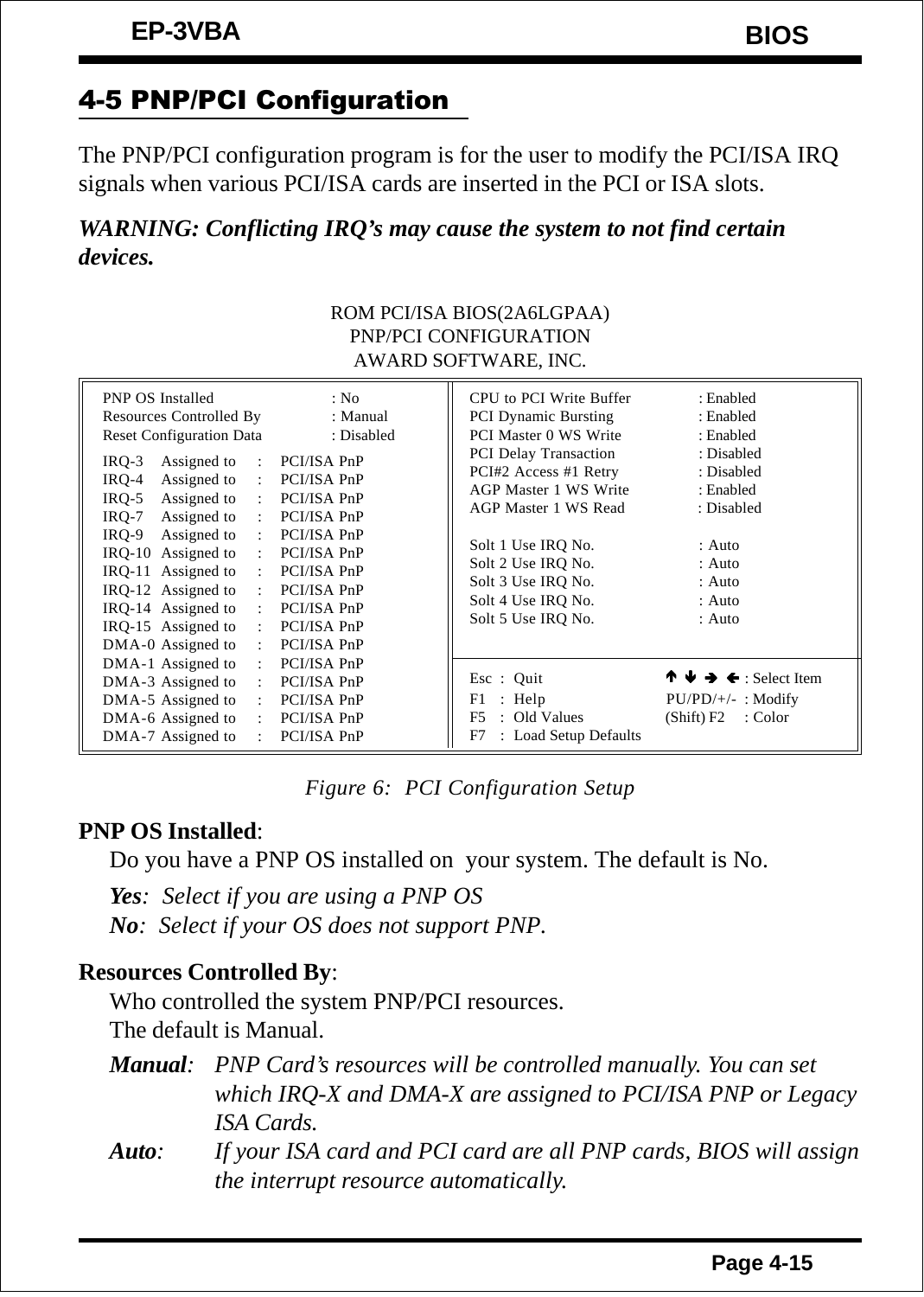#### **Reset Configuration Data**:

This setting allows you to clear ESCD data.. The default is Disabled.

*Disabled: Normal Setting.*

*Enabled: If you have plugged in some Legacy cards to the system and they were recorded into ESCD (Extended System Configuration Data), you can set this field to Enabled in order to clear ESCD.*

#### **CPU to PCI Write Buffer**:

When enabled, up to four D words of data can be written to the PCI bus without interruting the CPU. When disabled, a write buffer is not used and the CPU read cycle will not be completed until the PCI bus signals that it is ready to receive the data.

The Choice: Enabled, Disabled.

#### **PCI Dynamic Bursting**:

When Enabled, data transfers on the PCI bus, where possible, make use of the high-performance PCI bust protocol, in which graeater amounts of data are transferred at a single command.

The Choice: Enabled, Disabled.

#### **PCI Master 0 WS Write**:

When Enabled, writes to the PCI bus are command with zero wait states.

The Choice: Enabled, Disabled.

#### **PCI Delay Transaction**:

The chipset has an embedded 32-bit posted write buffer to support delay transactions cycles. Select Enabled to support compliance with PCI specification version 2.1.

The Choice: Enabled, Disabled.

#### **PCI #2 Access #1 Retry**:

This item allows you enabled/disable the PCI #2 Access #1 Retry.

The Choice: Enabled, Disabled.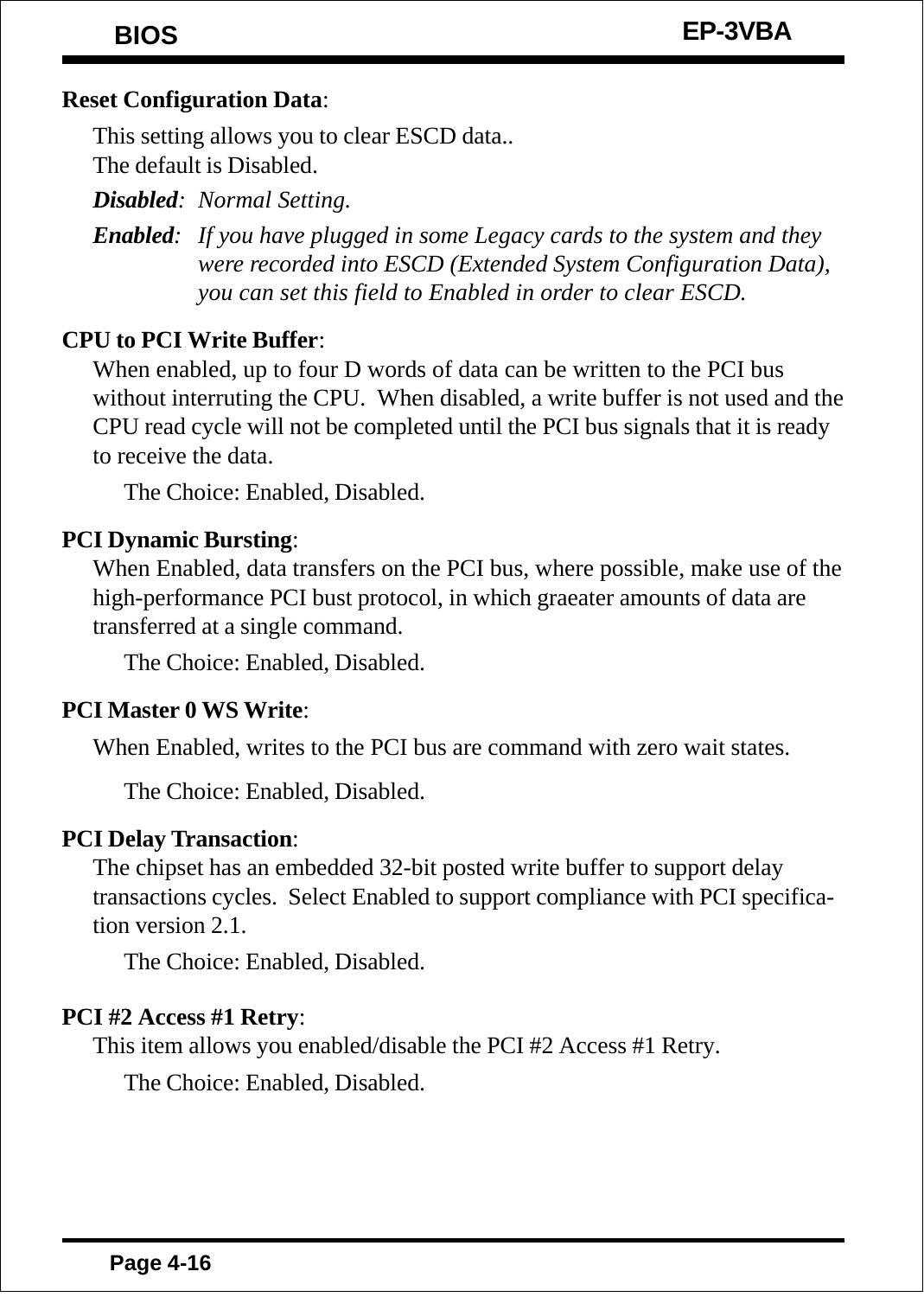# 4-6 Load Setup Defaults

The "LOAD SETUP DEFAULTS" function loads the system default data directly from ROM and initializes the associated hardware properly. This function will be necessary only when the system CMOS data is corrupted.

### 4-7 Integrated Peripherals

| ROM PCI/ISA BIOS(2A6LGPAA)<br><b>INTEGRATEDPERIPHERALS</b><br>AWARD SOFTWARE, INC.                                                                                                                                                                                                                                                                                                                                                            |                                                                                                                                                                                                                          |                                                                                                                                                                                                                                                                                                                                                                                                                  |                                                                                                                                                                                                                                                                               |  |  |
|-----------------------------------------------------------------------------------------------------------------------------------------------------------------------------------------------------------------------------------------------------------------------------------------------------------------------------------------------------------------------------------------------------------------------------------------------|--------------------------------------------------------------------------------------------------------------------------------------------------------------------------------------------------------------------------|------------------------------------------------------------------------------------------------------------------------------------------------------------------------------------------------------------------------------------------------------------------------------------------------------------------------------------------------------------------------------------------------------------------|-------------------------------------------------------------------------------------------------------------------------------------------------------------------------------------------------------------------------------------------------------------------------------|--|--|
| OnChip IDE Channel0<br>OnChip IDE Channel1<br><b>IDE Prefetch Mode</b><br>Primary Master PIO<br>Primary Slave PIO<br>Secondary Master PIO<br>Secondary Slave PIO<br>Primary Master UDMA<br>Primary Slave UDMA<br>Secondary MasterUDMA<br>Secondary Slave UDMA<br>Init Display First<br>Onboard FDD Controller<br>Onboard Serial Port 1<br>Onboard Serial Port 2<br><b>UART 2 Mode</b><br><b>IR Function Duplex</b><br>TX, RX inverting enable | : Enabled<br>: Enabled<br>: Enabled<br>$:$ Auto<br>: Auto<br>$:$ Auto<br>$:$ Auto<br>$:$ Auto<br>$:$ Auto<br>$:$ Auto<br>$:$ Auto<br>: PCI Slot<br>: Enabled<br>$:$ Auto<br>$:$ Auto<br>: HPSIR<br>$:$ Half<br>: No, Yes | <b>Onboard Parallel Port</b><br><b>Onboard Parallel Mode</b><br>ECP Mode Use DMA<br>Parallel Port EPP Type<br><b>Onboard Legacy Audio</b><br>Sound Blaster<br>SB I/O Base Address<br>SB IRO Select<br><b>SB DMA Select</b><br><b>MPU-401</b><br>MPU-401 I/O Address<br>FM Port (388-38BH)<br>Game Port (200-207H)<br>Esc : Quit<br>F1<br>: Help<br>: Old Values<br>F <sub>5</sub><br>F7<br>: Load Setup Defaults | : 378/IRO7<br>ECP/EPP<br>:3<br>EPP1.9<br>: Enabled<br>: Disabled<br>: 220H<br>$:$ IRO 5<br>$:$ DMA $1$<br>: Disabled<br>$: 330 - 333H$<br>: Disabled<br>: Enabled<br>$\uparrow \downarrow \rightarrow \leftarrow$ : Select Item<br>$PU/PD/+/-$ : Modify<br>(Shift) F2 : Color |  |  |

*Figure 8: Integrated Peripherals*

#### *Note: If you do not use the Onboard IDE connector, then you will need to set Onboard Primary PCI IDE: Disabled and Onboard Secondary PCI IDE: Disabled*

*Note: The Onboard PCI IDE cable should be equal to or less than 18 inches (45 cm.).*

#### **IDE Prefetch Mode**:

Enable prefetching for IDE drive interfaces that support its faster drive accesses. If uou are getting disk drive errors, change the setting to omit the drive interface where the errors occur. Depending on the configuration of your IDE subsystem, this field may not appear, and it does not appear when the Internal PCI/IDE field, above, is Disabled.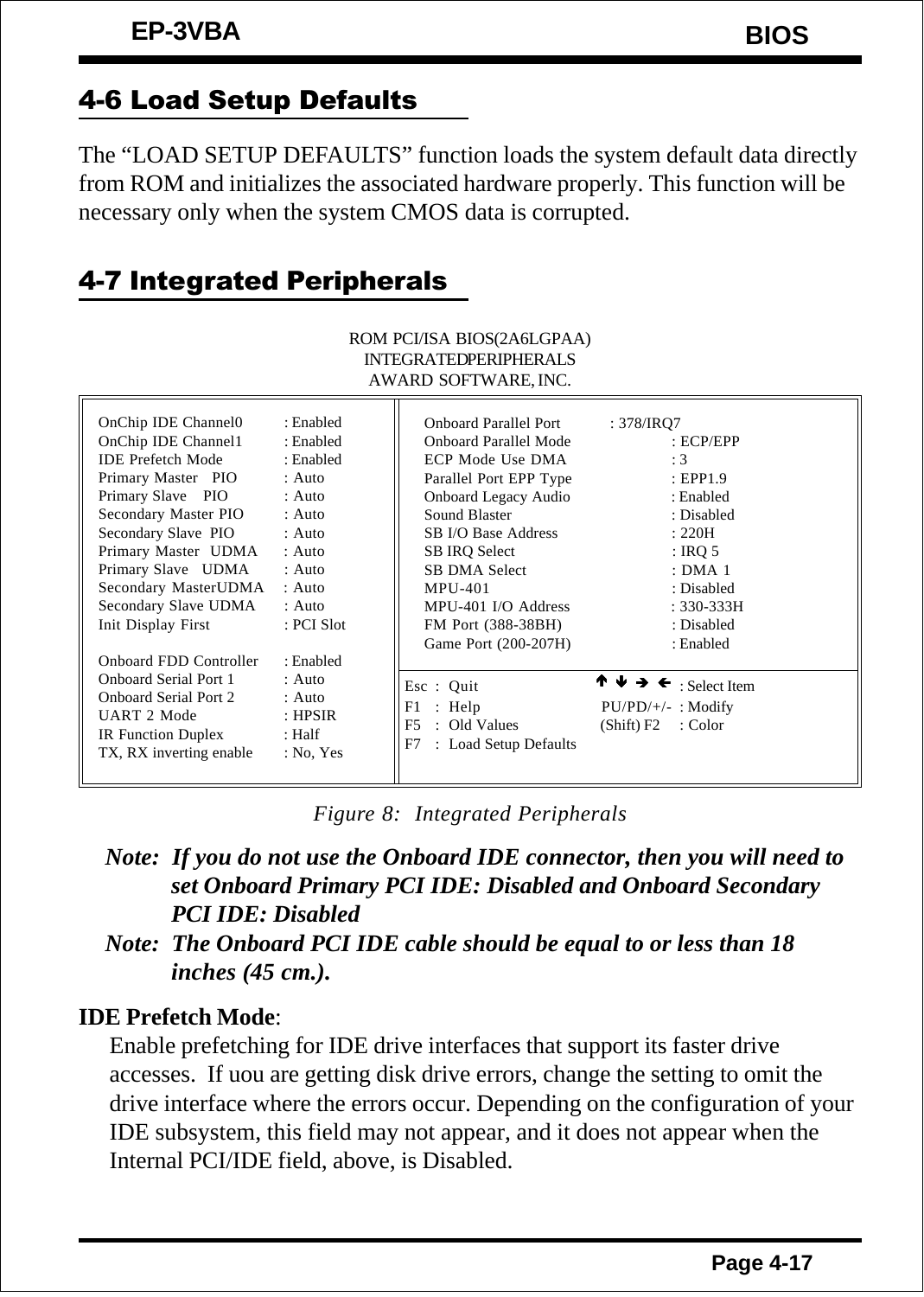The Choice: Enabled, Disabled.

#### **Onchip IDE Channel**:

The default value is Enabled. *Enabled: Enables Onboard IDE primary port. Disabled: Disables Onboard IDE primary port.*

#### **Onchip IDE Channel**:

The default is Enabled.

*Enabled: Enables Onboard IDE secondary port. Disabled: Disables Onboard IDE secondary port.*

#### **Primary Master PIO:**

The default is Auto.

*Auto: BIOS will automatically detect the Onboard Primary Master PCI IDE HDD Accessing mode.*

*Mode 0~4:Manually set the IDE Programmed interrupt mode.*

#### **Primary Slave PIO:**

The default is Auto.

*Auto: BIOS will automatically detect the Onboard Primary Slave PCI IDE HDD Accessing mode.*

*Mode 0~4: Manually set the IDE Programmed interrupt mode.*

#### **Secondary Master PIO:**

The default is Auto. *Auto: BIOS will automatically detect the Onboard Secondary Master PCI IDE HDD Accessing mode.*

*Mode 0~4: Manually set the IDE Programmed interrupt mode.*

#### **Secondary Slave PIO:**

The default is Auto. *Auto: BIOS will automatically detect the Onboard Secondary Slave PCI IDE HDD Accessing mode.*

*Mode 0~4: Manually set the IDE Programmed interrupt mode.*

#### **Primary Master UDMA**:

This allows you to select the mode of operation for the hard drive.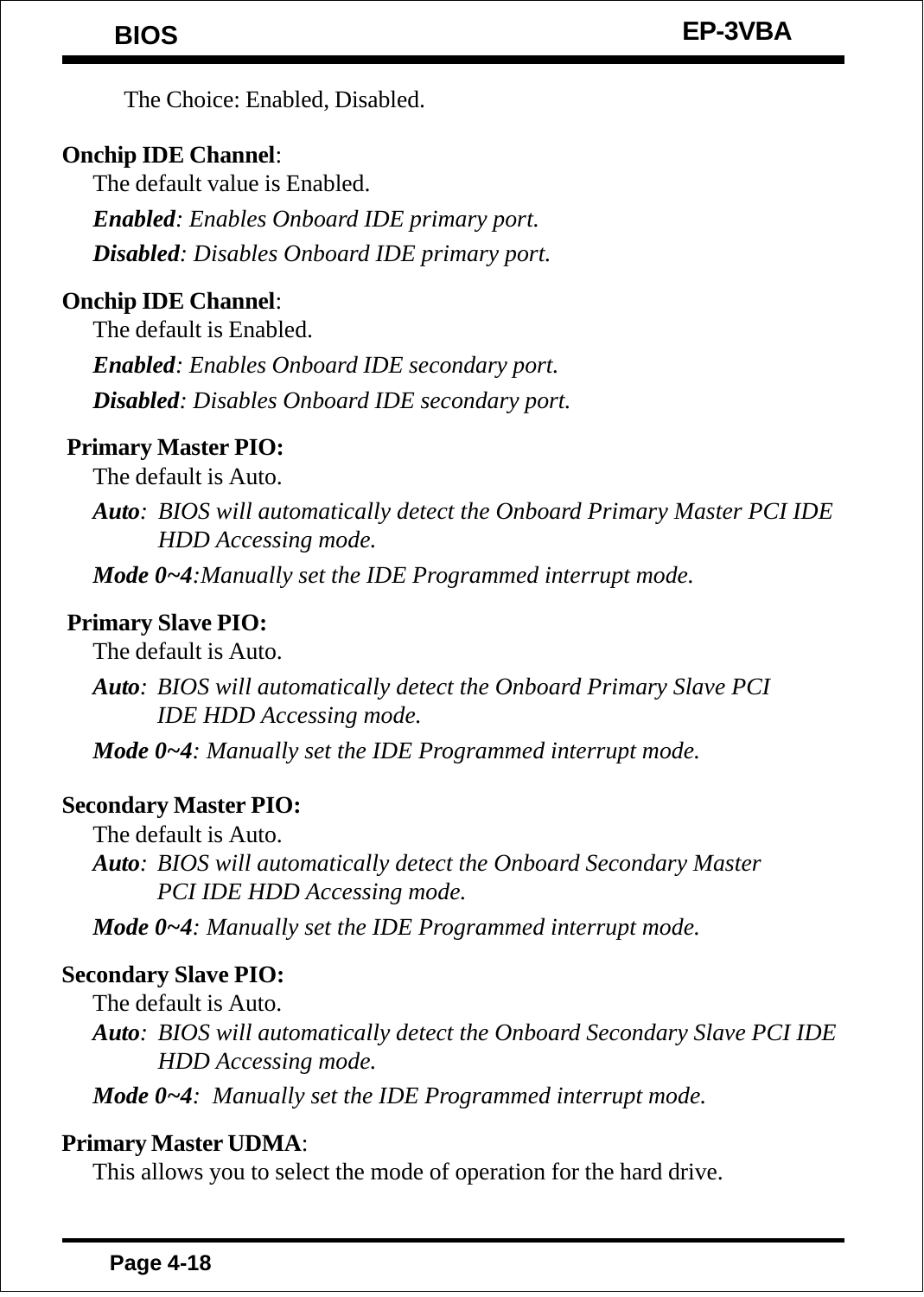#### **EP-3VBA BIOS**

The default is Auto.

*Auto: The computer will select the optimal setting. Disabled: The hard drive will run in normal mode.*

### **Primary Slave UDMA**:

This allows you to select the mode of operation for the hard drive. The default is Auto.

*Auto: The computer will select the optimal setting. Disabled: The hard drive will run in normal mode.*

## **Secondary Master UDMA**:

This allows you to select the mode of operation for the hard drive. The default is Auto.

*Auto: The computer will select the optimal setting.*

*Disabled: The hard drive will run in normal mode.*

## **Secondary Slave UDMA**:

This allows you to select the mode of operation for the hard drive. The default is Auto.

*Auto: The computer will select the optimal setting.*

*Disabled: The hard drive will run in normal mode.*

# **Init Display First:**

If two video cards are used (1 AGP and 1 PCI) this specifies which one will be the primary display adapter.

The default is PCI Slot.

*PCI Slots: PCI video card will be primary adapter. AGP: AGP video card will be primary adapter.*

# **Onboard FDD Controller**:

This controls the state of the onboard floppy controller. The default value is Enabled.

*Enabled: Enable the Onboard floppy drive interface controller. Disabled: Disable the Onboard floppy drive interface controller.*

# **Onboard Serial Port 1**:

This field allows the user to configure the 1st serial port. The default is Auto.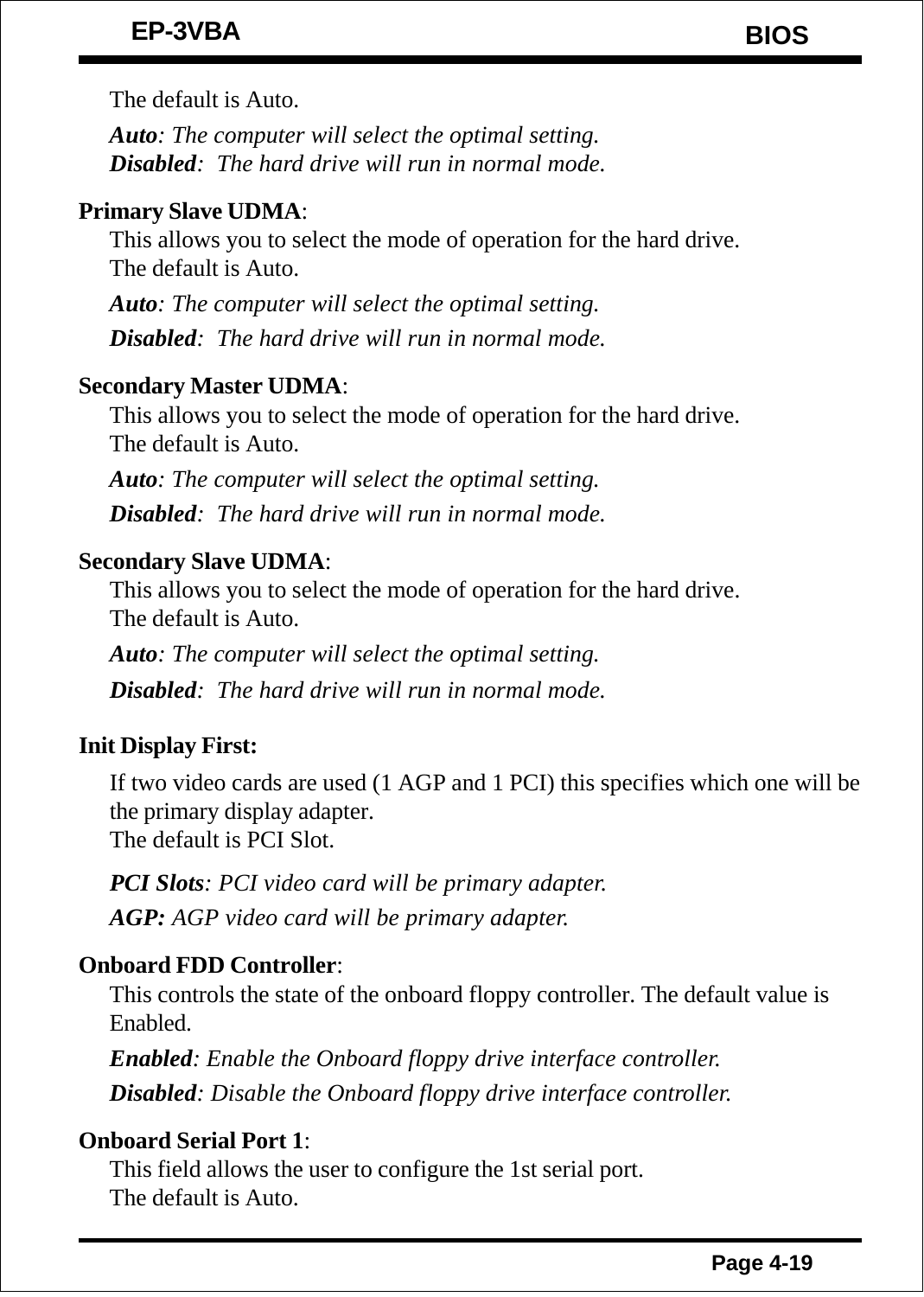*AUTO: Enable Onboard Serial port 1 and address is Auto adjusted COM1: Enable Onboard Serial port 1 and address is 3F8H/IRQ4. COM2: Enable Onboard Serial port 1 and address is 2F8H/IRQ3. COM3: Enable Onboard Serial port 1 and address is 3E8H/IRQ4. COM4: Enable Onboard Serial port 1 and address is 2E8H/IRQ3. Disabled: Disable Onboard Serial port 1.*

#### **Onboard Serial Port 2**:

This field allows the user to configure the 2nd serial port. The default is Auto.

*AUTO: Enable Onboard Serial port 2 and address is Auto adjusted COM1: Enable Onboard Serial port 2 and address is 3F8H/IRQ4. COM2: Enable Onboard Serial port 2 and address is 2F8H/IRQ3. COM3: Enable Onboard Serial port 2 and address is 3E8H/IRQ4. COM4: Enable Onboard Serial port 2 and address is 2E8H/IRQ3. Disabled: Disable Onboard Serial port 2.*

#### **UART 2 Mode**:

This item allows you to determine which Infra Red (IR) function of onboard I/O chip.

The Choice: Standard, ASKIR, HPSIR.

#### **IR Function Duplex:**

This item allows you to select the IR function when you select the UART2 Mode is ASKIR.

The Choice: Half, Full.

#### **TX, RX inverting enable:**

This item invert serial port 2 TX and RX output signal level.

*No, No* — *TX, RX have no signal inverting.* 

*No, Yes* — RX have signal inverting.

*Yes, No* — *TX have signal inverting.* 

*Yes, Yes* — TX, RX have signal inverting.

#### **Onboard Parallel port**:

This field allows the user to configure the LPT port. The default is 378H / IRQ7.

*378H: Enable Onboard LPT port and address is 378H and IRQ7. 278H: Enable Onboard LPT port and address is 278H and IRQ5.*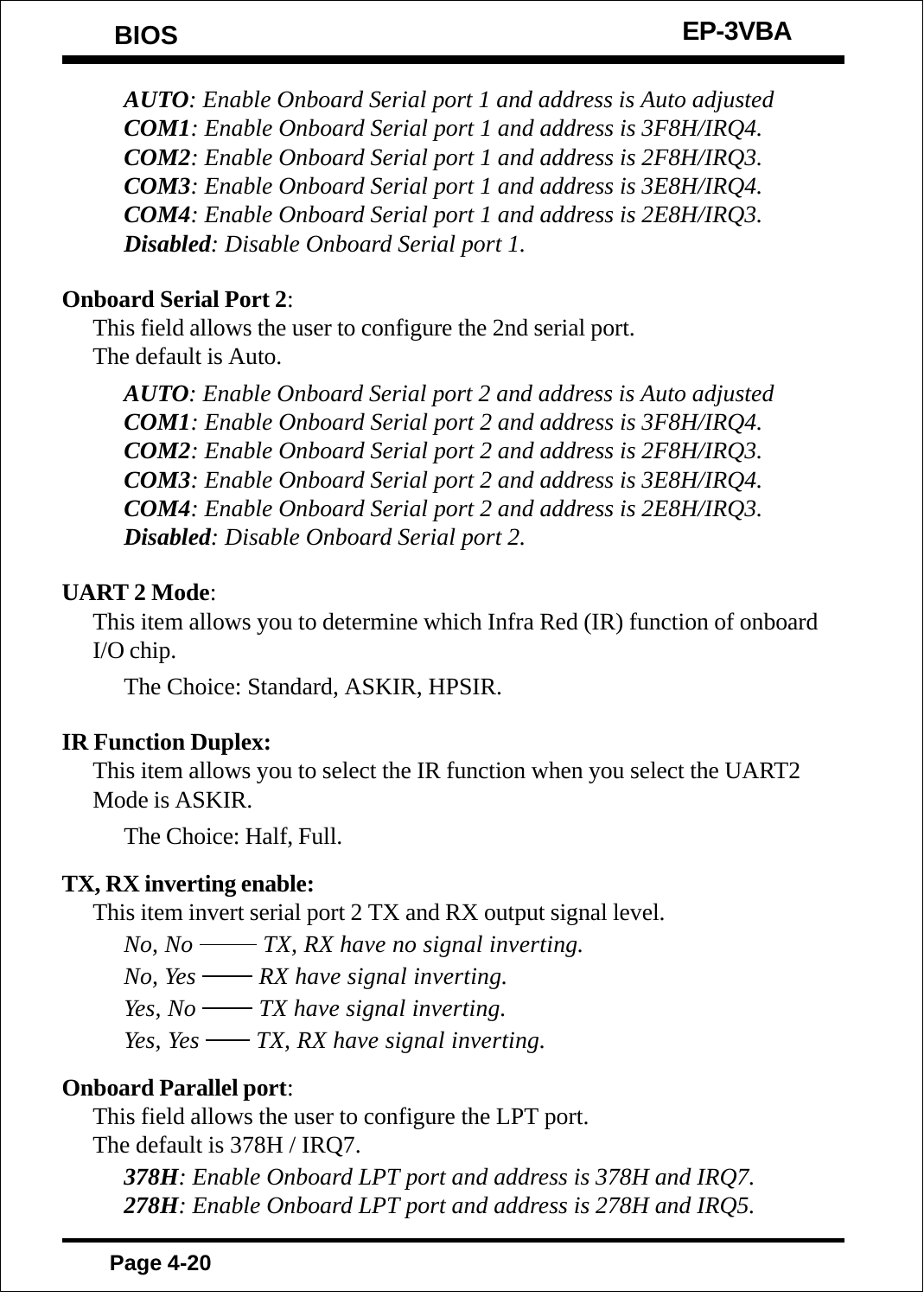*3BCH: Enable Onboard LPT port and address is 3BCH and IRQ7. Disabled: Disable Onboard LPT port.*

#### **Onboard Parallel Mode**:

This field allows the user to select the parallel port mode. The default is ECP+EPP.

*Normal: Standard mode. IBM PC/AT Compatible bidirectional parallel port. EPP: Enhanced Parallel Port mode. ECP: Extended Capabilities Port mode. EPP+ECP: ECP Mode & EPP Mode.*

#### **ECP Mode USE DMA**:

This field allows the user to select DMA1 or DMA3 for the ECP mode. The default is DMA3.

*DMA1: This field selects the routing of DMA1 for the ECP mode. DMA3: This field selects the routing of DMA3 for the ECP mode.*

#### **Parallel Port EPP Type**:

This item allows you to determine the IR transfer mode of onboard I/O chip. The Choice: EPP1.9, EPP1.7.

#### **Onboard Legacy Audio:**

Legacy Audio enabled/disabled.

#### **Sound Blaster:**

Sound Blaster compatible device enabled/disabled.

#### **SB I/O Base Address:**

Sound Blaster I/O resource selection.

#### **SB IRQ Select:**

Legacy audio device IRQ selection.

#### **SB DMA Select:**

Sound Blaster DMA channel selection.

#### **MPU-401:**

MPU-401 function enabled/disabled.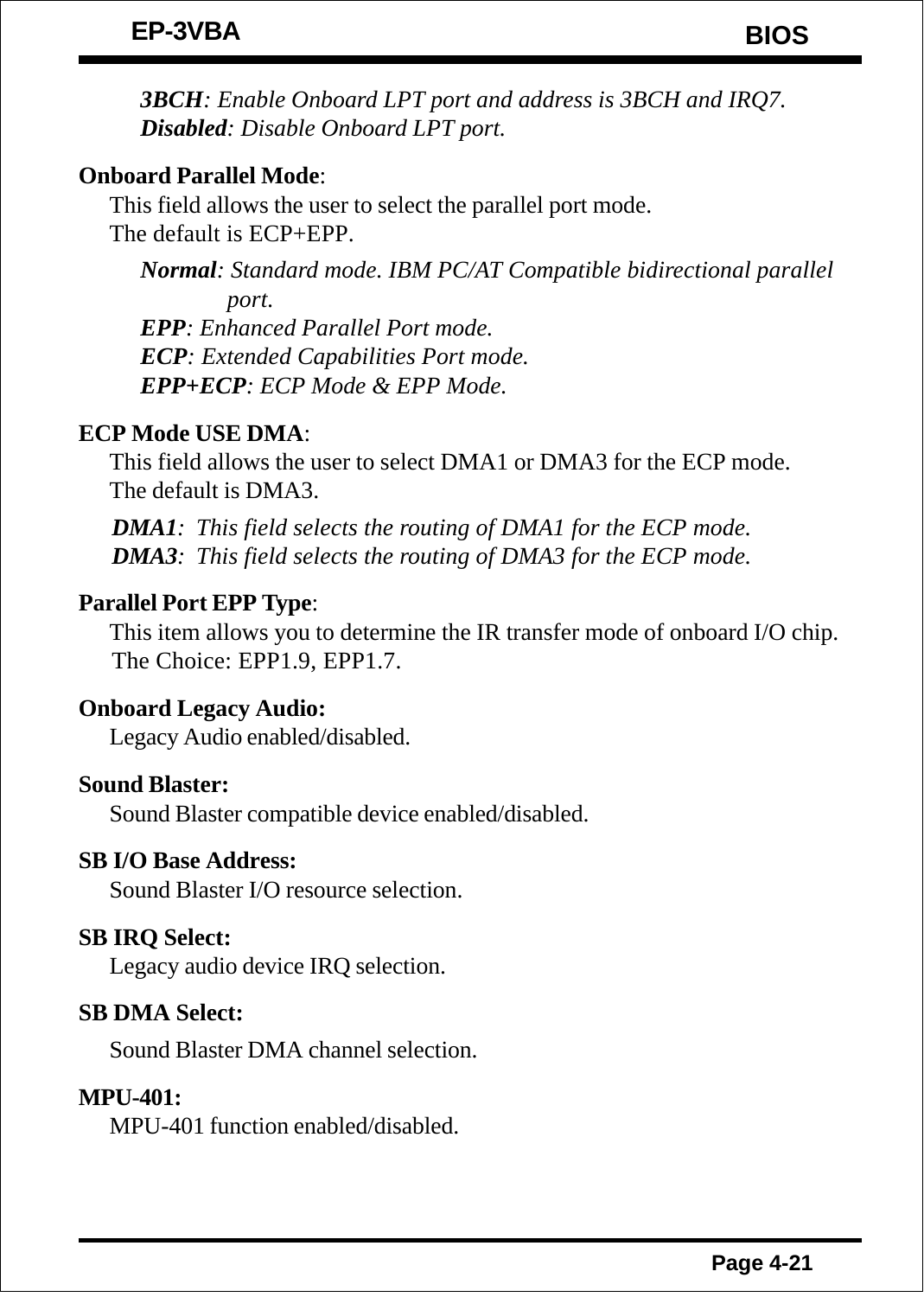#### **MPU-401 I/O Address:**

Built-in MPU-401 compatible MIDI I/O port selection:

*300-303H 310-313H 320-323H 330-333H (default)*

#### **FM Port (388-38BH):**

Frequency modulation port at I/O port 388-38BH enabled/disabled.

#### **Game Port (200-207H):**

Built-in joystick port support disabled/enabled(default).

# 4-8 SENSOR AND CPU SPEED SETUP

|                                                                                                                |                                                                 | ROM PCI/ISA BIOS(2A6LGPAA)<br><b>SENSOR AND CPU SPEED SETUP</b><br>AWARD SOFTWARE INC.                                                                                                                                                                                                               |
|----------------------------------------------------------------------------------------------------------------|-----------------------------------------------------------------|------------------------------------------------------------------------------------------------------------------------------------------------------------------------------------------------------------------------------------------------------------------------------------------------------|
| Auto Detect DIMM/PCI Clk<br>Spread Spectrum<br>CPU Host Clock (CPU/PCI)<br>DRAM Clock Is<br>CPU Fan In Suspend | : Enabled<br>: Disabled<br>: Default<br>: Host Clock<br>$:$ Off | : $31^{\circ}$ C/87 <sup>o</sup> F<br>Current CPU Temp.<br>: $24^{\circ}$ C/75 <sup>o</sup> F<br>Current System Temp.<br>Current CPU Fan Speed<br>$: 0$ RPM<br>Current Chassis Fan Speed<br>$: 0$ RPM<br>: 1.87V<br>: 1.52V<br>Vcore<br>Vtt<br>3.3V<br>5V<br>: $3.28V$<br>: 5.02V<br>12V<br>: 11.88V |
|                                                                                                                |                                                                 | $\uparrow \uparrow \rightarrow \leftarrow$ : Select Item<br>Esc : Quit<br>F1<br>: Help<br>$PU/PD/+/-$ : Modify<br>: Old Values<br>F <sub>5</sub><br>(Shift) F2<br>: Color<br>F7<br>: Load Setup Defaults                                                                                             |

*Figure 9: Sensor And CPU Speed Setup*

#### **Auto Detect DIMM/PCI Clk**:

When enabled the motherboard will automatically disable the clock source for a DIMM socket which does not have a module in it. Same applies for PCI slots. The default is Enabled.

*Enabled: Enables this option. Disabled: Disables this option.*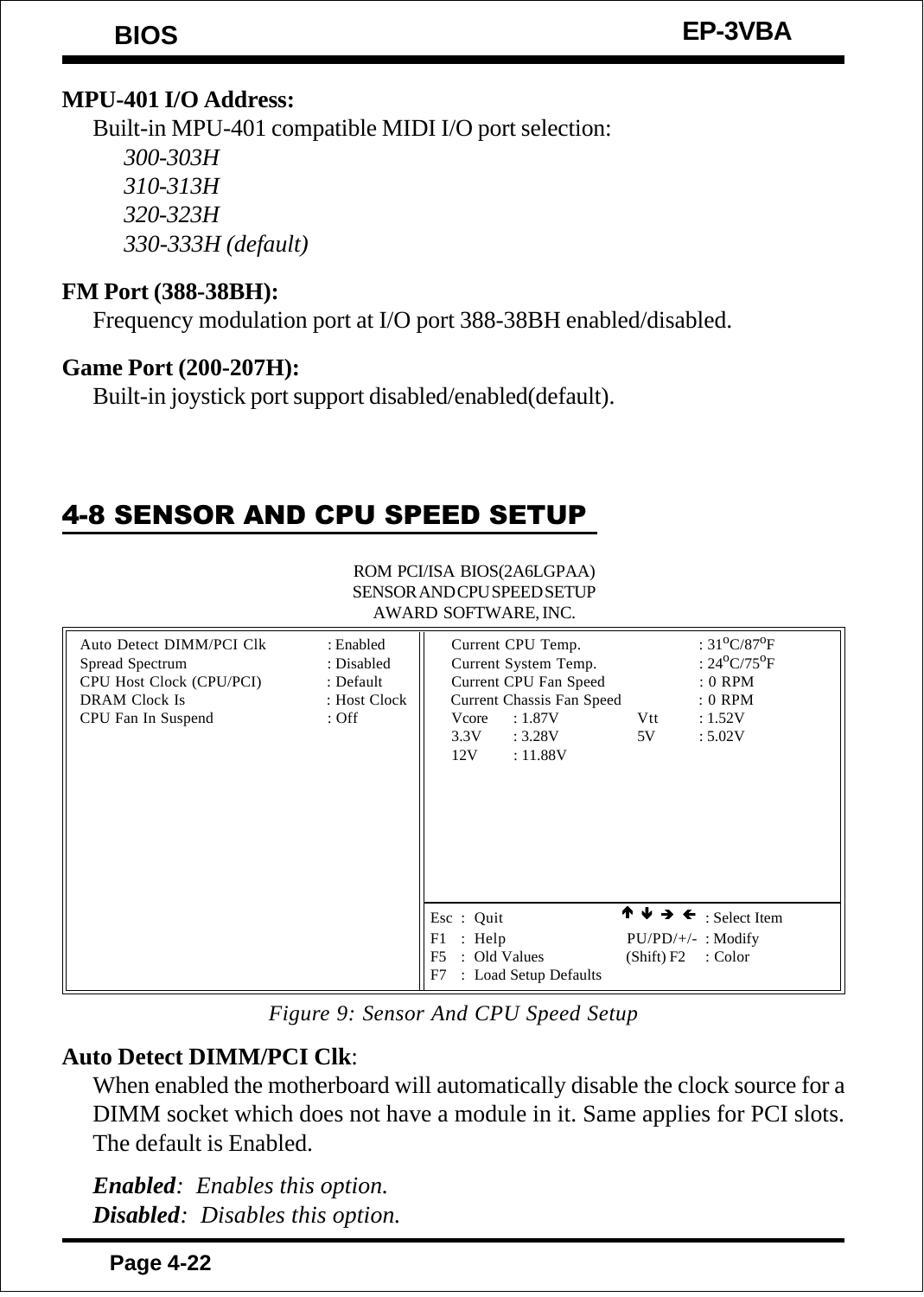#### **Spread Spectrum :**

The default is Disabled. *Enabled: Enables this option. Disabled: Disables this option.*

#### **CPU Host Clock (CPU/PCI):**

Allows the external clock to be modified depending upon what FSB has been selected. Should not be used to clock processor faster than it was designed for. (See page A-11). The default is Default. *66MHz FSB options: Default, 66.8, 68.5, 75, and 83MHz. 100MHz FSB options: Default, 100, 103, 112, and 133MHz.*

#### **DRAM Clock Is:**

The item will synchronize/asynchronize DRAM operation clock. *Host Clock: DRAM has same working clock with CPU host bus. 2/3 Host: DRAM running with lower operation clock.*

#### **CPUFAN Off In Suspend**:

This option is used to set if the CPU fans will turn off during suspend mode. The default is Enabled.

*Enabled: The system will turn off the CPU fans during suspend mode. Disabled: The system will not turn off the CPU fan during suspend mode.*

#### **Current System Temp:**

This is the Current temperature of the system.

#### **Current CPU Temperature**:

This is the current temperature of the CPU.

#### **Current CPU FAN Speed**:

The current CPU fan speed in RPMs.

#### **Current Chassis FAN Speed**:

The current chassis fan speed in RPMs.

#### **CPU(V)**:

 The voltage level of the CPU(Vio/Vcore). **Vtt, +3.3V, +5V, +12V**: The voltage level of the switch power supply.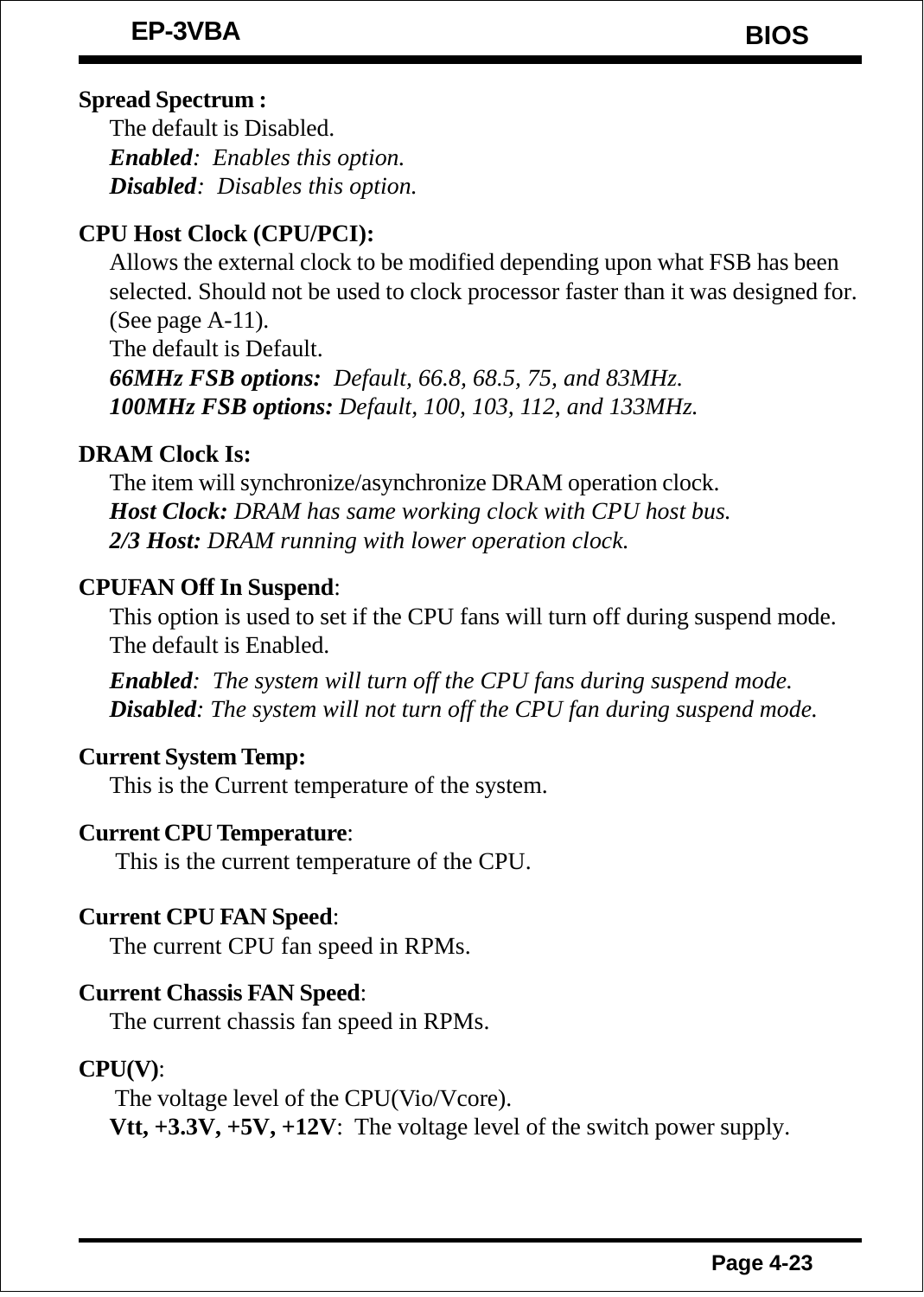#### 4-9 Change Supervisor or User Password

To change the password, choose the "SUPERVISOR PASSWORD or USER PASSWORD" option from the CMOS SETUP UTILITY menu and press [Enter].

#### *NOTE: Either "Setup" or "System" must be selected in the "Security Option" of the BIOS FEATURES SETUP menu.*

1. If CMOS is corrupted or the option was not used, a default password stored in the ROM will be used. The screen will display the following message:

Enter Password:

Press the [Enter] key to continue after the proper password is given.

2. If the CMOS is corrupted or the option was used earlier and the user wishes to change the default password, the SETUP UTILITY will display a message and ask for a confirmation.

Confirm Password:

3. After pressing the [Enter] key (ROM password if the option was not used) or current password (user-defined password), the user can change the password and store new one in CMOS RAM. A maximum of 8 characters can be entered.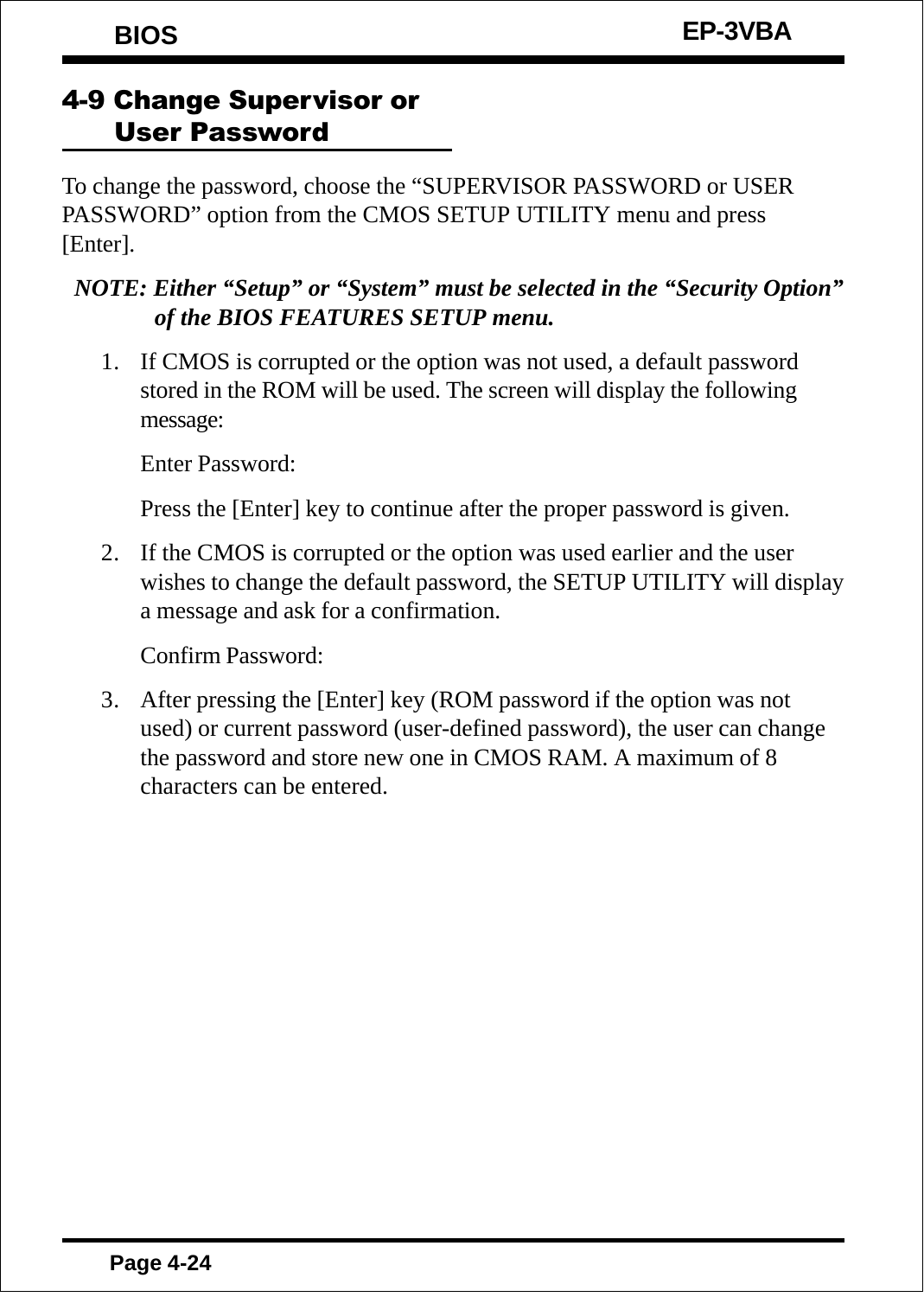#### 4-10 IDE HDD Auto Detection

The "IDE HDD auto detection" utility is a very useful tool, especially when you do not know which kind of hard disk type you are using. You can use this utility to detect the correct disk type installed in the system automatically. But now you can set HARD DISK TYPE to Auto in the STANDARD CMOS SETUP. You don't need the "IDE HDD AUTO DETECTION" utility. The BIOS will Autodetect the hard disk size and model on display during POST.

| ROMPCI/ISABIOS(2A6LGPAA) |
|--------------------------|
| <b>CMOSSETUPUTILITY</b>  |
| AWARD SOFTWARE. INC.     |

|      |                    |       |             | Select Secondary Slave Option (N=Skip) : N |       |                         |  |
|------|--------------------|-------|-------------|--------------------------------------------|-------|-------------------------|--|
|      |                    |       |             |                                            |       |                         |  |
|      | <b>OPTIONSSIZE</b> | CYLS  | <b>HEAD</b> | <b>PRECOMP</b>                             |       | <b>LANDZ SECTORMODE</b> |  |
| 2(Y) | 4310               | 524   | 255         | $\Omega$                                   | 14847 | 63 LBA                  |  |
|      | 4310               | 14848 | 9           | 65535                                      | 14847 | 63 NORMAL               |  |
| 3    | 4310               | 928   | 144         | 65535                                      | 14847 | 63 LARGE                |  |

*Figure 10: IDE HDD Auto Detection*

#### *NOTE: HDD Modes*

The Award BIOS supports 3 HDD modes : NORMAL, LBA & LARGE NOR-MAL mode

Generic access mode in which neither the BIOS nor the IDE controller will make any transformations during accessing.

The maximum number of cylinders, head & sectors for NORMAL mode are.

| 1024, 16 & 63    |               |
|------------------|---------------|
| no. Cylinder     | (1024)        |
| x no. Head       | (16)          |
| x no. Sector     | (63)          |
| x no. per sector | (512)         |
|                  | 528 Megabytes |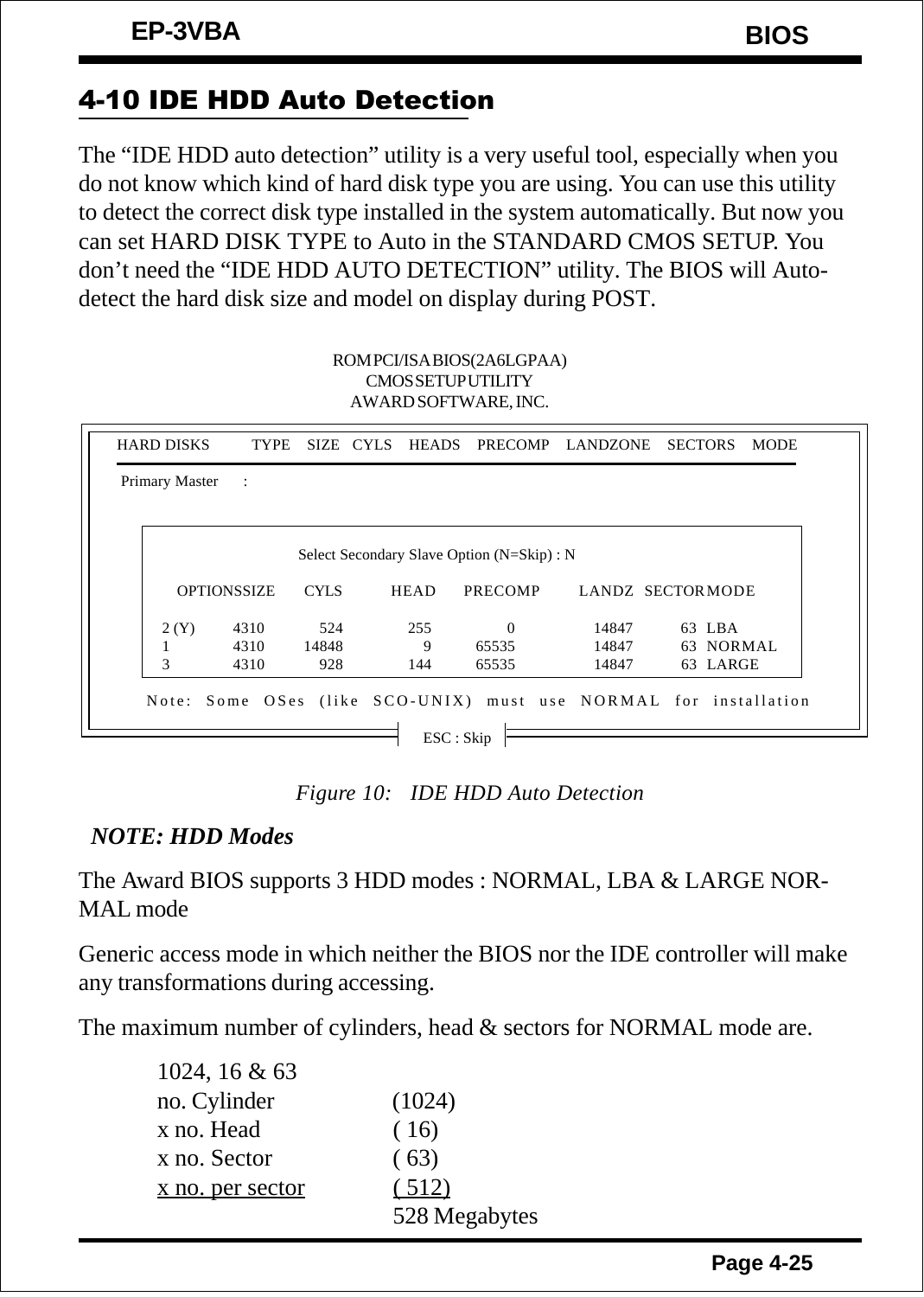If user set his HDD to NORMAL mode, the maximum accessible HDD size will be 528 Megabytes even though its physical size may be greater than that!

**LBA (Logical Block Addressing) mode**: A new HDD accessing method to overcome the 528 Megabyte bottleneck. The number of cylinders, heads & sectors shown in setup may not be the number physically contained in the HDD. During HDD accessing, the IDE controller will transform the logical address described by sector, head & cylinder into its own physical address inside the HDD. The maximum HDD size supported by LBA mode is 8.4 GigaBytes which is obtained by the following formula:

| (1024)        |
|---------------|
| (255)         |
| (63)          |
| (512)         |
| 8.4 GigaBytes |
|               |

**LARGE mode**: Extended HDD access mode supported by Award Software.

Some IDE HDDs contain more than 1024 cylinder without LBA support (in some cases, user do not want LBA). The Award BIOS provides another alternative to support these kinds of LARGE mode.

| <b>CYLS</b> | <b>HEADS</b> | <b>SECTOR</b> | <b>MODE</b>   |
|-------------|--------------|---------------|---------------|
| 1120        | 16           | 59            | <b>NORMAL</b> |
| 560         | 32           | 59            | LARGE         |

BIOS tricks DOS (or other OS) that the number of cylinders is less than 1024 by dividing it by 2. At the same time, the number of heads is multiplied by 2. A reverse transformation process will be made inside

INT 12h in order to access the right HDD address!

#### **Maximum HDD size**:

| no. Cylinder              | (1024)     |
|---------------------------|------------|
| x no. Head                | (32)       |
| x no. Sector              | (63)       |
| <u>x bytes per sector</u> | (512)      |
|                           | 1 GigaByte |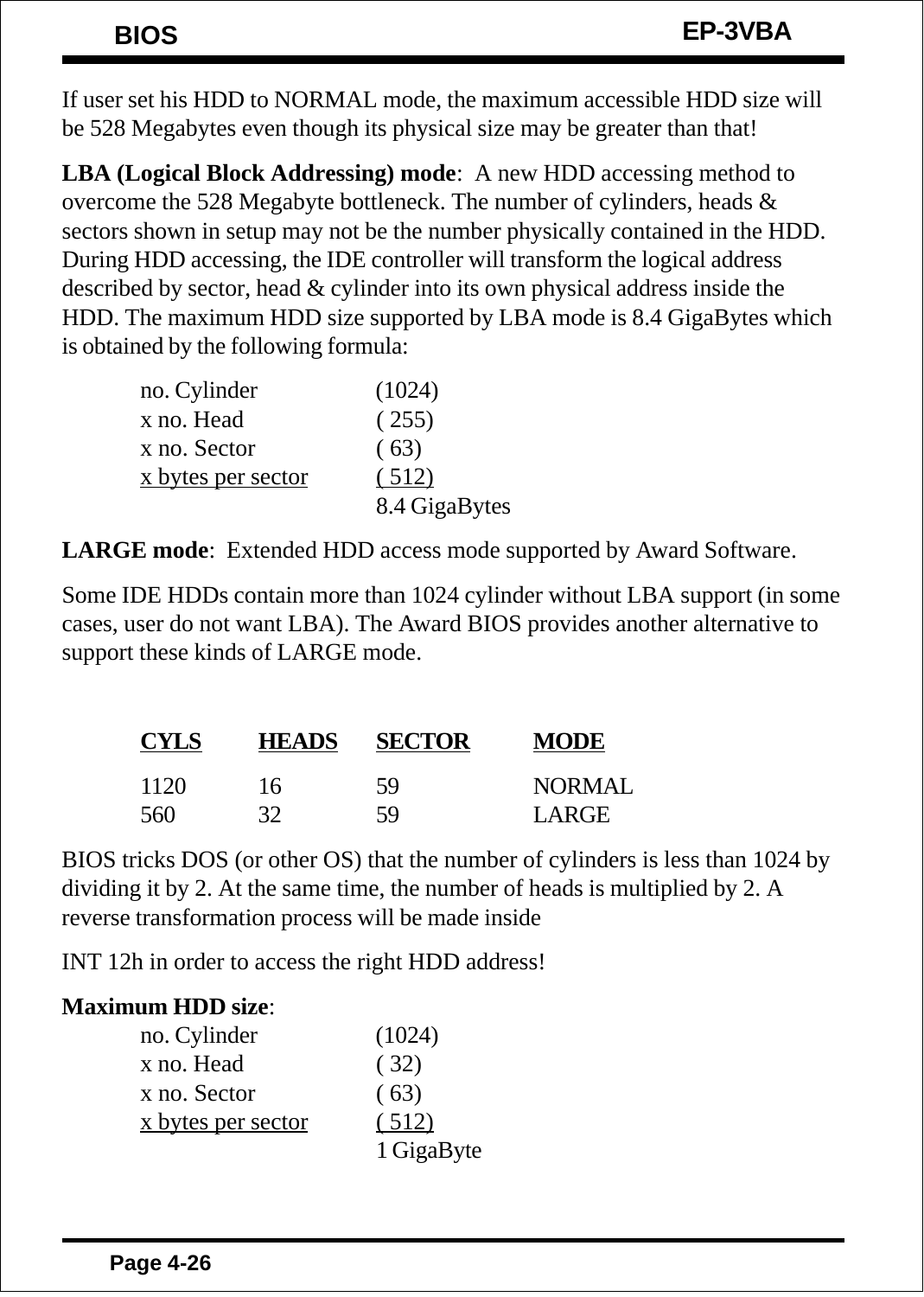*Note: To support LBA or LARGE mode of HDDs, there must be some software involved. All the software is located in the Award HDD Service Routine (INT 13h). It may fail to access a HDD with LBA (LARGE) mode selected if you are running under an Operating System which replaces the whole INT 13h.*

UNIX operating systems do not support either LBA or LARGE and must utilize the Standard mode. UNIX can support drives larger than 528MB.

# 4-11 HDD Low Level Format

**Interleave**: Select the interleave number of the hard disk drive you wish to perform a low level format on. You may select from 1 to 8. Check the documentation that came with the drive for the correct interleave number, or select 0 for automatic detection.

**Auto scan bad track**: This allows the utility to scan first then format by each track.

**Start**: Press<Y>to start low level format.

# 4-12 Save & Exit Setup

The "SAVE & EXIT SETUP" option will bring you back to the boot up procedure with all the changes you just recorded in the CMOS RAM.

# 4-13 Exit Without Saving

The "EXIT WITHOUT SAVING" option will bring you back to normal boot up procedure without saving any data into CMOS RAM.

#### **All old data in the CMOS will not be destroyed.**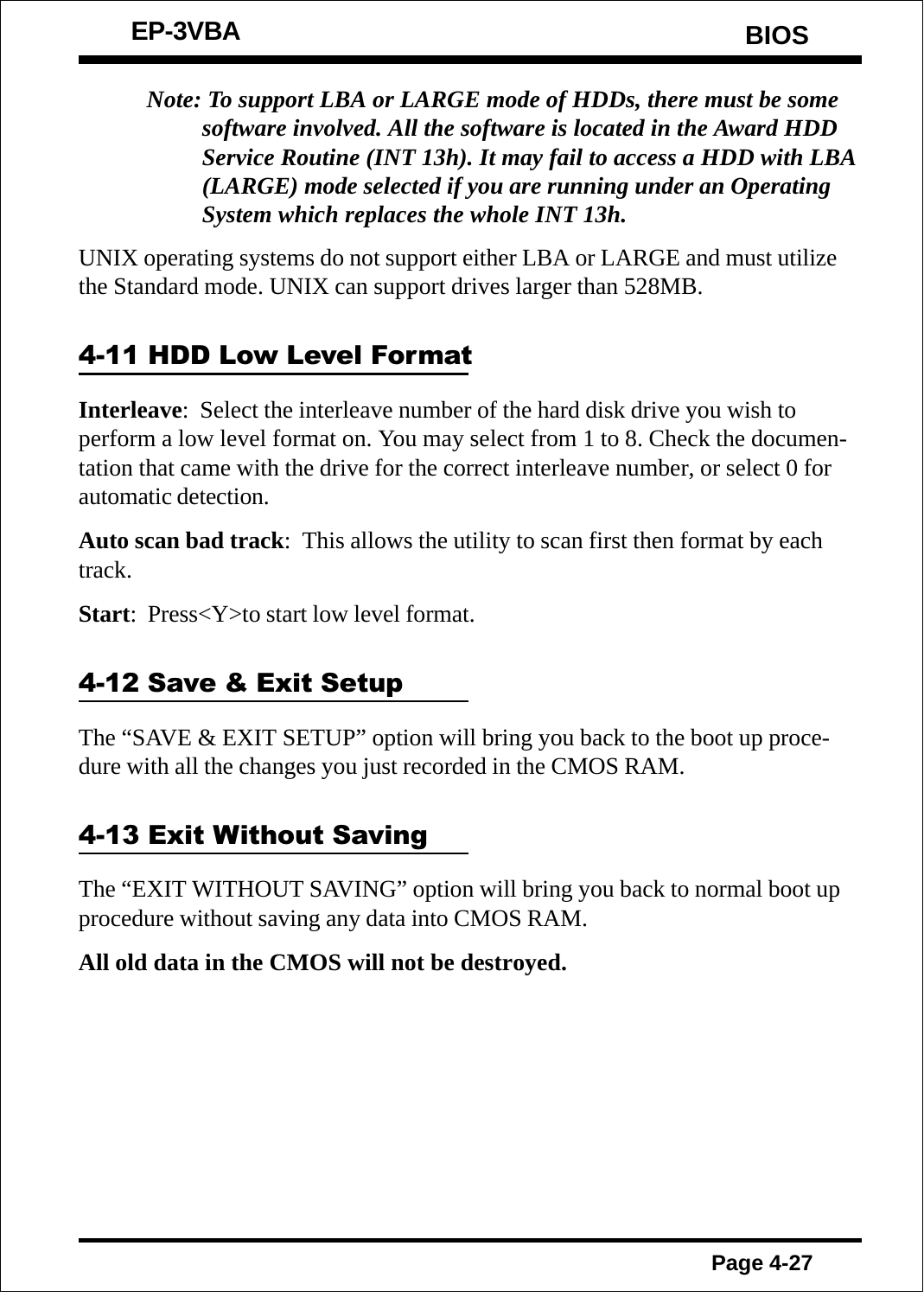# Page Left Blank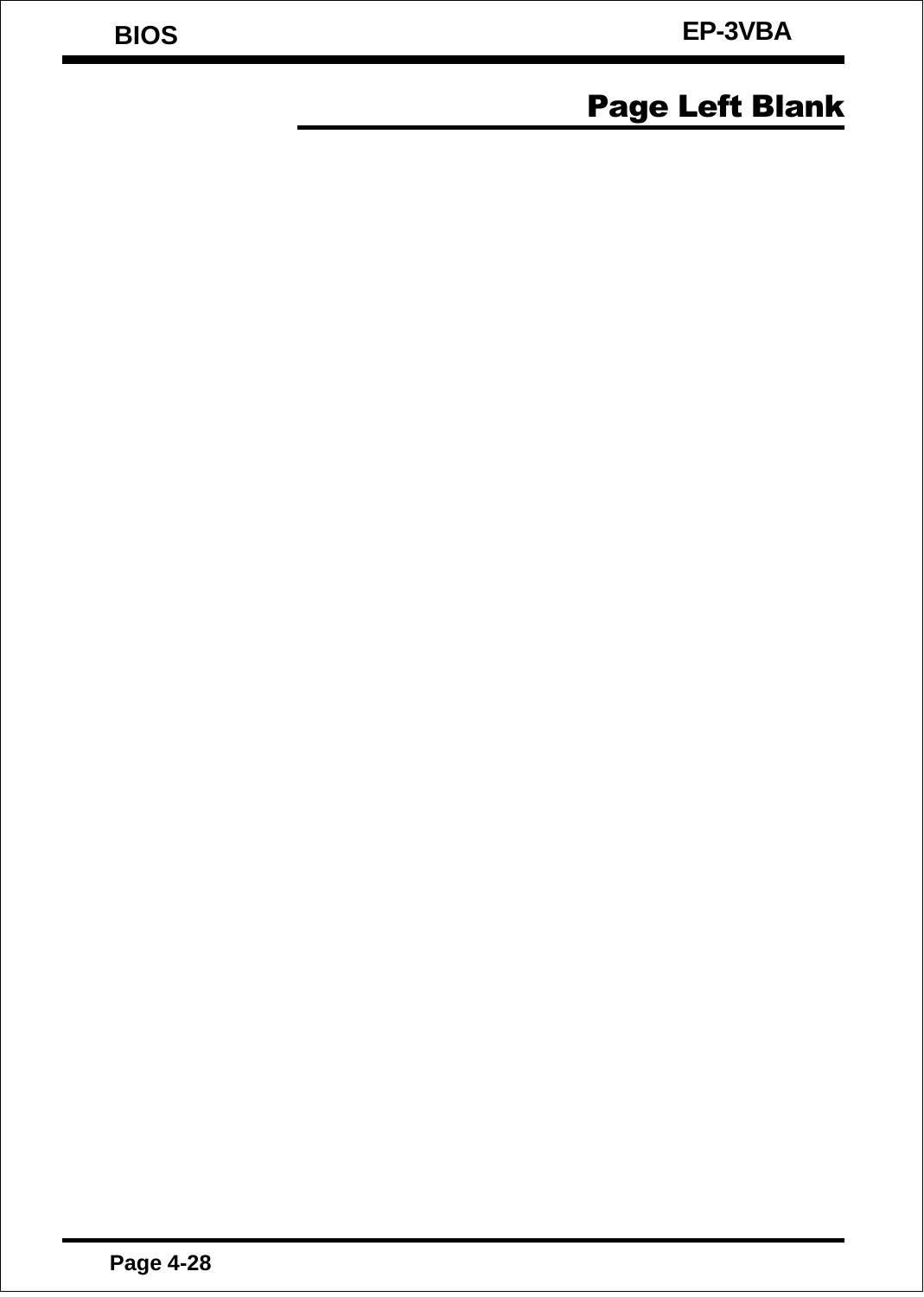# Appendix A:

# A-1 MEMORY MAP

| <b>Address Range</b> | Size            | Description                                |
|----------------------|-----------------|--------------------------------------------|
| [00000-7FFFF]        | 512K            | Conventional memory                        |
| [80000-9FBFF]        | 127K            | <b>Extended Conventional memory</b>        |
| [9FC00-9FFFF]        | 1 K             | Extended BIOS data area if PS/2 mouse is   |
| installed            |                 |                                            |
| $[A0000-C7FFF]$      | 160K            | Available for Hi DOS memory                |
| $[C8000-DFFFFF]$     | 96K             | Available for Hi DOS memory and adapter    |
| <b>ROMs</b>          |                 |                                            |
| [E0000-EEFFF]        | 60K             | Available for UMB                          |
| [EF000-EFFFF]        | 4K              | Video service routine for Monochrome & CGA |
|                      |                 | adaptor                                    |
| [F0000-F7FFF]        | 32K             | BIOS CMOS setup utility                    |
| [F8000-FCFFF]        | 20 <sub>K</sub> | BIOS runtime service routine (2)           |
| [FD000-FDFFF]        | 4K              | Plug and Play ESCD data area               |
| [FE000-FFFFF]        | 8Κ              | BIOS runtime service routine (1)           |

## A-2 I/O MAP

| $[000-01F]$   | DMA controller. (Master)              |
|---------------|---------------------------------------|
| $[020-021]$   | <b>INTERRUPT CONTROLLER.</b> (Master) |
| $[022-023]$   | CHIPSET control registers. I/O ports. |
| $[040-05F]$   | TIMER control registers.              |
| $[060-06F]$   | KEYBOARD interface controller.(8042)  |
| $[070-07F]$   | RTC ports & CMOS I/O ports.           |
| $[080-09F]$   | DMA register.                         |
| $[0A0-0BF]$   | INTERRUPT controller. (Slave)         |
| $[0C0-0DF]$   | DMA controller. (Slave)               |
| $[0F0-0FF]$   | <b>MATH COPROCESSOR.</b>              |
| $[1F0-1F8]$   | <b>HARD DISK controller.</b>          |
| $[278-27F]$   | PARALLEL port 2.                      |
| $[2B0-2DF]$   | GRAPHICS adapter controller.          |
| $[2F8-2FF]$   | SERIAL port 2.                        |
| $[360 - 36F]$ | NETWORK ports.                        |
| $[378-37F]$   | PARALLEL port 1.                      |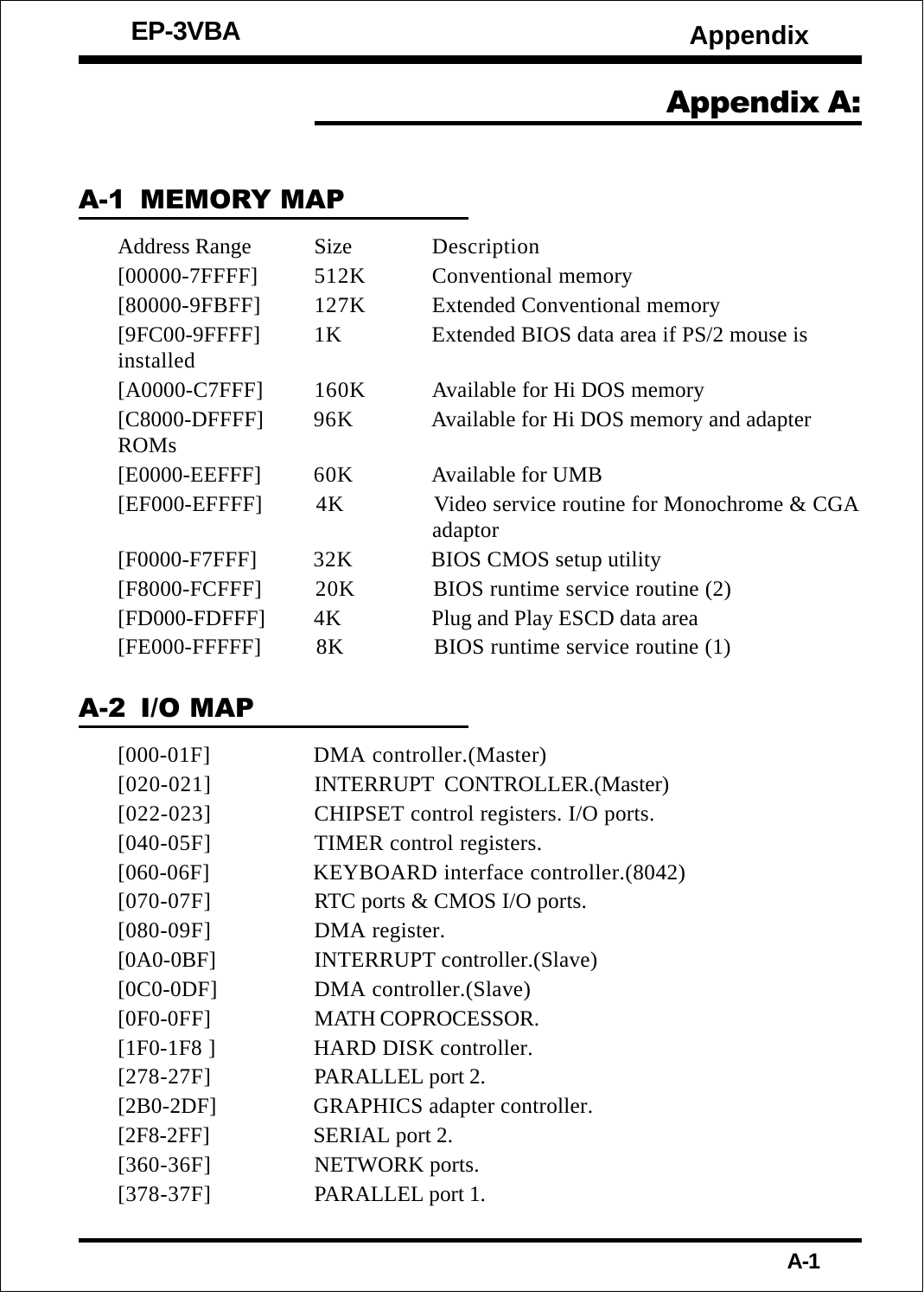| $[3B0-3BF]$ | MONOCHROME & PARALLEL port adapter. |
|-------------|-------------------------------------|
| $[3C0-3CF]$ | EGA adapter.                        |
| $[3D0-3DF]$ | CGA adapter.                        |
| $[3F0-3F7]$ | FLOPPY DISK controller.             |
| $[3F8-3F]$  | SERIAL port 1.                      |

#### A-3 TIMER & DMA CHANNELS MAP

| TIMER MAP:      |                               |
|-----------------|-------------------------------|
| TIMER Channel 0 | System timer interrupt.       |
| TIMER Channel 1 | DRAM REFRESH request.         |
| TIMER Channel 2 | SPEAKER tone generator.       |
| DMA CHANNELS:   |                               |
| DMA Channel 0   | Available.                    |
| DMA Channel 1   | Onboard ECP (Option).         |
| DMA Channel 2   | FLOPPY DISK (SMC CHIP).       |
| DMA Channel 3   | Onboard ECP (default).        |
| DMA Channel 4   | Cascade for DMA controller 1. |
| DMA Channel 5   | Available.                    |
| DMA Channel 6   | Available.                    |
| DMA Channel 7   | Available                     |

# A-4 INTERRUPT MAP

NMI : Parity check error.

IRQ (H/W):

- 0 System TIMER interrupt from TIMER 0.
- 1 KEYBOARD output buffer full.
- 2 Cascade for IRQ 8-15.
- 3 SERIAL port 2.
- 4 SERIAL port 1.
- 5 PARALLEL port 2.
- 6 FLOPPY DISK (SMC CHIP).
- 7 PARALLEL port 1.
- 8 RTC clock.
- 9 Available.
- 10 Available.
- 11 Available.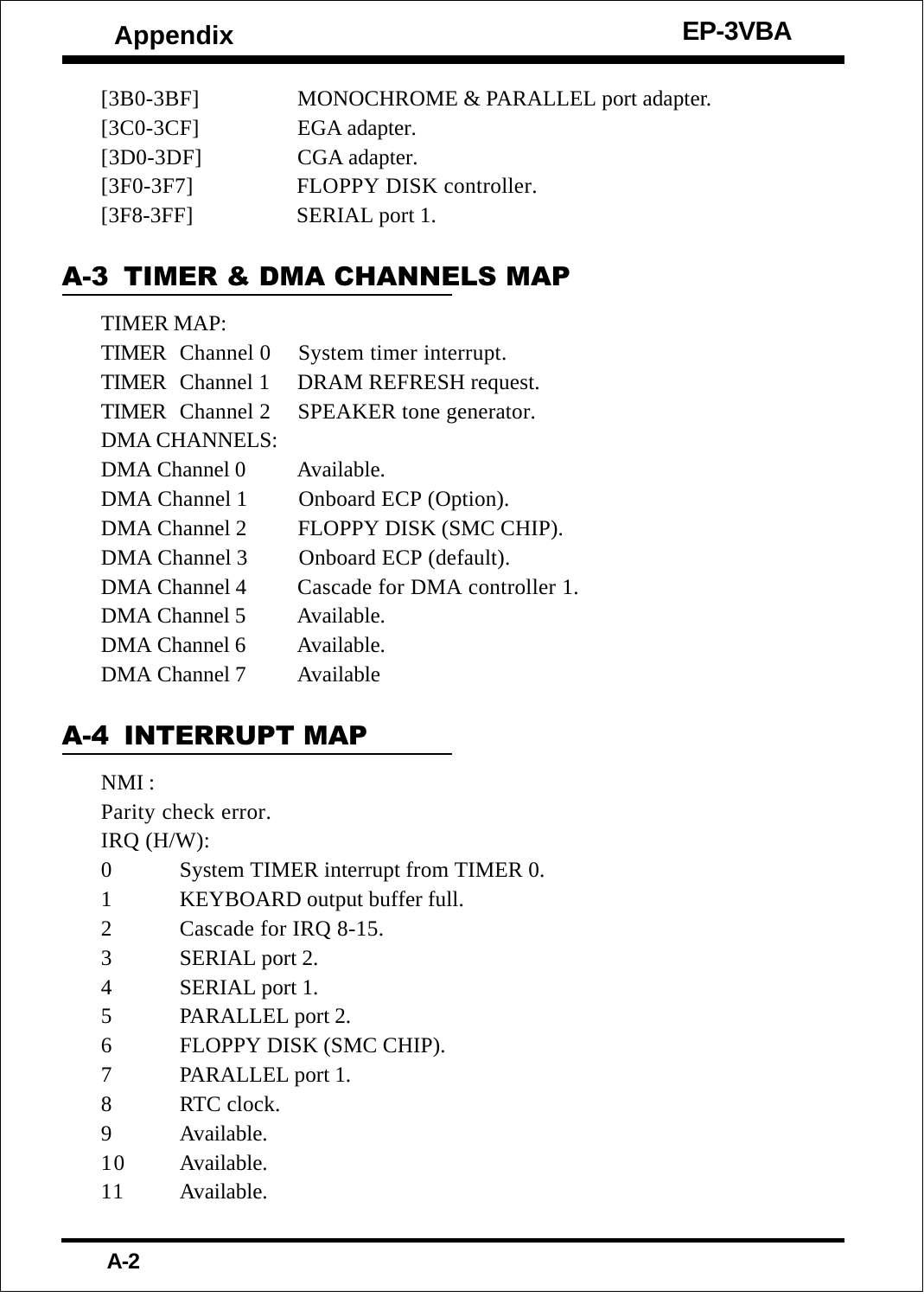- 12 PS/2 Mouse.
- 13 MATH coprocessor.
- 14 Onboard HARD DISK (IDE1) channel.
- 15 Onboard HARD DISK (IDE1) channel.

#### A-5 RTC & CMOS RAM MAP

RTC & CMOS:

- 00 Seconds.
- 01 Second alarm.
- 02 Minutes.
- 03 Minutes alarm.
- 04 Hours.
- 05 Hours alarm.
- 06 Day of week.
- 07 Day of month.
- 08 Month.
- 09 Year.
- 0A Status register A.
- 0B Status register B.
- 0C Status register C.
- 0D Status register D.
- 0E Diagnostic status byte.
- 0F Shutdown byte.
- 10 FLOPPY DISK drive type byte.
- 11 Reserve.
- 12 HARD DISK type byte.
- 13 Reserve.
- 14 Equipment type.
- 15 Base memory low byte.
- 16 Base memory high byte.
- 17 Extension memory low byte.
- 18 Extension memory high byte.
- 19-2d
- 2E-2F
- 30 Reserved for extension memory low byte.
- 31 Reserved for extension memory high byte.
- 32 DATE CENTURY byte.
- 33 INFORMATION FLAG.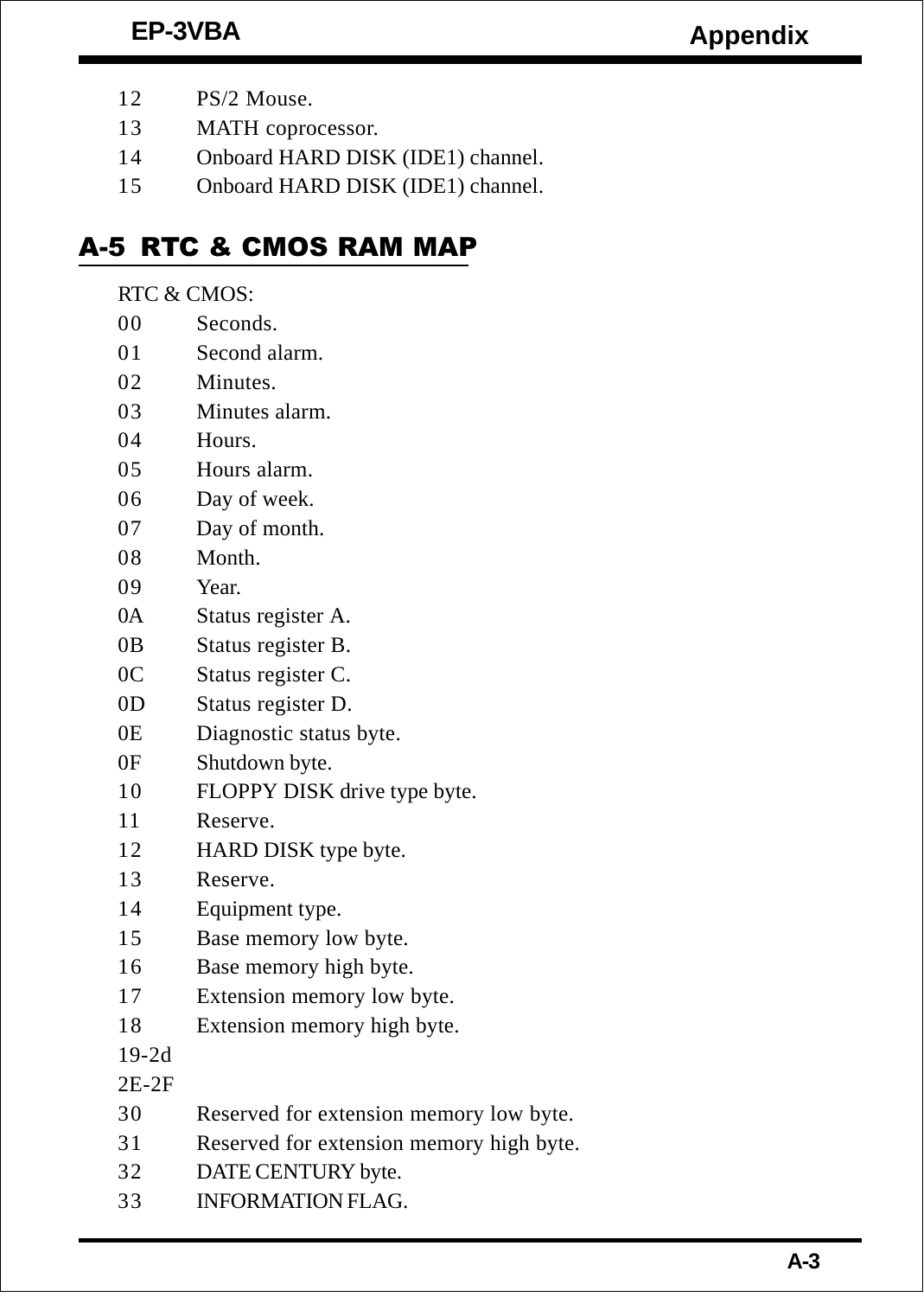# Appendix B:

# B-1 POST CODES

|                | ISA POST codes are typically output to I/O port address 80h.    |  |  |
|----------------|-----------------------------------------------------------------|--|--|
| POST (hex)     | <b>DESCRIPTION</b>                                              |  |  |
| $01 - 02$      | Reserved.                                                       |  |  |
| C <sub>0</sub> | Turn off OEM specific cache, shadow.                            |  |  |
| 03             | 1. Initialize EISA registers (EISA BIOS only).                  |  |  |
|                | 2. Initialize all the standard devices with default values      |  |  |
|                | Standard devices includes.                                      |  |  |
|                | DMA controller (8237).                                          |  |  |
|                | Programmable Interrupt Controller (8259).<br>÷,                 |  |  |
|                | Programmable Interval Timer (8254).                             |  |  |
|                | RTC chip.                                                       |  |  |
| 04             | Reserved                                                        |  |  |
| 05             | 1. Keyboard Controller Self-Test.                               |  |  |
| 06             | 2. Enable Keyboard Interface.                                   |  |  |
| 07             | Reserved.                                                       |  |  |
| 08             | Verifies CMOS's basic R/W functionality.                        |  |  |
| C <sub>1</sub> | Auto-detection of onboard DRAM & Cache.                         |  |  |
| C <sub>5</sub> | Copy the BIOS from ROM into E0000-FFFFF shadow RAM so           |  |  |
|                | that POST will go faster.                                       |  |  |
| 08             | Test the first 256K DRAM.                                       |  |  |
| 09             | OEM specific cache initialization. (if needed)                  |  |  |
| 0A             | 1. Initialize the first 32 interrupt vectors with corresponding |  |  |
|                | Interrupt handlers. Initialize INT numbers from 33-120 with     |  |  |
|                | Dummy (Spurious) Interrupt Handler.                             |  |  |
|                | 2. Issue CPUID instruction to identify CPU type.                |  |  |
|                | 3. Early Power Management initialization. (OEM specific)        |  |  |
| 0B             | 1. Verify the RTC time is valid or not.                         |  |  |
|                | 2. Detect bad battery.                                          |  |  |
|                | 3. Read CMOS data into BIOS stack area.                         |  |  |
|                | 4. PnP initializations including. (PnP BIOS only)               |  |  |
|                | Assign CSN to PnP ISA card.                                     |  |  |
|                | Create resource map from ESCD.                                  |  |  |
|                | 5. Assign IO & Memory for PCI devices. (PCI BIOS only)          |  |  |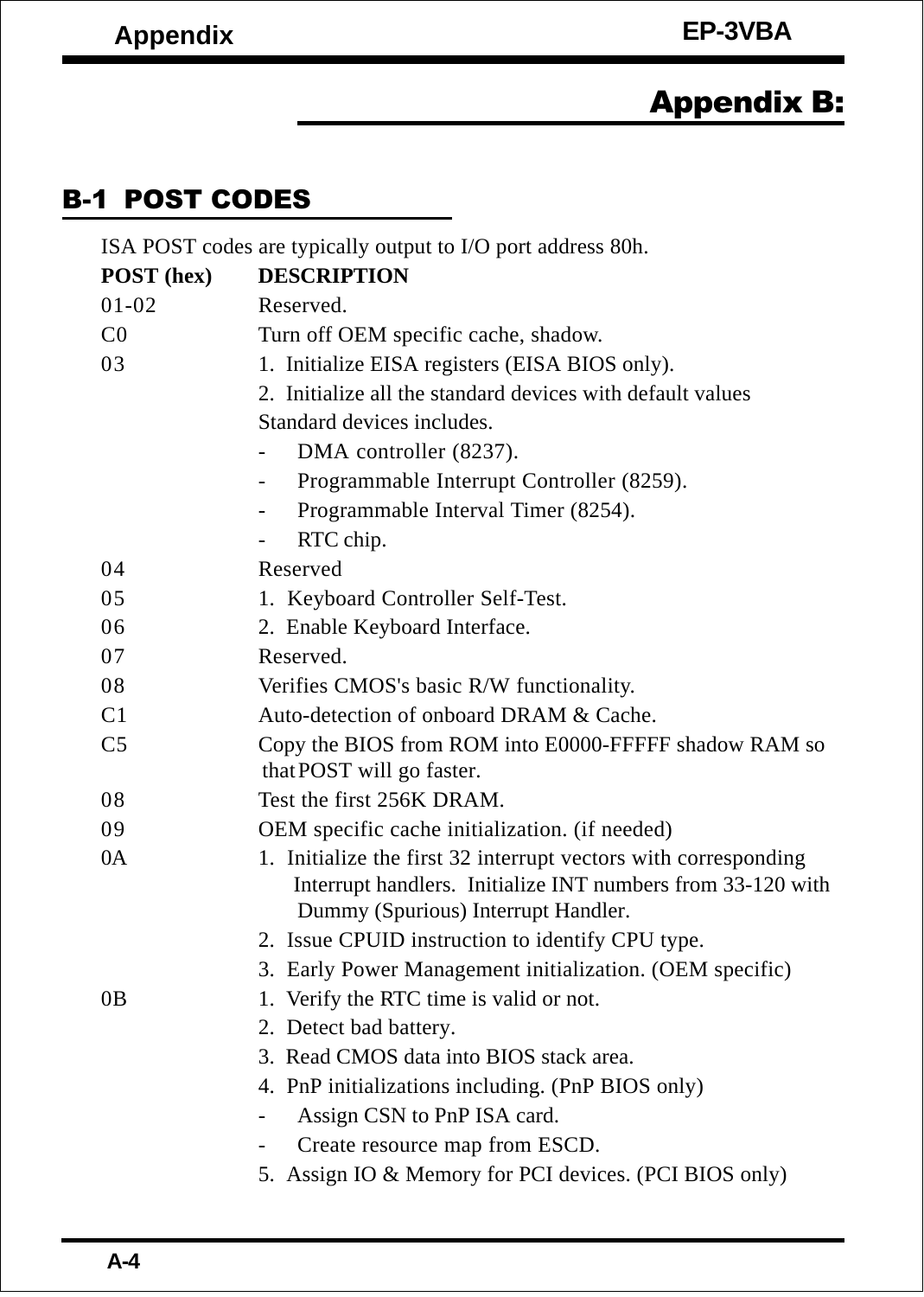| 0 <sup>C</sup> | Initialization of the BIOS Data Area. (40:ON - 40:FF)                                                             |
|----------------|-------------------------------------------------------------------------------------------------------------------|
| 0 <sub>D</sub> | 1. Program some of the Chipset's value according to Setup.<br>(Early Setup Value Program)                         |
|                | 2. Measure CPU speed for display & decide the system clock<br>speed.                                              |
|                | 3. Video initialization including Monochrome, CGA, EGA/VGA.<br>If no display device found, the speaker will beep. |
| 0E             | 1. Test video RAM. (If Monochrome display device found)                                                           |
|                | 2. Show messages including.                                                                                       |
|                | Award Logo, Copyright string, BIOS Data code & Part No.                                                           |
|                | OEM specific sign on messages.<br>÷,                                                                              |
|                | Energy Star Logo. (Green BIOS ONLY)                                                                               |
|                | CPU brand, type & speed.<br>L.                                                                                    |
|                | Test system BIOS checksum. (Non-Compress Version only)                                                            |
| 0 <sub>F</sub> | DMA channel 0 test.                                                                                               |
| 10             | DMA channel 1 test.                                                                                               |
| 11             | DMA page registers test.                                                                                          |
| $12 - 13$      | Reserved.                                                                                                         |
| 14             | Test 8254 Timer 0 Counter 2.                                                                                      |
| 15             | Test 8259 interrupt mask bits for channel 1.                                                                      |
| 16             | Test 8259 interrupt mask bits for channel 2.                                                                      |
| 17             | Reserved.                                                                                                         |
| 19             | Test 8259 functionality.                                                                                          |
| $1A-1D$        | Reserved.                                                                                                         |
| 1E             | If EISA NVM checksum is good, execute EISA initialization.<br>(EISA BIOS only)                                    |
| $1F-29$        | Reserved.                                                                                                         |
| 30             | Detect Base Memory & Extended Memory Size.                                                                        |
| 31             | 1. Test Base Memory from 256K to 640K.                                                                            |
|                | 2. Test Extended Memory from 1M to the top of memory.                                                             |
| 32             | 1. Display the Award Plug & Play BIOS Extension message.<br>(PnP BIOS only)                                       |
|                | 2. Program all onboard super I/O chips (if any) including COM                                                     |
|                | ports, LPT ports, FDD port  according to setup value.                                                             |
| $33-3B$        | Reserved.                                                                                                         |
| 3C             | Set flag to allow users to enter CMOS Setup Utility.                                                              |
| 3D             | 1. Initialize Keyboard.                                                                                           |
|                | 2. Install PS2 mouse.                                                                                             |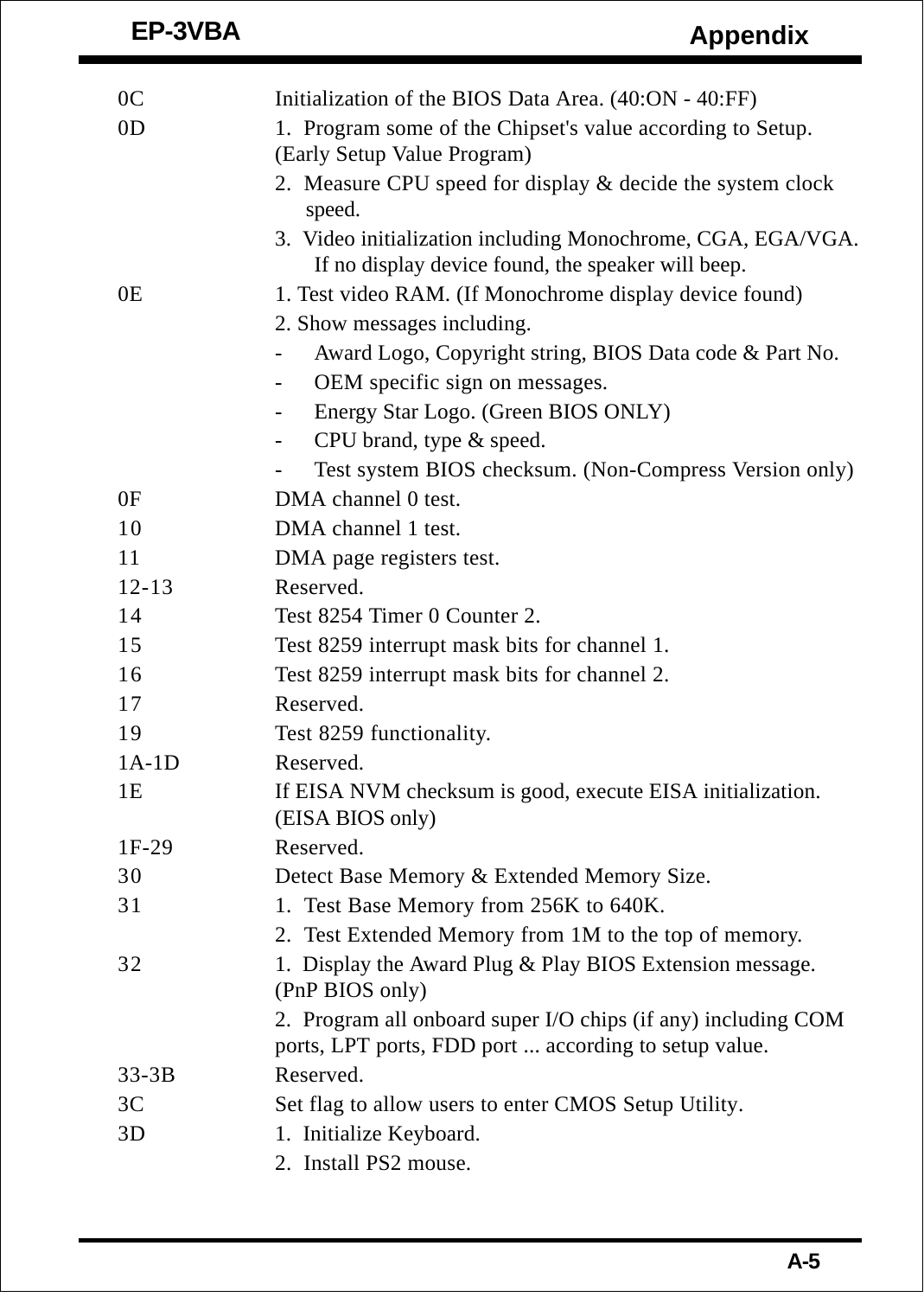| 3E      | Try to turn on Level 2 cache.                                                                                                           |
|---------|-----------------------------------------------------------------------------------------------------------------------------------------|
|         | Note: Some chipset may need to turn on the L2 cache in this                                                                             |
|         | stage. But usually, the cache is turn on later in POST 61h.                                                                             |
| $3F-40$ | Reserved.                                                                                                                               |
| BF      | 1. Program the rest of the Chipset's value according to Setup.<br>(Later Setup Value Program)                                           |
| 41      | 2. If auto-configuration is enabled, program the chipset with<br>pre-defined Values.                                                    |
| 42      | Initialize floppy disk drive controller.                                                                                                |
| 43      | Initialize Hard drive controller.                                                                                                       |
| 45      | If it is a PnP BIOS, initialize serial & parallel ports.                                                                                |
| 44      | Reserved.                                                                                                                               |
| 45      | Initialize math coprocessor.                                                                                                            |
| $46-4D$ | Reserved.                                                                                                                               |
| 4Ε      | If there is any error detected (such as video, kb), show all error<br>messages on the screen $\&$ wait for user to press <f1> key.</f1> |
| 4F      | 1. If password is needed, ask for password.                                                                                             |
|         | 2. Clear the Energy Star Logo. (Green BIOS only)                                                                                        |
| 50      | Write all CMOS values currently in the BIOS stack area back<br>into the CMOS.                                                           |
| 51      | Reserved.                                                                                                                               |
| 52      | 1. Initialize all ISA ROMs.                                                                                                             |
|         | 2. Later PCI initializations. (PCI BIOS only)                                                                                           |
|         | assign IRQ to PCI devices.<br>÷,                                                                                                        |
|         | initialize all PCI ROMs.                                                                                                                |
|         | 3. PnP Initialzations. (PnP BIOS only)                                                                                                  |
|         | assign IO, Memory, IRQ & DMA to PnP ISA devices.                                                                                        |
|         | initialize all PnP ISA ROMs.<br>$\blacksquare$                                                                                          |
|         | 4. Program shadows RAM according to Setup settings.                                                                                     |
|         | 5. Program parity according to Setup setting.                                                                                           |
|         | 6. Power Management Initialization.                                                                                                     |
|         | Enable/Disable global PM.<br>÷,                                                                                                         |
|         | APM interface initialization.                                                                                                           |
| 53      | 1. If it is NOT a PnP BIOS, initialize serial & parallel ports.                                                                         |
|         | 2. Initialize time value in BIOS data area by translate the RTC                                                                         |
|         | time value into a timer tick value.                                                                                                     |
| 60      | Setup Virus Protection. (Boot Sector Protection) functionality<br>according to Setup setting.                                           |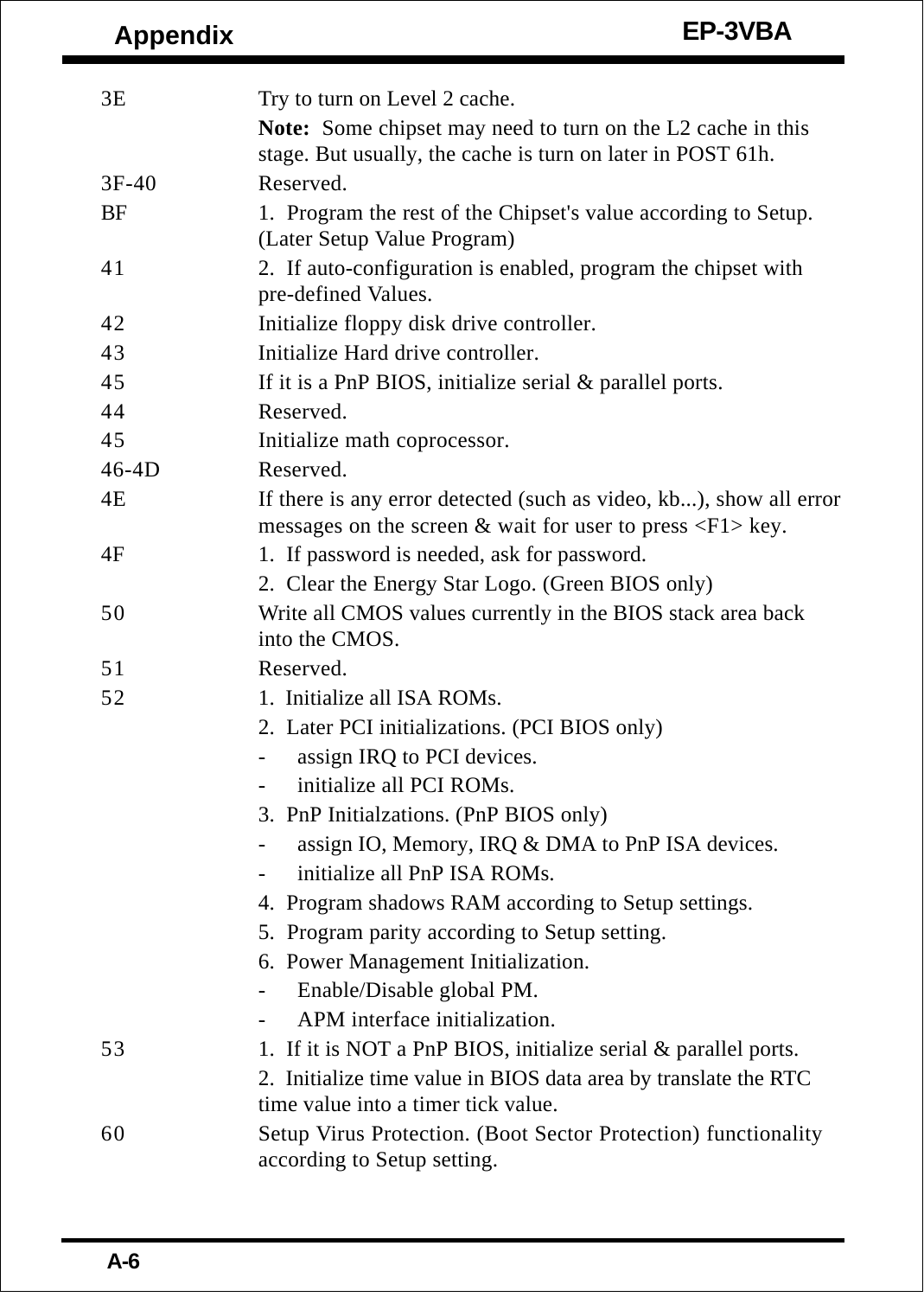| EP-3VBA     | <b>Appendix</b>                                                                                           |
|-------------|-----------------------------------------------------------------------------------------------------------|
| 61          | 1. Try to turn on Level 2 cache.                                                                          |
|             | Note: If L2 cache is already turned on in POST 3D, this part will<br>be skipped.                          |
|             | 2. Set the boot up speed according to Setup setting.                                                      |
|             | 3. Last chance for Chipset initialization.                                                                |
|             | 4. Last chance for Power Management initialization. (Green)<br>BIOS only)                                 |
|             | 5. Show the system configuration table.                                                                   |
| 62          | 1. Setup daylight saving according to Setup value.                                                        |
|             | 2. Program the NUM Lock, typematic rate & typematic speed<br>according to Setup setting.                  |
| 63          | 1. If there is any changes in the hardware configuration, update<br>the ESCD information. (PnP BIOS only) |
|             | 2. Clear memory that have been used.                                                                      |
|             | 3. Boot system via INT 19H.                                                                               |
| $_{\rm FF}$ | System Booting. This means that the BIOS already pass the<br>control right to the operating system.       |

# B-2 Unexpected Errors:

٠

| POST (hex) | <b>DESCRIPTION</b>                     |
|------------|----------------------------------------|
| B0         | If interrupt occurs in protected mode. |
| B1         | Unclaimed NMI occurs.0                 |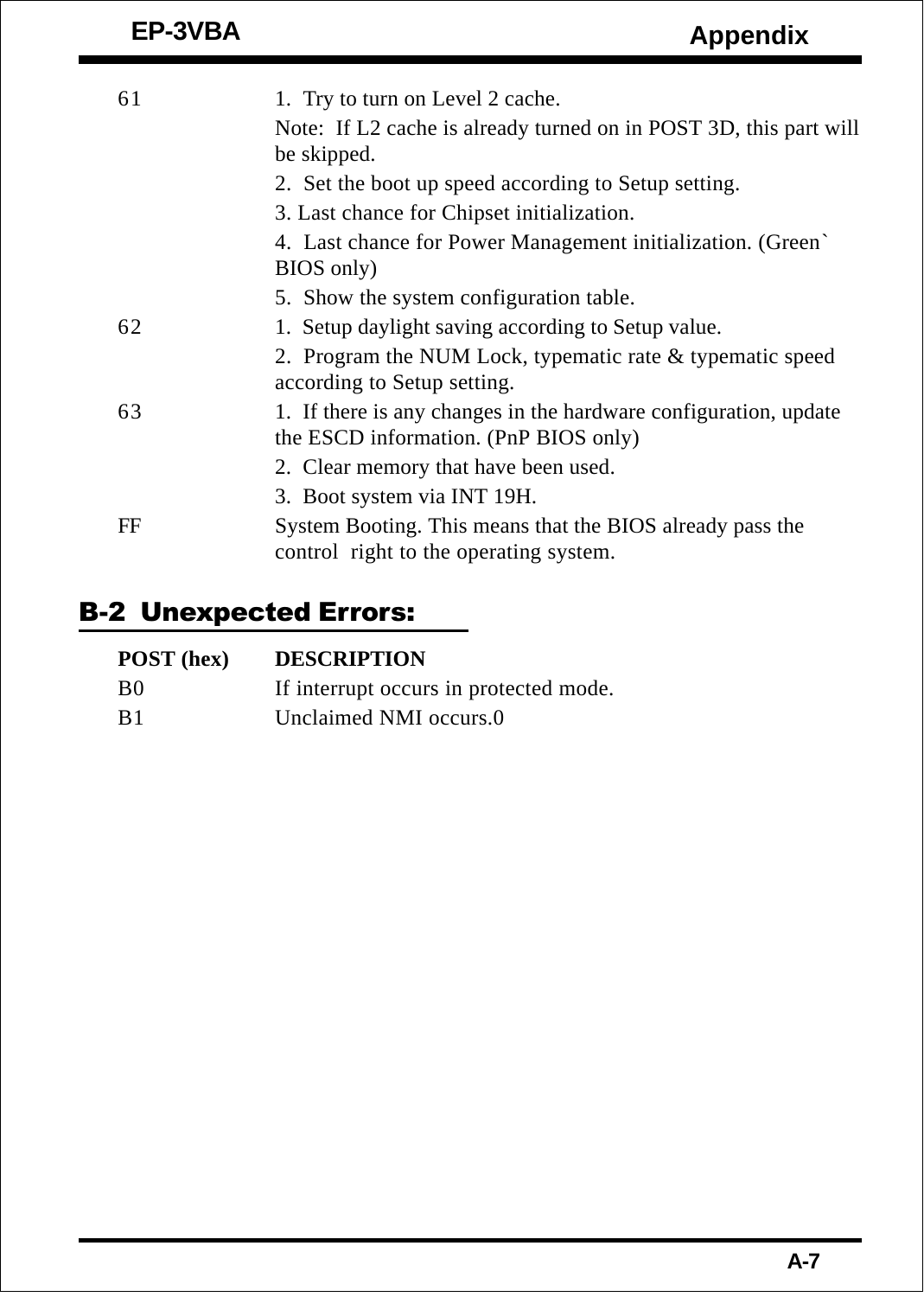# Page Left Blank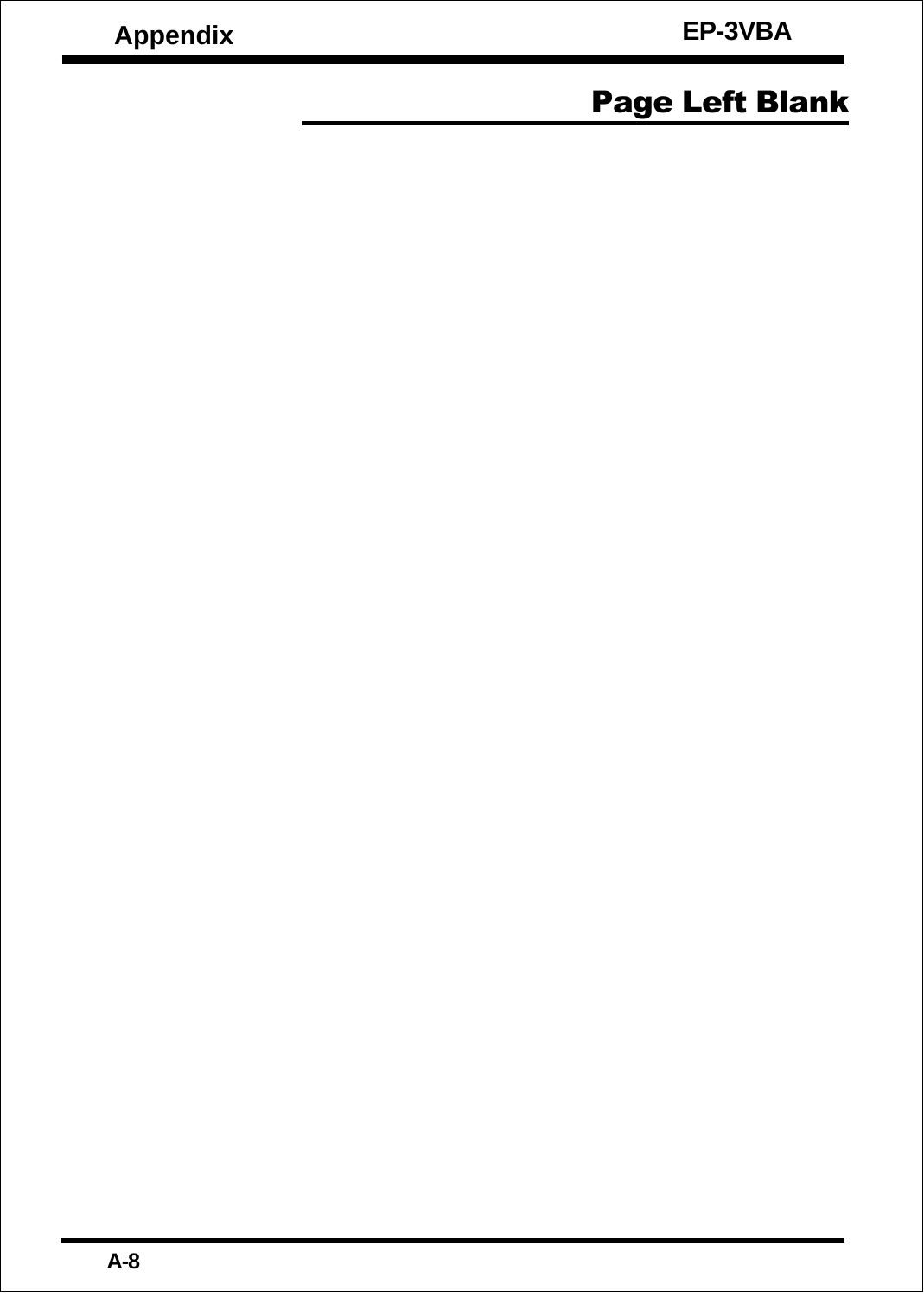# Appendix C

#### **NOTE:**

The "**LOAD SETUP DEFAULTS**" function loads the system default data directly from ROM and initializes the associated hardware properly. This function will be necessary when you accept this mainboard, or the system CMOS data is corrupted.

#### ROM PCI/ISA BIOS(2A6LGPAA) CMOS SETUP UTILITY AWARD SOFTWARE, INC.

| STANDARD CMOS SETUP                            |                                                             | SUPERVISOR PASSWORD                     |  |
|------------------------------------------------|-------------------------------------------------------------|-----------------------------------------|--|
| <b>BIOS FEATURES SETUP</b>                     |                                                             | <b>USER PASSWORD</b>                    |  |
| <b>CHIPSET FEATURES SETUP</b>                  |                                                             | <b>IDE HDD AUTO DETECTION</b>           |  |
| POWER MANAGEMENT SETUP                         | <b>HDD LOW LEVEL FORMAT</b>                                 |                                         |  |
| PNP/PCI CONFIGURA                              | <b>ETUP</b><br>Load SETUP Default (Y/N)? Y<br><b>SAVING</b> |                                         |  |
| <b>INTEGRATED PERIPH</b>                       |                                                             |                                         |  |
| <b>LOAD SETUP DEFAULTS</b>                     |                                                             |                                         |  |
| ESC: OUIT                                      |                                                             | $\downarrow$ $\rightarrow$ :SELECT ITEM |  |
| F10:Save & Exit Setup                          | $(Shift)F2$ : Change Color                                  |                                         |  |
| Load Setup Defaults Except Standard COMS SETUP |                                                             |                                         |  |

#### **LOAD SETUP DEFAULTS**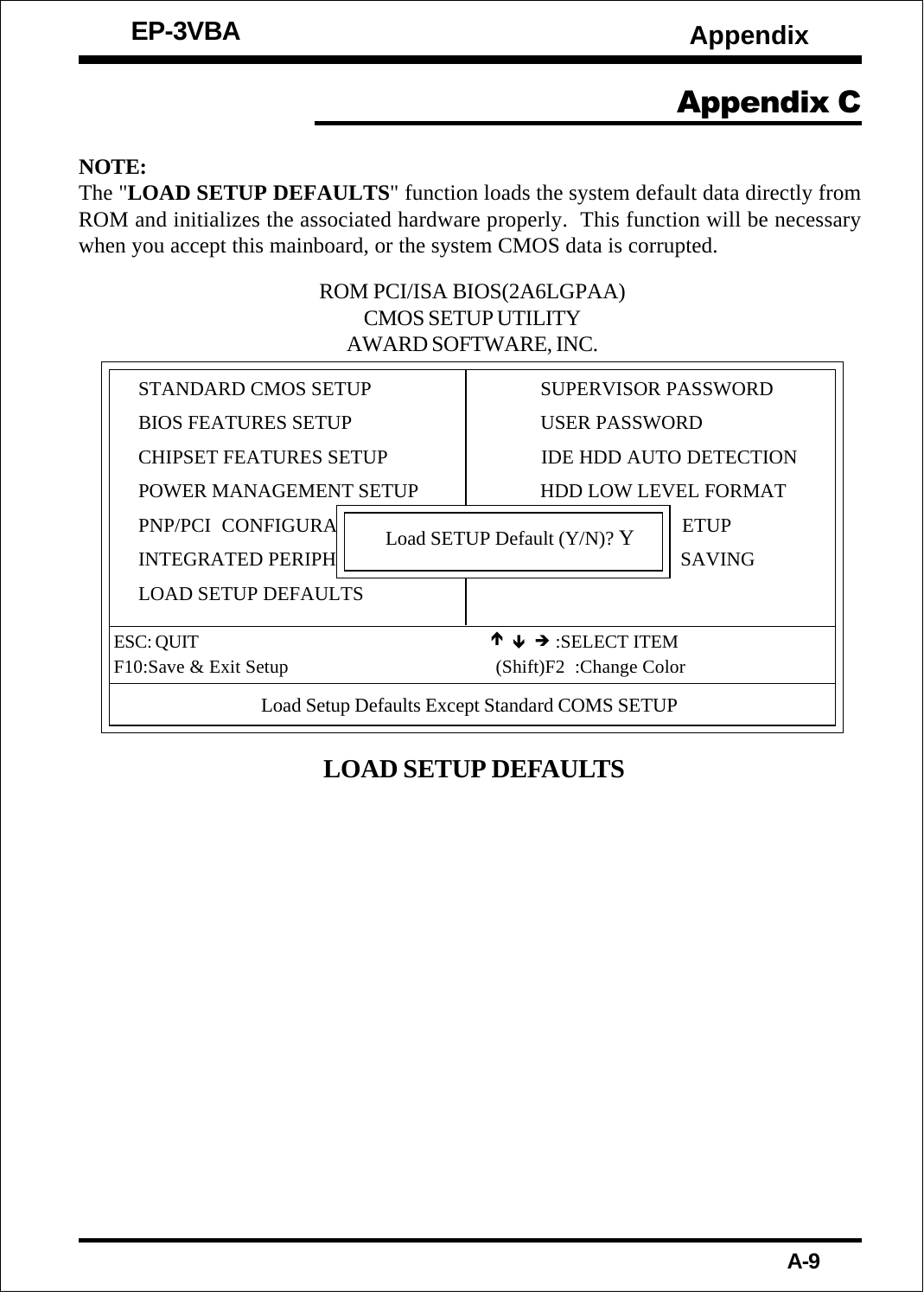# Page Left Blank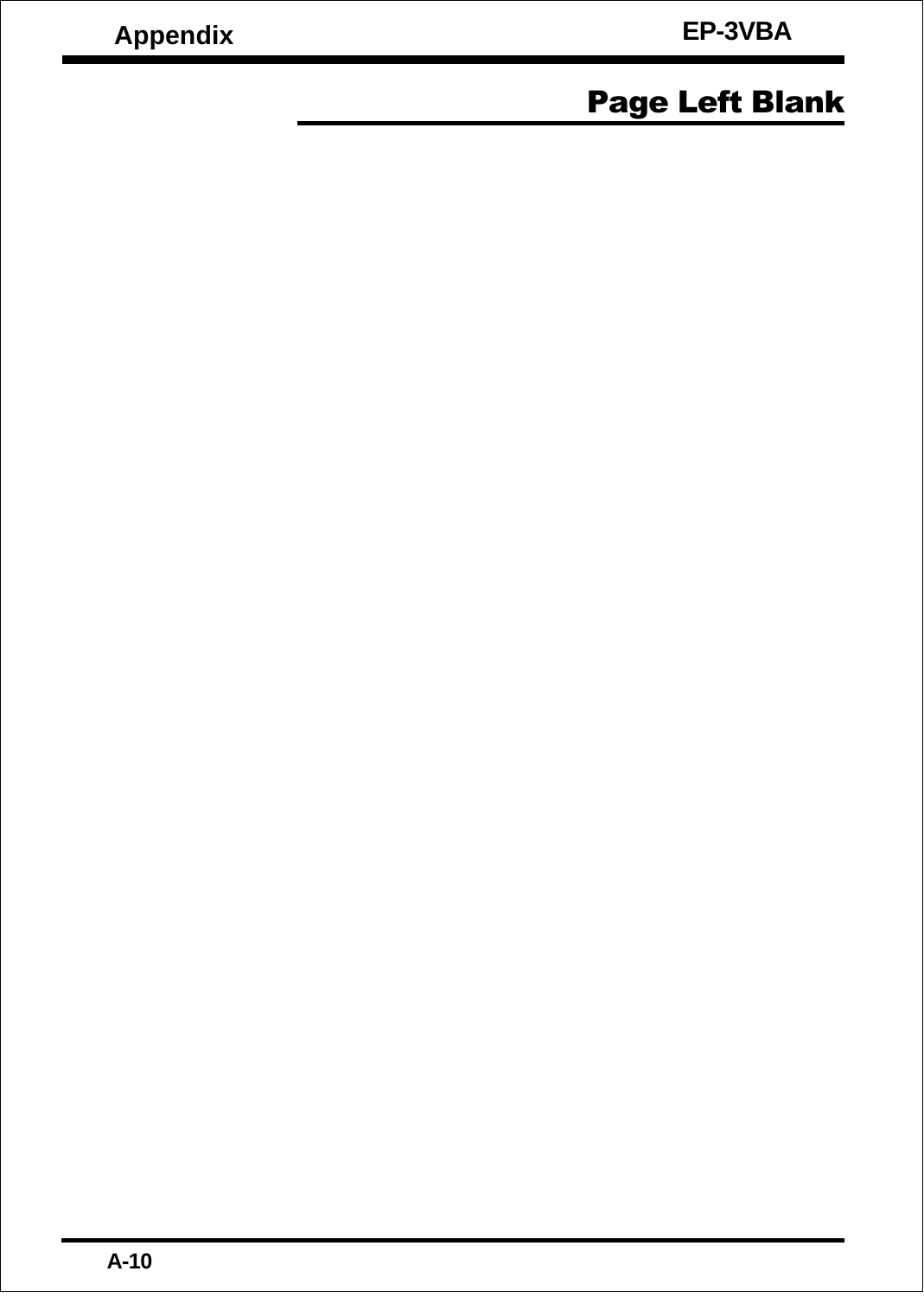# Appendix D

#### D-1 Sound Driver Quick Installation Guide

*Install windows 95/98 Sound Driver*

\*\*Installation Notes:

You must already have Windows 95/98 install on your computer.

- 1. Login windows 95/98, then click "My Computer" icon, "Control Panel" icon, and "System" icon.
- 2. Before the Driver install into windows 95/98, you will find a yellow question mark still exits the "Other Devices" of the "Device Manager" show in Figure 1-1 below.

| <b>System Properties</b>                                 |
|----------------------------------------------------------|
| General [Device Manager] Hardware Profiles   Performance |
|                                                          |
| ⊙ View devices by type △ View devices by connection      |
| Computer<br>⊴ CDROM                                      |
| <b>■ Disk drives</b>                                     |
| ■ Display adapters<br>$\overline{+}$                     |
| § Floppy disk controllers<br>$\overline{+}$              |
| Hard disk controllers<br>$\overline{+}$                  |
| 主 磴雲 Keyboard<br>■ Monitors<br>$\overline{+}$            |
| Mouse<br>$\overline{+}$                                  |
| --團聯 Network adapters<br>$\overline{+}$                  |
| 白…❤️ Other devices                                       |
| PCI Multimedia Audio Device                              |
| 由… y Ports (COM & LPT)                                   |
| 由 ■ System devices                                       |
| 由 <del>啞</del> Universal serial bus controller           |
|                                                          |
|                                                          |
| Properties<br>Refresh<br>Remove<br>Print                 |
|                                                          |
| 0K<br>Cancel                                             |

Figure 1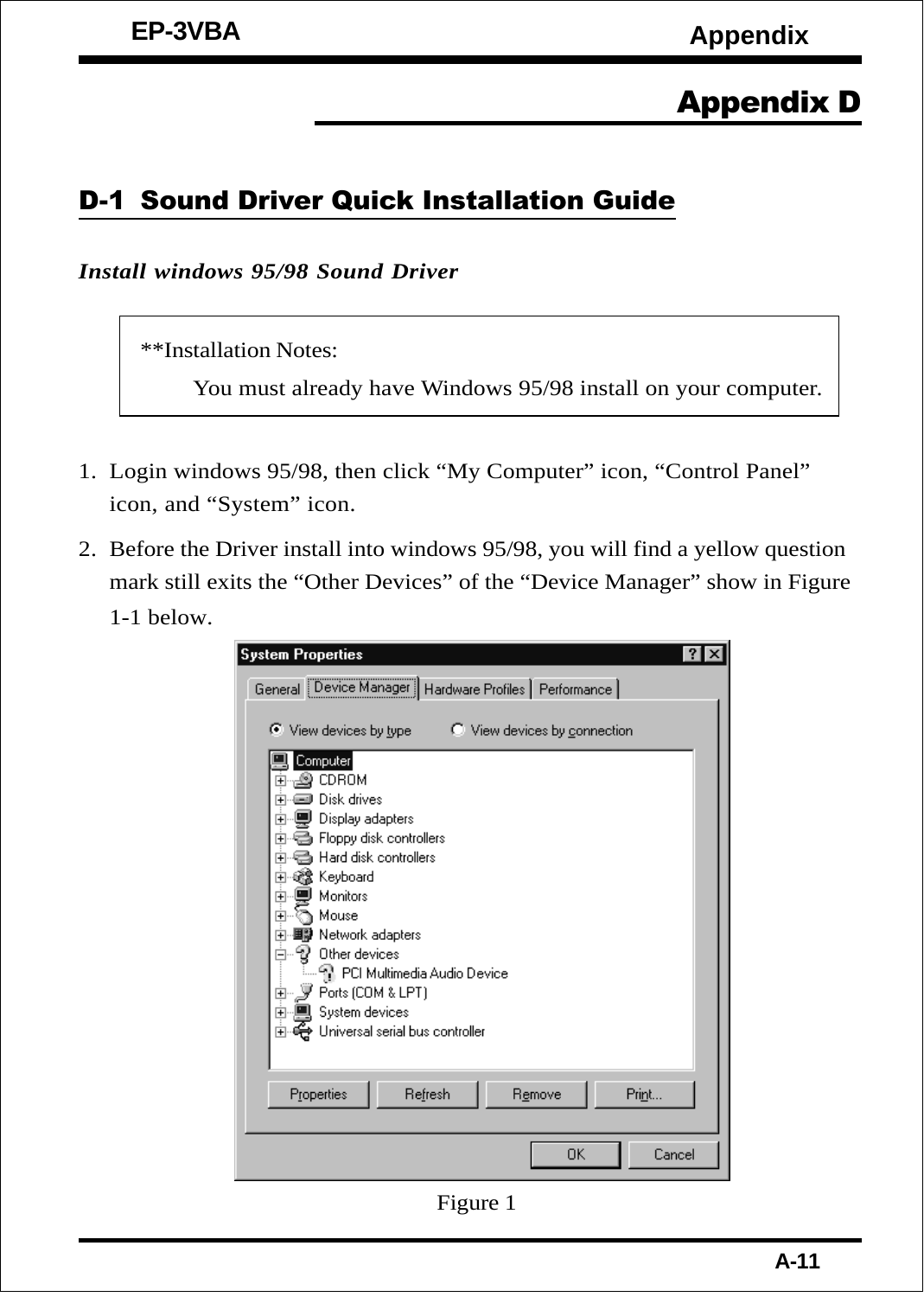# **Appendix EP-3VBA**

- 3. Please remove the yellow question mark then click "refresh", windows will detect it's presence and display the following dialog.
- 4. Click "Next" button, it will find Floppy A:
- 5. Click "Other Locations¡K"button
- 6. Key-in the driver location (ex. D:\Audio\Win9x) then click "OK" button (You can use the "Browse" button to find the driver location; if you don't know where the driver is)
- 7. Click "Finish" button
- 8. The click "OK" button
- 9. Re-key in the driver location to the "Copy files from:"(refer step 4) click "ok", the you will be complete to install driver. Remember to restart your computer to take it into effect, show in figure 1-2 below.

| <b>System Properties</b>                                                        |
|---------------------------------------------------------------------------------|
| Device Manager   Hardware Profiles   Performance  <br>General                   |
|                                                                                 |
| C View devices by connection<br>$\bullet$ View devices by type                  |
| CDROM                                                                           |
| Disk drives<br>ஈ                                                                |
| Display adapters<br>$\overline{+}$<br>Floppy disk controllers<br>$\overline{+}$ |
| r Hard disk controllers<br>ஈ                                                    |
| 由 避暑 Keyboard                                                                   |
| Monitors<br>ஈ                                                                   |
| Mouse<br>$\overline{+}$                                                         |
| 圖 Network adapters<br>曱<br>Ports (COM & LPT)<br>中                               |
| Sound, video and game controllers                                               |
| VIA AC97 PCI AUDIO Device (WDM Driver)                                          |
| VIA Gameport Joystick                                                           |
| VIA Sound System                                                                |
| 凰 System devices<br>$\overline{+}$<br>Universal serial bus controller<br>ஈ      |
|                                                                                 |
| Properties<br>Refresh<br>Remove<br>Print                                        |
|                                                                                 |
|                                                                                 |
| <b>OK</b><br>Cancel                                                             |

Figure 2